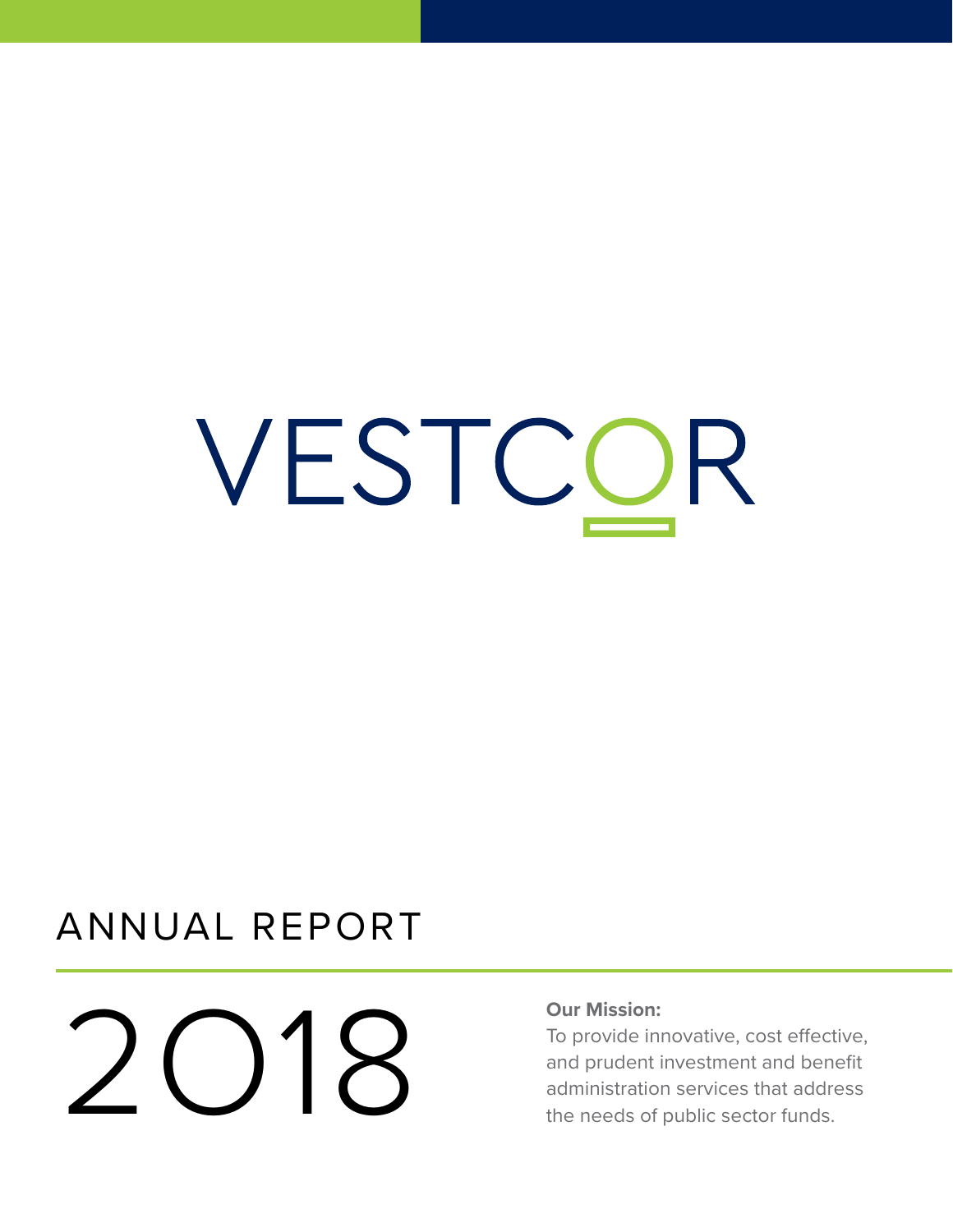# BOARD OF DIRECTORS

### **MICHAEL W. WALTON**

Chairperson of the Board Member – Human Resources and Compensation, Audit and Governance Committees

### **MICHEL ALLAIN, FCIA, FSA**

Director Member – Human Resources and Compensation Committee

### **TANYA CHAPMAN, CPHR**

Director Member – Human Resources and Compensation Committee

### **TIM MAWHINNEY, FCIA, FSA, CERA**

Director Member – Human Resources and Compensation Committee

### **CATHY RIGNANESI, FCPA, CA**

Director Chairperson – Governance Committee Member – Audit Committee

### CORPORATE OFFICERS

**JOHN A. SINCLAIR** President and Chief Executive Officer

**JAN IMESON, CPA, CA** Chief Financial Officer

**INGE DESPRÉS** Corporate Secretary

### CONTACT INFORMATION

### **VESTCOR INC.**

440 King Street, Suite 680 York Tower Fredericton, NB E3B 5H8

ISBN 978-1-4605-1384-2 ISSN 2562-5969

### **DAVID LOSIER, CPA, CGA, ICD.D**

Vice-Chairperson of the Board Member – Audit and Governance Committees

### **DONNA BOVOLANEAS, FCPA, FCA**

Director Chairperson – Audit Committee Member – Governance Committee

### **ELEANOR MARSHALL, CPA, CA, CFA**

Director Member – Audit Committee

### **DANIEL MURRAY, CPA, CA**

Director Member – Audit Committee

### **NANCY WHIPP, FCPA, CA**

Director Chairperson – Human Resources and Compensation Committee Member – Governance Committee

**JONATHAN SPINNEY, CFA** Chief Investment Officer

**BRENT HENRY, CPA, CA** Chief Compliance Officer

Telephone: (506) 444-5800 Fax: (506) 444-5025 Website: **www.vestcor.org**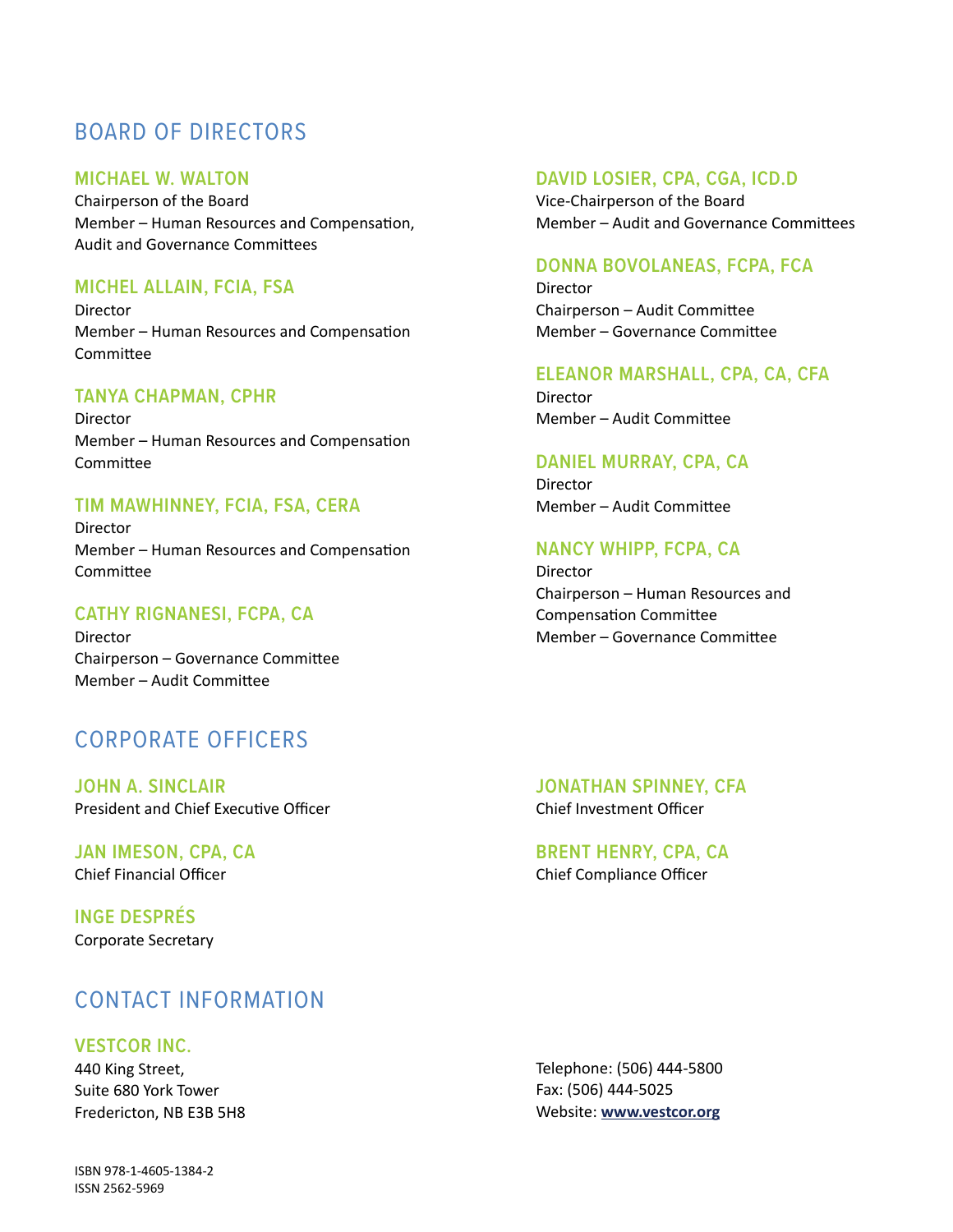# WHO **WE ARE**

Vestcor Inc. is an integrated investment management, pension and benefit administration organization offering services to public sector entities. We provide tailored services to many risk-controlled target benefit pension plans and other pools of investment capital.

Located in Fredericton, New Brunswick we are the largest investment manager in Atlantic Canada providing global investment management services to 9 different client groups representing approximately \$16.9 billion in assets under management. We also provide administration services to 11 pension plans and 4 employee benefit plans.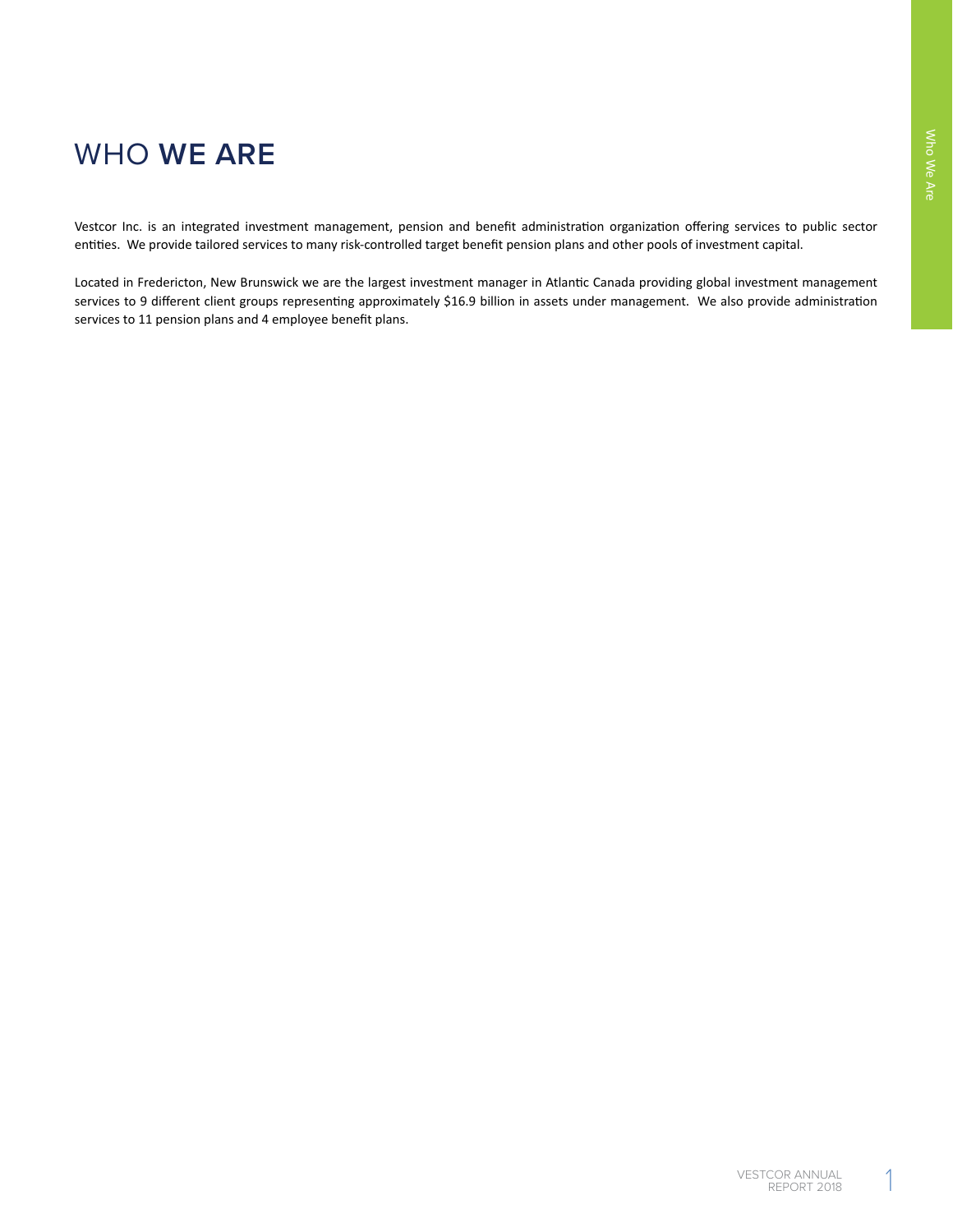# 2018 **HIGHLIGHTS**

### VESTCOR INVESTMENT DIVISION:

- Client portfolios for which we provide investment advice continued to exceed their overall long-term investment risk and return targets.
	- o Their long-term investment risk and return performance remained strong versus other pension fund and diversified investment manager alternatives.
- We continued to outperform client policy benchmarks for assets under discretionary management net of all investment management costs, by 1.03%. This represented approximately \$171.6 million of additional return over client investment policy benchmarks.
- Our annual Management Expense Ratio (MER) remained low at 0.12% of total funds under management. This was the fifth consecutive year that our clients have benefitted from a steady or declining MER.
- Assets under discretionary management increased to \$16.9 billion at year end.

### VESTCOR ADMINISTRATION DIVISION:

- Exceeded each of the teams' Key Performance Targets.
- Commenced a major project to modernize our plan administration technology capabilities.
- Coordinated a number of education opportunities, communication activities, research material and strategic education sessions for our client Trustees.
- Expenses remained low versus other public sector peers.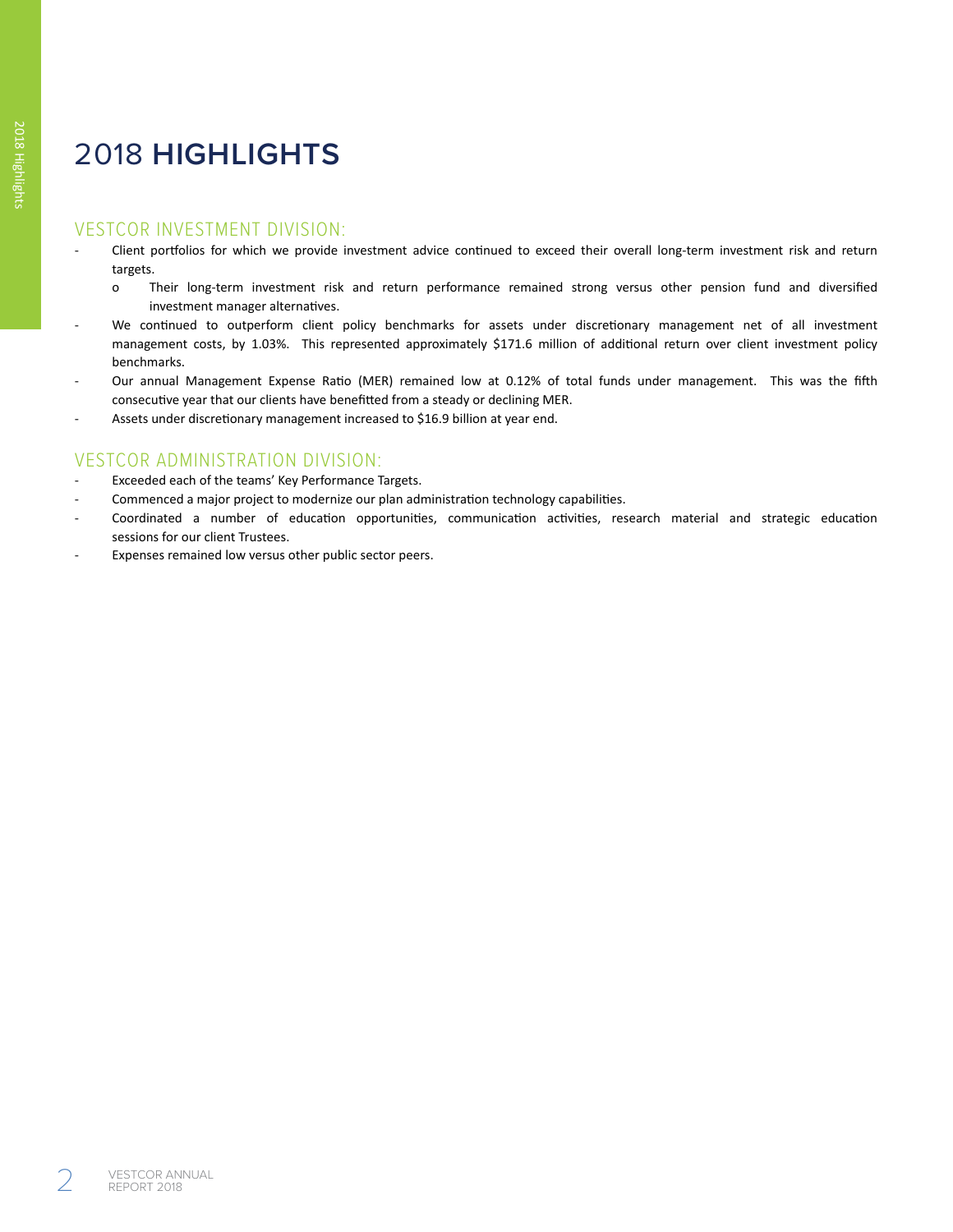# **CONTENTS**

| Who We Are <b>continuum contract to the Contract of the Contract of Contract of Contract of Contract of Contract of Contract of Tensils and Tensils and Tensils and Tensils and Tensils and Tensils and Tensils and Tensils and </b> |  |
|--------------------------------------------------------------------------------------------------------------------------------------------------------------------------------------------------------------------------------------|--|
| 2018 Highlights 2018 Highlights 2018 Highlights 2018 Highlights 2018 Highlights 2018 Highlights 2018 1999                                                                                                                            |  |
| Message from the Chairperson <b>Commission Commission</b> 4                                                                                                                                                                          |  |
|                                                                                                                                                                                                                                      |  |
| Management's Discussion & Analysis <b>Commission Commission</b> and B                                                                                                                                                                |  |
|                                                                                                                                                                                                                                      |  |
|                                                                                                                                                                                                                                      |  |
|                                                                                                                                                                                                                                      |  |
|                                                                                                                                                                                                                                      |  |
| Assets Under Management <b>Construction Control and Construction</b> 12                                                                                                                                                              |  |
|                                                                                                                                                                                                                                      |  |
|                                                                                                                                                                                                                                      |  |
|                                                                                                                                                                                                                                      |  |
|                                                                                                                                                                                                                                      |  |
| Annual Performance by Asset Class <b>Manual Annual Performance</b> 17                                                                                                                                                                |  |
|                                                                                                                                                                                                                                      |  |
| Public Equity Portfolios <b>Manual Communities</b> 18                                                                                                                                                                                |  |
|                                                                                                                                                                                                                                      |  |
| Risk Management <b>Management</b> 21                                                                                                                                                                                                 |  |
| Corporate Governance <b>Commission Commission</b> 23                                                                                                                                                                                 |  |
| Board Committee Reports <b>Committee Reports</b> 25                                                                                                                                                                                  |  |
|                                                                                                                                                                                                                                      |  |
|                                                                                                                                                                                                                                      |  |
|                                                                                                                                                                                                                                      |  |
| Compensation Discussion and Analysis <b>Machinese Strategie and Analysis</b> 32                                                                                                                                                      |  |
| Compensation Governance <b>Entrarrow Compensation</b> 32                                                                                                                                                                             |  |
|                                                                                                                                                                                                                                      |  |
| Compensation Risk Management <b>Compensation</b> Risk Management <b>Compensation</b> 34                                                                                                                                              |  |
|                                                                                                                                                                                                                                      |  |
| Impact of Performance Results <b>Constitute of the Constantine Constantine Constantine Constantine Constantine Constantine Constantine Constantine Constantine Constantine Constantine Constantine Constantine Constantine Const</b> |  |
|                                                                                                                                                                                                                                      |  |
| Annual Incentive Plan (AIP) Overview <b>Construction</b> Construction Construction Construction Construction Construction Construction Construction Construction Construction Construction Construction Construction Construction C  |  |
| Long-Term Incentive Plan (LTIP) Overview <b>Construction</b> Construction Construction Construction Construction Const                                                                                                               |  |
| Responsible Investing Guidelines <b>Manual Community and Service 2018</b> 45                                                                                                                                                         |  |
| Industry Relationships <b>Executive Contract Contract Contract Contract Contract Contract Contract Contract Contract Contract Contract Contract Contract Contract Contract Contract Contract Contract Contract Contract Contract</b> |  |
| Employee Activity in Our Community <b>Employee Activity</b> in Our Community <b>All and Activity</b>                                                                                                                                 |  |
|                                                                                                                                                                                                                                      |  |
| Vestcor Financial Statements <b>Executive Statements</b> 51                                                                                                                                                                          |  |
| Management's Responsibility for Financial Statements <b>Manual Community Constructs</b> 51                                                                                                                                           |  |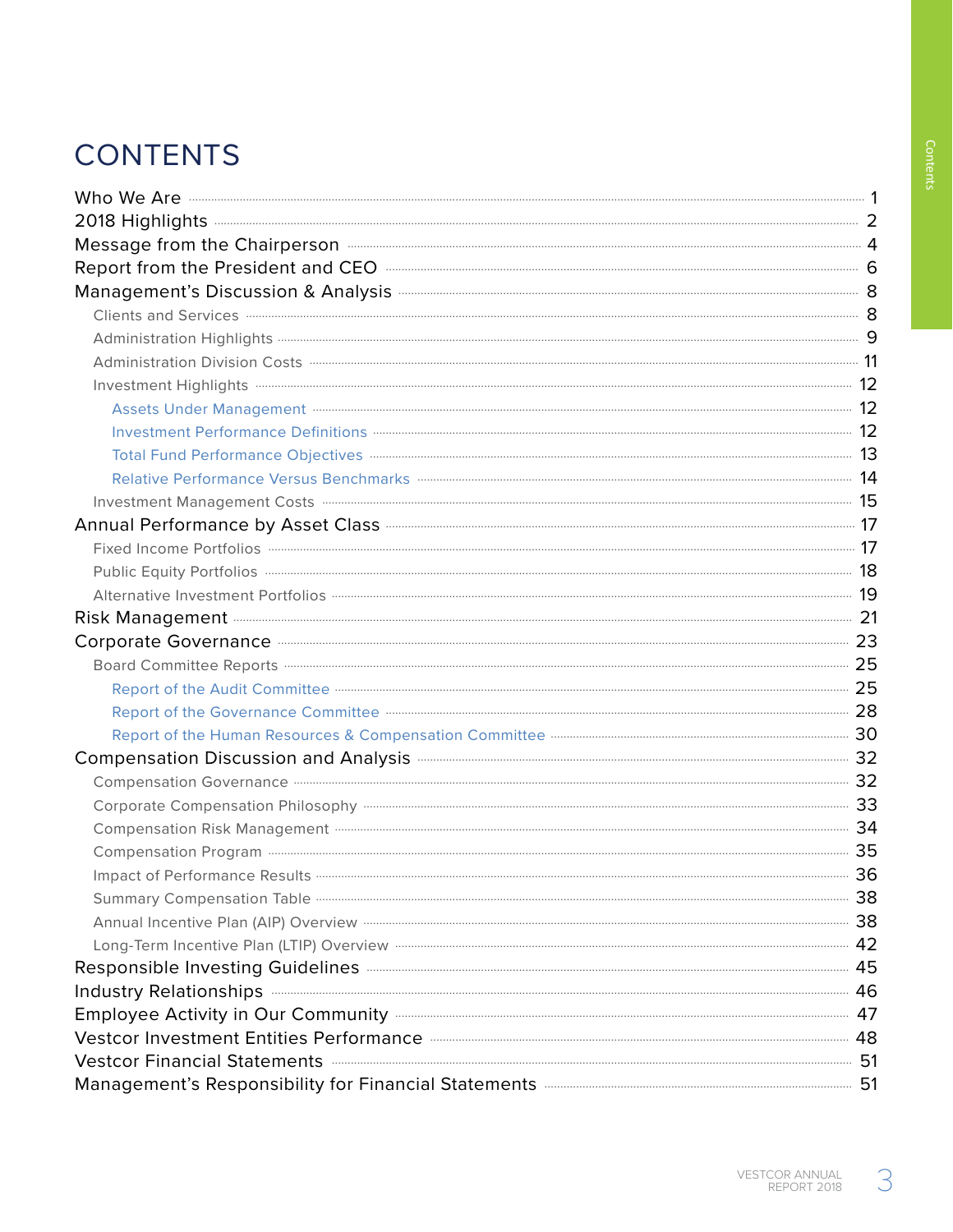# MESSAGE FROM THE **CHAIRPERSON**

On behalf of the Board of Directors (the Board) and the management team of Vestcor Inc. (Vestcor), I am pleased to introduce our 2018 Annual Report. This Annual Report provides an accounting of the operating activities that took place during the year from both our investment management, and our pension and benefits administration business teams.

The Vestcor Board was very engaged with our management team during the year in providing direction and oversight related to our Vestcor mission "To provide innovative, cost effective, and prudent investment and benefit administration services that address the needs of public sector funds".

An early achievement we concluded in 2018 was the completion of our corporate legal integration activities by combining Vestcor Investment Management Corporation (VIMC) and Vestcor Pension Services Corporation (VPSC) into one Vestcor entity. This combination has led to a more effective internal organizational structure and governance process, and a much more coordinated service delivery connection with our different client groups and our shareholder, Vestcor Corp.

Transparency, independence and accountability continue to be an important focus of our Board. This Annual Report is organized to provide detailed insight into how Vestcor's investment programs and administration activities continued to meet both our business objectives and those of our clients.

# A CHALLENGING 2018

We are very pleased to outline throughout this report that Vestcor has continued to exceed our clients' objectives during the challenging financial markets and business conditions we experienced in 2018. Our independent, not-for-profit business model continues to deliver excellent value for our expanding client base and is more aligned with our clients' objectives than the traditional "for profit" model for investment management.

It is very gratifying that our long-term investment policy development activities have led to our investment clients being able to preserve and grow their capital base in 2018 by realizing positive investment returns in the generally negative financial market environment.

We were also very proud to have been able to continue to exceed our client administration service delivery targets in an environment where client member service volumes saw material increases.

# STRATEGIC DIRECTION

One of the initial orders of business for our Board, post the enactment of the founding *Vestcor Act* legislation, was to work with our management team to develop a Strategic Plan for the organization. That Plan was very focused on efficiently integrating our two legacy operating companies (VIMC & VPSC) into one corporate Vestcor entity.

In consideration of the significant progress made to date on this integration, our Board is planning to re-visit this Strategic Plan in mid-2019. This process will involve a detailed review of our integration progress, in combination with feedback from our shareholders and clients.

A major focus during the year was the recognition of the significant risk and service limitations of our legacy pension and benefit administration infrastructure. Our Board and shareholder approved a plan to transition to a new more modernized system and significant progress has been made on its' implementation, which will be completed in 2019.

This year also sees the implementation of strategic changes to our employee compensation program. The Board, with the assistance and advice of an expert industry human resource consulting firm, has implemented an incentive-based compensation component for all Vestcor employees. This program is based on our success on both corporate and team specific performance achievements against pre-determined key performance indicators. This change provides further alignment with the performance of our clients and ensures we continue to be able to attract and retain talent while competitively keeping pace with other similar service providers in our industry.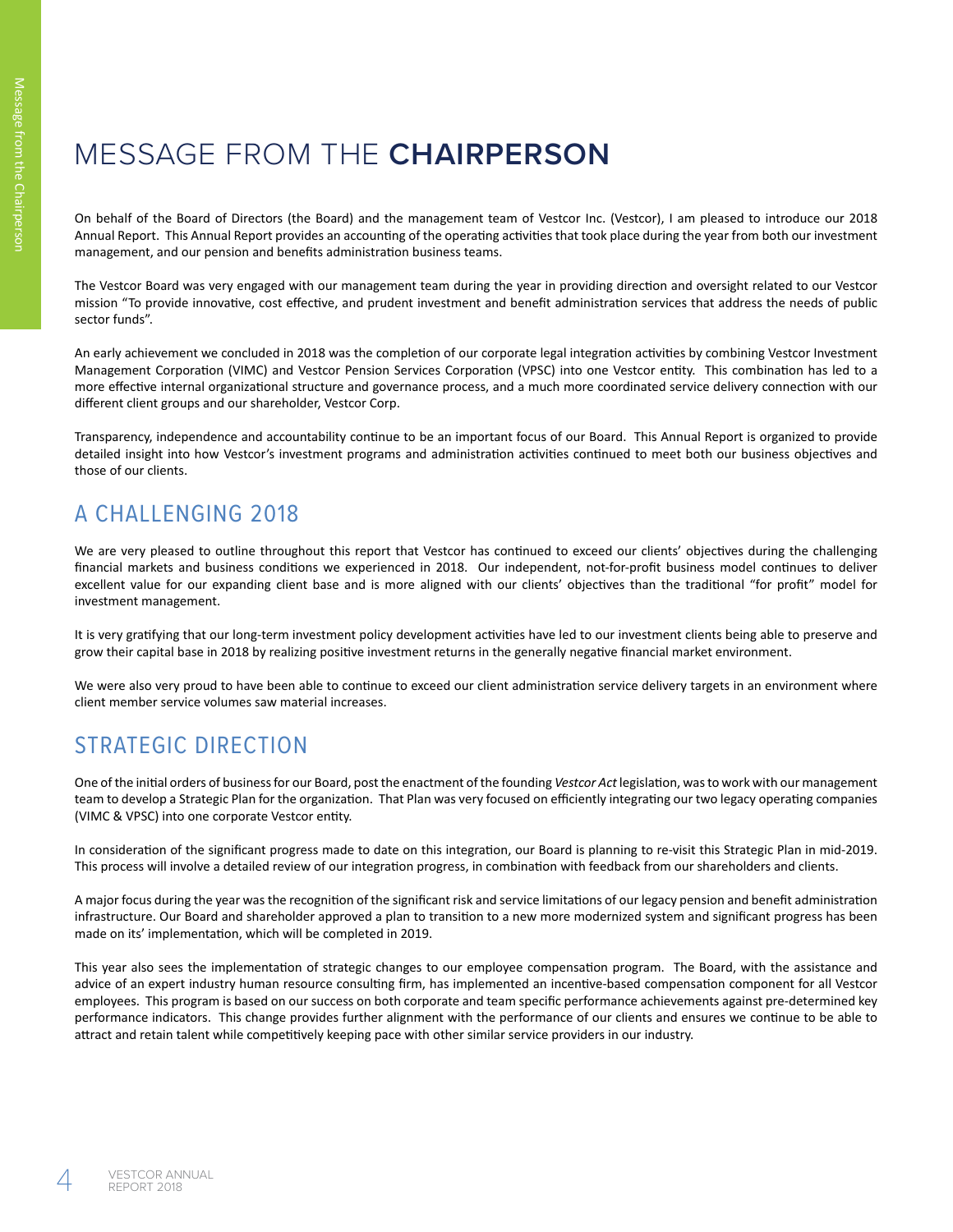# VESTCOR BOARD ACTIVITIES

Our Board of Directors and its Governance, Audit, and Human Resources and Compensation Committees continued to be very active during the year as outlined in their respective sections later in this report. This included a full post Vestcor integration review and update of our various governance documents and Terms of Reference material.

Director activities also included the participation in a Board self-assessment process and a subsequent governance improvement objective setting exercise which included a Committee Chairperson change as an opportunity for regular renewal. This self-assessment exercise will be undertaken on a biennial basis and the Board will be working on addressing the identified improvement areas over the next year with the help of our management team.

In another effort to continue to improve our corporate governance capabilities, Vestcor became a corporate member of the Institute of Corporate Directors (ICD) in 2018. We look forward to utilizing the training and resource material provided by the ICD in the future.

The Vestcor Board welcomed Ms. Tanya Chapman as a new Director in 2018. Her appointment was approved by the Vestcor Corp. shareholder Board upon the recommendation of an Ad-Hoc Nominating Committee of our Board. We look forward to her specific insights and the additional diversity she will bring to our Board.

# APPRECIATION OF DEDICATED SERVICE

I would like to recognize the Directors of our Board and our senior management team for their commitment and contribution to another successful year in helping our clients meet their goals and objectives. In particular, I would like to express our appreciation of the service of Wiktor Askanas who retired as a Director on our Board in August. Wiktor initially played a key role on the Board of the N.B. Investment Management Corporation and was instrumental in the oversight of the Vestcor transition and integration process.

It is also important to recognize the support and accountability oversight activities of our Shareholder Board, Vestcor Corp. More detail on their structure and activities during the year can be found at **www.vestcor.org/en/about-us/vestcor-corp**.

Finally, I would like to recognize and thank our employees. They have faced significant change over the past two years as we worked diligently on integration activities and accommodated organizational realignment including, in some cases, new teams, operating policies and procedures. Throughout, our employees have continued to provide innovative client-focused operational improvements and investment strategies.

In closing and as noted last year, as a not-for-profit, independent organization, Vestcor continues to remain well-aligned with the best interests of our various clients. I trust this report provides a thorough accounting of our corporate activities in 2018, however we remain available to address any questions or provide further information by contacting us at **comments@vestcor.org** at your convenience. Please also note that a significant amount of other governance related material is available on our website at **www.vestcor.org**.

Sincerely,

Michael W. Walton, Chairperson Vestcor Inc.

April 1, 2019 Fredericton, New Brunswick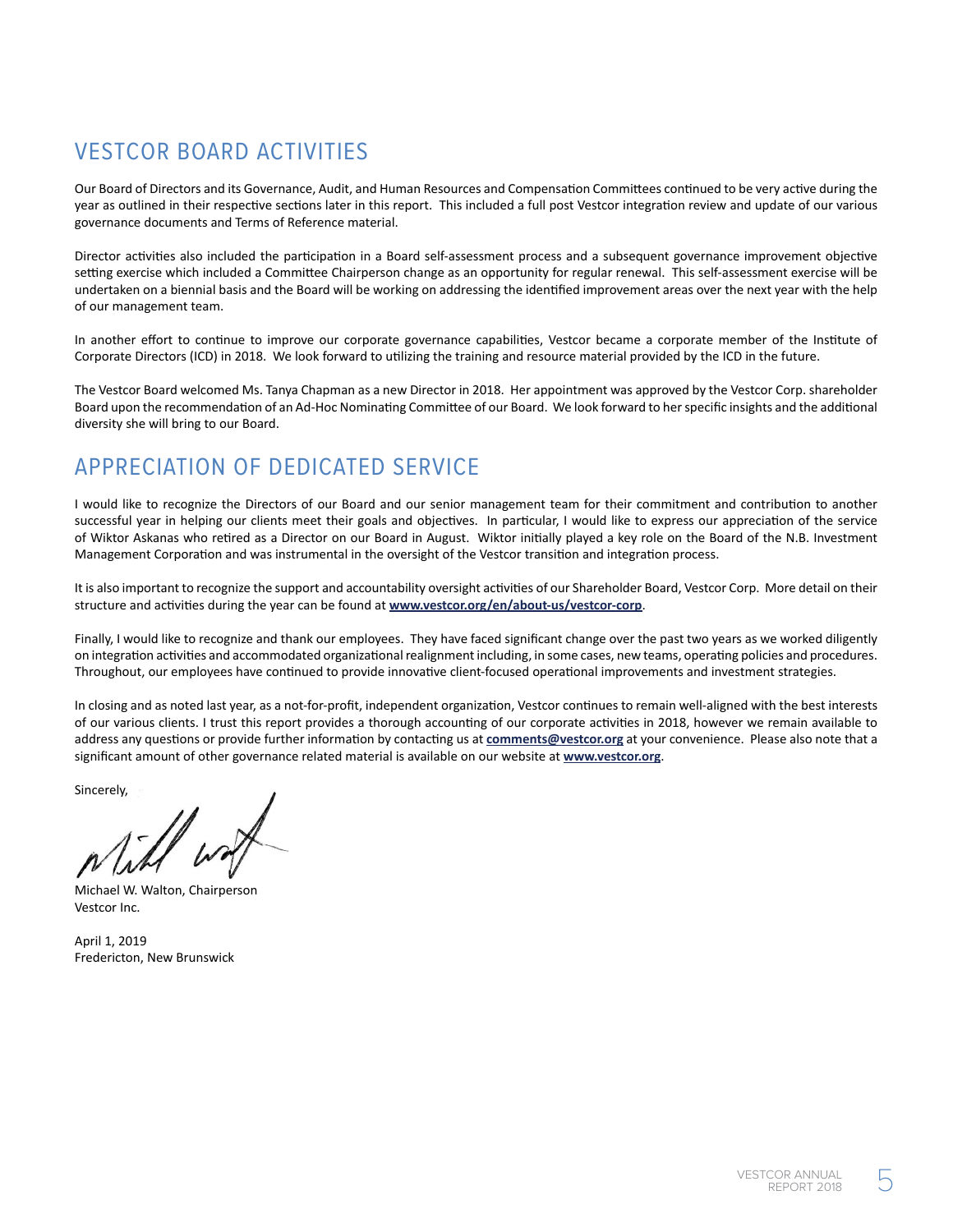# REPORT FROM THE **PRESIDENT AND CEO**

Although 2018 was a difficult year in the global financial markets, and we experienced a material increase in administration-related service demands from our clients' plan members, it was a very successful period at Vestcor in many ways. Our risk-focused investment programs helped our clients continue to exceed their long-term return and risk management goals, our client administration activities met or exceeded their key performance indicators, and we have made significant progress on a number of our strategic goals during our second full year of operations as Vestcor.

Vestcor also continued to grow in 2018 with the addition of one new pension investment client. Our experience and success in helping design specifically targeted return and lower risk investment programs at a low cost continues to be of interest to a number of public sector clients.

Dealing with our continued growth requires the dedicated efforts of our employees, each of whom participated in our inaugural firm wide Vestcor Workplace Environment and Leadership surveys during the year. We were very encouraged with the positive constructive results of these surveys, and management remains concentrated on building on our strong team-based culture of providing client focused cost-effective services. To assist with this growth, we have intensified our recruiting activities at our provincial universities, and we continue to support an industry related education program through the Center of Financial Studies at the University of New Brunswick.

Risk management continued to be a significant focus during the year with our Board approving an updated Enterprise Risk Management Framework (ERMF) which now includes risks pertinent to our pension and benefits administration business teams. Cybersecurity measures continued to be enhanced during the year and our ERMF has now been expanded to include a number of specific risk indicators that are being closely and proactively monitored by our management team.

### INVESTMENT MANAGEMENT

Global financial market volatility increased in 2018, with Central Bank interest rate increases, global trade concerns, political uncertainty and economic and corporate growth rate declines all seeming to accumulate in the last quarter of the year leading to significant global equity markets losses.

From a pension perspective, RBC Investor & Treasury Services reported that Canadian defined benefit pension plans ended 2018 in negative territory with a median annual return of -0.7%. Vestcor's pension clients however realized an annual overall return of 2.07%, not only significantly outperforming most other Canadian plans but preserving capital in a difficult market environment. Our longer-term four-year annualized pension client return of 6.09% per annum is also higher than median Canadian defined benefit pension plans with much lower realized risk and much lower investment management costs. It was encouraging to see the continued validation of our strategy of focusing on generating more consistent returns that meet client long-term return objectives, while also protecting assets in more difficult market environments. Specific client returns are reported to their members through their own communication process, and many of these reports are available through their specific sections of our website.

On a total funds under management basis, the gross return from overall Vestcor investment management activities was 2.08% for the year ended December 31, 2018. These results were achieved with a similarly low management expense ratio for the year of approximately 0.12%. Long-term annualized gross four-year returns stand at 6.05% and our return since our inception in 1996 was 7.09%.

Our overall total funds' value-added portfolio performance of 1.15% once again exceeded both the blended client investment policy benchmarks and our investment management costs during the year. This performance provided our clients with additional returns of approximately \$192 million of investment earnings through active portfolio management activities versus their benchmarks, or approximately \$172 million in additional net earnings after covering \$20.0 million of our total investment operating costs.

Total assets under management increased to a new all-time high of \$16.9 billion from \$16.6 billion in the prior year. This increase in assets resulted from \$324 million in net investment earnings, net client payouts of \$281.7 million and \$215.3 million of new client assets and additional client capital contributions.

We are pleased to describe further in this report more detail on how we continued to exceed **both our primary investment objective of exceeding the long-term investment returns** required by our clients, **and our secondary investment objective of producing value-added returns** that exceed their investment policy benchmarks after covering all of our relatively low investment management expenses.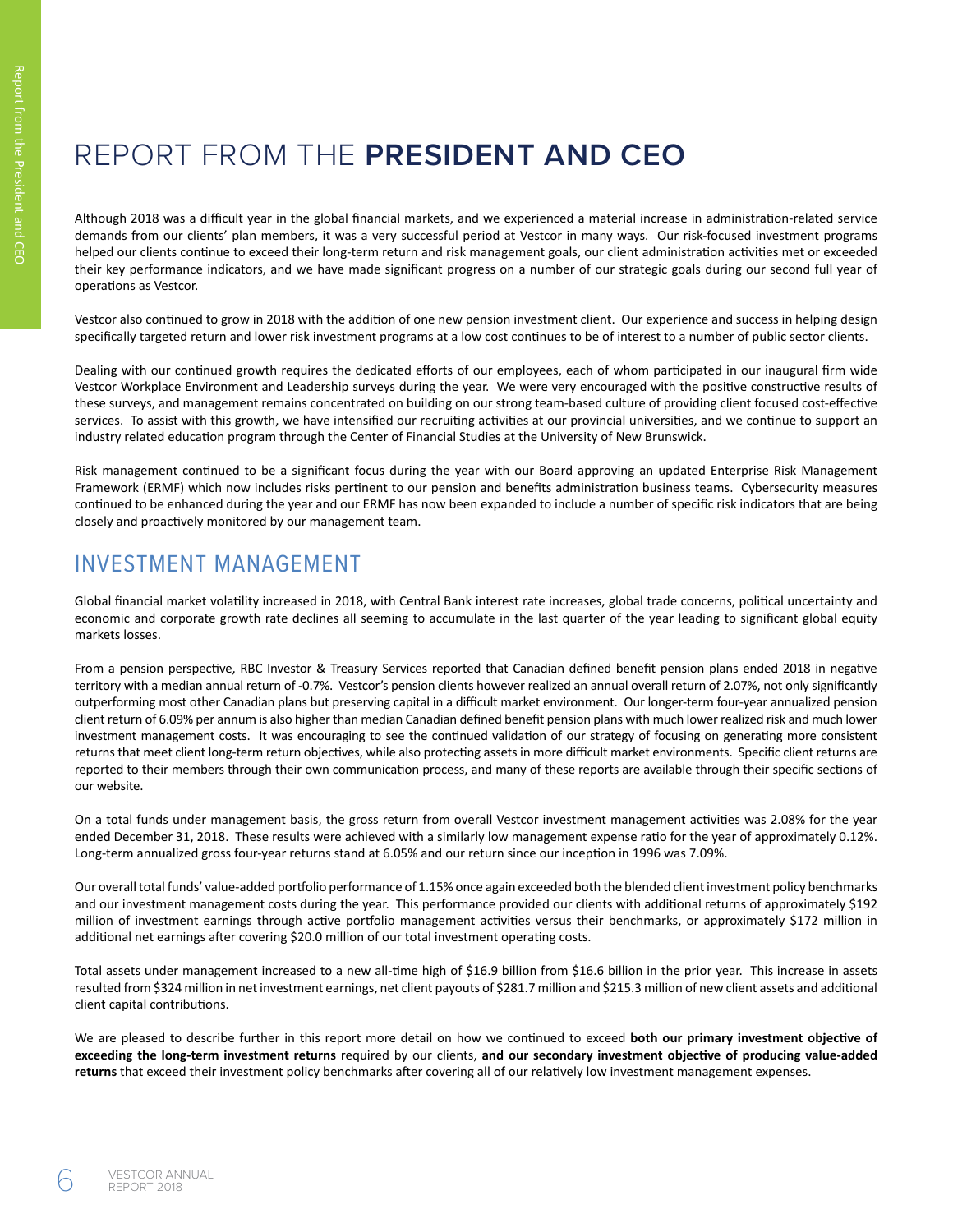# PENSION AND BENEFITS ADMINISTRATION

Our pension and benefit administration teams were able to meet or exceed their clients' key performance indicators with respect to their service delivery standards during the year, while also dealing with a significant increase in processing volumes due to a rise in client member requests. Our member services team is on the front line of addressing these requests and continues to be scored highly through feedback provided by the members being served.

As mentioned in last year's report, improving the quality and timeliness of services to plan members continues to be an important focus for Vestcor and our client groups. A major part of this focus during the year was a review of our legacy custom-built pension and benefits administration system. This review resulted in a decision to replace that system with a modernized system hosted by a third-party provider. An implementation project has begun and is expected to be completed in mid-2019. This project is expected to result in a reduction of the operational risks that we faced with our former system and provides opportunity for further service enhancements in the future.

The pension board support team continues to make a significant contribution in assisting the Trustees of a number of our client groups more effectively achieve their governance objectives. Our coordination of various strategic client education opportunities, communication activities, and research material continued to assist these groups with their many responsibilities.

Our communications team also had a very productive year on behalf of our clients. A new **www.vestcor.org** website was launched in early 2018 which has helped consolidate our clients' pension and benefit program information in a much easier to access and understand format. The team continued to assist our clients in their reporting activities and member interactions and launched a new educational video capability on our website with two inaugural videos on "Planning your Retirement" and "How to Estimate your Pension with Vestcor's On-line Calculator". We look forward to continuing to assist our clients to expand the effectiveness of their member communications efforts.

# OUTLOOK

While we were very pleased with Vestcor's performance in the difficult 2018 business environment, a number of challenges and risks remain. The global economy has begun its 11th year of expansion post the great financial crisis of 2007-08, however its' growth rate has begun to show signs of a slowdown. This slowdown, in combination with continued global trade and political concerns, has led to lower corporate earnings forecasts and continued central bank policy uncertainty.

We expect that investment returns will remain challenging over the next few years with a continuation of the higher market volatility we experienced in 2018. We continue to advise our clients that a portfolio strategy biased towards lower volatility equity assets, and our absolute return strategies, should continue to meet their long-term return objectives while minimizing volatility as many require through their shared risk / target benefit plan requirements. We will also continue to work hard on improving client returns via active portfolio management within their investment policy guidelines.

Vestcor will continue to closely monitor the increasing trend in pension and benefit administration service requirements from our clients' members. We look forward to the efficiencies and risk mitigation impacts that our upgraded administration system project will bring and will use the implementation period to review our alignment of resources to continue to efficiently serve these members.

We recognize that our clients face many challenges, whether in trying to provide sustainable pension benefits to their members or to efficiently fund some other type of financial liability. Vestcor looks forward to continuing to help our clients meet these challenges through our strongly aligned interests and long-term focused, low cost approach.

Questions and comments are always welcome at **comments@vestcor.org** or by telephone through our reception team at 506-444-5800.

Sincerely,

John A. Sinclair, President and Chief Executive Officer Vestcor Inc.

April 1, 2019 Fredericton, New Brunswick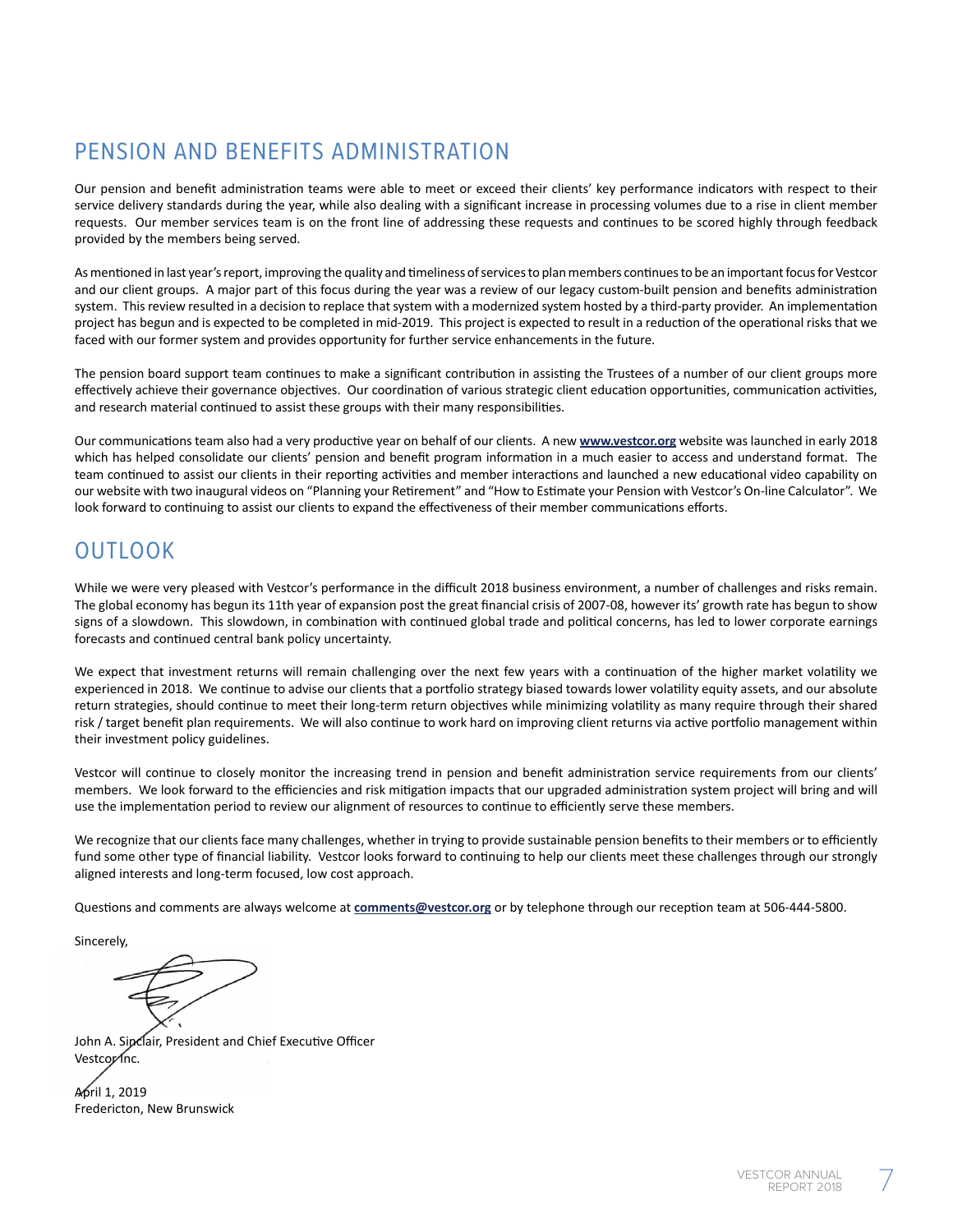# MANAGEMENT'S **DISCUSSION & ANALYSIS**

*Management's Discussion & Analysis (MD&A) is provided to enable the reader to interpret the material trends, the results and the financial condition of the organization. Key elements of the annual financial statements are explained, and this MD&A should be read in conjunction with these annual financial statements and related notes.* 

*As well, this MD&A may contain forward-looking statements reflecting management's objectives, outlook and expectations which involve risks and uncertainties. Forward-looking statements are usually preceded by words such as "believe", "expect", "may", "could", "intend", "continue" and "estimate". We caution readers not to place undue reliance on these statements as a number of important factors could cause our actual results to differ materially from the expectations expressed in such forward-looking statements.*

This Management's Discussion & Analysis provides an outline of the operations for Vestcor Inc. (Vestcor) for the year ended December 31, 2018.

Our website at **www.vestcor.org** also has available the audited financial statements for the various Vestcor Investment Entities for the year ended December 31, 2018. The Vestcor Investment Entities are pooled investment funds structured as either unit trust funds for which Vestcor serves as trustee or as limited partnerships for which a wholly-owned subsidiary of Vestcor, Vestcor Investments General Partner, Inc., serves as general partner. These Vestcor Investment Entities have been created to facilitate the efficient investment of assets into separate investment strategies that deliver our clients' asset mix decisions.

# CLIENTS AND SERVICES

Vestcor provides both pension and benefits administration services as well as investment management services to a wide range of public sector clients. In total, Vestcor provides services to 19 clients at December 31, 2018. Administration activities cover over 96,000 plan members and investment assets under management (AUM) at December 31, 2018 were \$16.9 billion.

We continue to look forward to realizing on our corporate vision of being the public sector's provider of choice for pension and benefit administration services and investment management services by providing assistance in any or all of the following service offerings:

- Investment Management (Equity / Fixed Income / Inflation Linked / Alternatives)
- Investment Strategy Advice
- Compliance and Performance Measurement Services
- Pension Plan Administration
- Employee Benefits Plan Administration
- Client Trustee Governance Services and Support
- Financial Reporting
- Risk Management
- Communications

Clients are free to choose some, or all of the services provided by Vestcor. Vestcor operates as a not-for-profit entity using a cost recovery business model. Vestcor incurs expenses in connection with its services as investment manager and in connection with its services as a pension and benefits plan administrator. It is important to note however that the expenses for each of these service areas are allocated only to the respective clients of those service areas.

Investment management expenses are allocated to investment clients based on their proportionate share of total assets under management on the day an invoice is paid. If a client requires a more specific investment service, the costs to provide that service are fully allocated to that client.

For clients who use our plan administration services, the cost of our human resources to provide those services are allocated according to an annual evaluation of effort expended. Information systems and other general office and business costs are allocated based on an historical analysis of transaction volumes and number of members in each plan.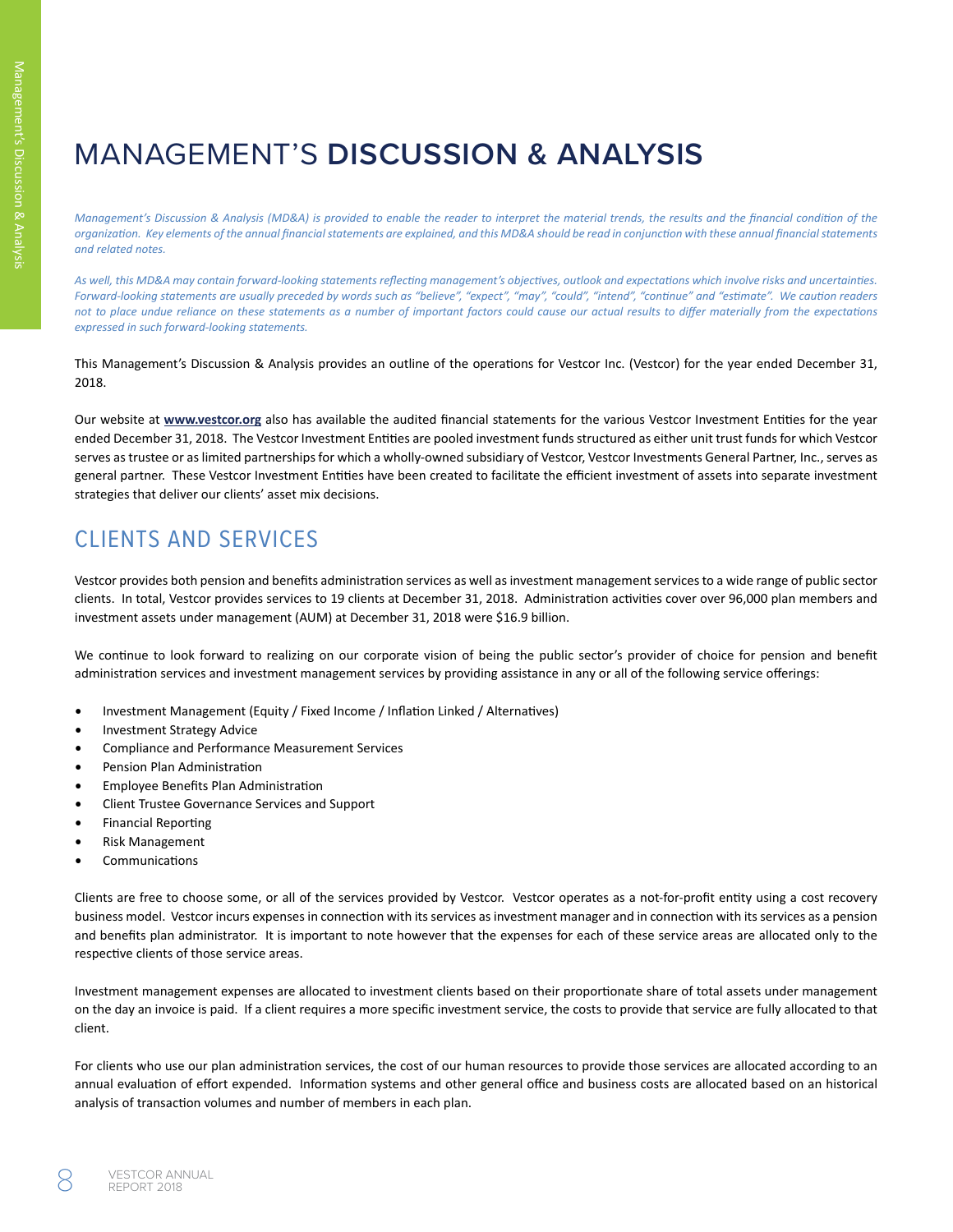# ADMINISTRATION HIGHLIGHTS

The Vestcor administration team is responsible for the day-to-day operations of 11 pension plans as well as 4 employee benefit programs. We provide service to approximately 60,000 active and 36,000 retired members. Our members include employees from the provincial public service sector, the education sector, provincial health authorities, crown corporations, and other quasi-public sector organizations.

The administration team is divided into four areas: member services; plan operations and pension policy; member communications and board and committee support services. Highlights from each of these areas for 2018 are as follows:

### **MEMBER SERVICES**

In 2018, the member services team had over 29,000 contacts with members through phone calls, emails and visits to our office, an increase of 9.52% as compared to 2017. This significant change in volume can be attributed to the increase in members requesting services including pension estimates and termination applications, in addition to inquiries related to forms. To ensure that we met the needs of our clients, Vestcor continued to administer client satisfaction surveys, initially launched in 2017. These surveys were sent to members who had received a specific service from Vestcor during the year.

### **MEMBER SERVICES SATISFACTION SURVEY RESULTS**



Vestcor continued to provide both member and employer education. In 2018, approximately 945 plan members attended our information sessions. These sessions provide members the opportunity to learn more about the provisions of their pension and employee benefit plans in which they participate. Those who attended the sessions were very satisfied with the information they received.

### **RESPONDENTS WHO FELT THAT THEY UNDERSTOOD THEIR PENSION BETTER AFTER ATTENDING AN INFORMATION SESSION**

#### **EMPLOYEES**



Vestcor also provided pension and employee benefits information sessions with various employers. During these sessions, employers were provided with information to better serve their employees who are members of the plans.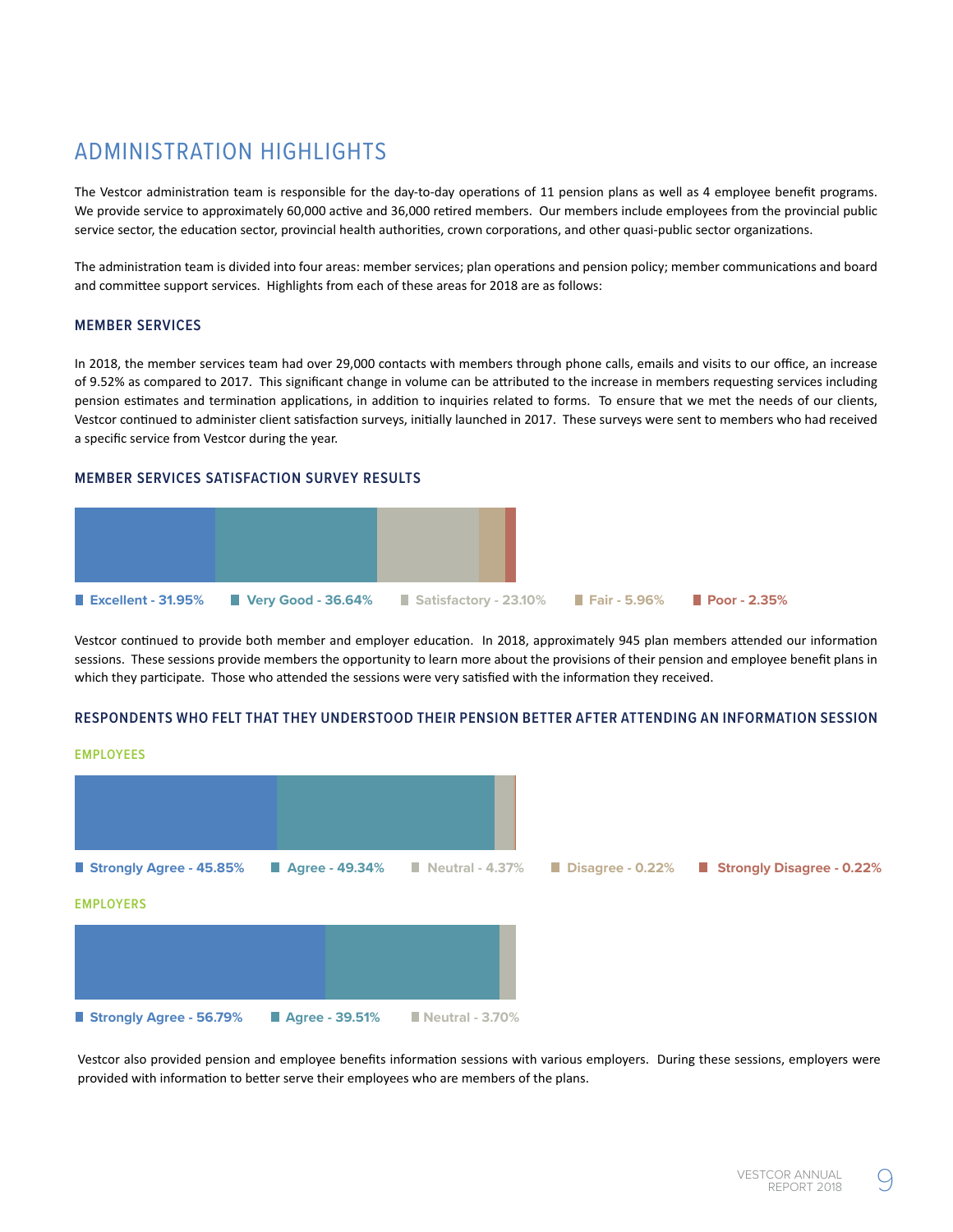Supporting its focus to continuously improve customer service, the member services team implemented an automated call distribution phone system. This system allows our reception team to answer calls in the order they are received, and more importantly, alleviates having multiple lines ringing at once.

### **PLAN OPERATIONS AND PENSION POLICY**

During 2018 the team processed over 5,700 pension related applications and over 880 employee benefit related applications. A significant increase in pension estimates and termination applications was observed, at 28% and 43% over 2017, respectively.

Vestcor has key performance indicators that it has established with each of its client boards. These processing times continued to improve in 2018 compared to 2017, even with the increase in volumes:

| <b>Service</b>               | Target <sup>1</sup> | 2018 Number<br><b>Processed</b> | 2018<br><b>Achieved</b> | 2017<br><b>Achieved</b> |
|------------------------------|---------------------|---------------------------------|-------------------------|-------------------------|
| Purchase of Service Requests | 60 days             | 637                             | 100.0%                  | 99.7%                   |
| <b>Pension Estimates</b>     | 60 days             | 2,093                           | 100.0%                  | 99.5%                   |
| <b>Retirements</b>           | 60 days             | 1,741                           | 100.0%                  | 99.9%                   |
| <b>Terminations</b>          | 30 days             | 1,180                           | 99.9%                   | 99.3%                   |
| Marriage Breakdowns          | 42 days             | 152                             | 100.0%                  | 97.7%                   |

<sup>1</sup> Targets may vary slightly between clients. The above table illustrates the shortest target period.

As part of our ongoing commitment to improving service to our members, Vestcor resolved to replace its legacy pension and employee benefits administration system with a new modernized system. The new system will reduce operational risks associated with the aging technology currently in place, while providing the opportunity to further enhance services provided to members and employers. The plan operations and pension policy teams have been deeply involved in the development of the new system, providing expertise to various phases of the project as applicable, all while meeting the consistently increasing volumes of pension and employee benefits related requests.

### **MEMBER COMMUNICATIONS**

After considerable effort in 2017 and early 2018 in the planning and development of a new Vestcor member-centric website, **www.vestcor.org**  was launched in mid-2018. The new website integrates Vestcor's investment management, pension and employee benefits administration services and corporate areas into one cohesive site, all while providing an enhanced user experience. The new website also provided the organization with measurement tools. The built-in analytics enables the team to measure the reach of information distributed to members and employers and the most visited areas of the site, for example. This information will continue to provide better strategic direction to the organization as a whole.

Enhancing member communication also remained a priority for Vestcor in 2018. Modernization of resources, including forms and booklets, continued throughout the year. In addition, a video strategy was developed, enabling the organization to better support members using this popular medium. The first videos launched provided pension plan members with an overview of how to plan for their retirement, while the other video provided "how-to" instructions on using the pension estimate calculator. The video program is set to expand in 2019, supporting the organization in continuously improving service delivery to members.

### **BOARD SUPPORT SERVICES**

Vestcor continues to provide robust operational support to our various client boards and committees. In 2018, the board support services team coordinated educational opportunities and research material in an effort to assist these groups in achieving their governance objectives. These included supporting client boards in delivering best practices related to topics such as succession planning, supporting the reappointment/ appointment process of several Trustees, and coordinating full-day education sessions targeted to each client's specific requirements.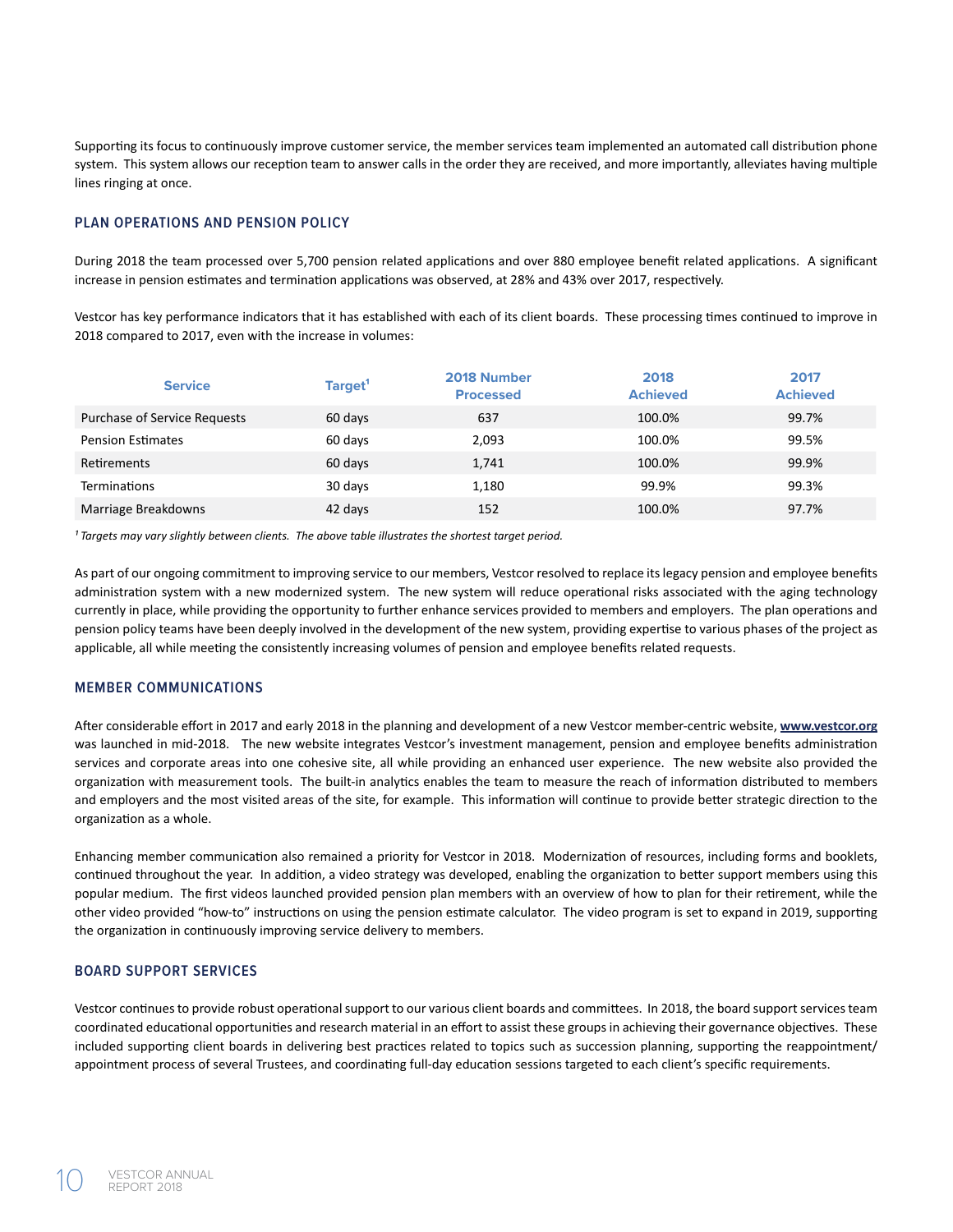# ADMINISTRATION DIVISION COSTS

Vestcor administration clients continue to benefit from our low-cost, not-for-profit model and our focus on their specific needs and service requirements. We are very pleased to outline below that, considering the successful achievements noted above that the team made during the year, our overall administration division costs on an annualized basis only increased by approximately 1.2% versus the prior year.

|                                | <b>Year ended</b><br><b>December 31, 2018</b><br>(\$ thousands) |    | <b>Year ended</b><br><b>December 31, 2017</b><br>(\$ thousands) |
|--------------------------------|-----------------------------------------------------------------|----|-----------------------------------------------------------------|
| Salaries and benefits          | \$<br>6,011                                                     | \$ | 5,561                                                           |
| Information systems            | 1,610                                                           |    | 2,046                                                           |
| Client directed administration | 472                                                             |    | 464                                                             |
| Office rent                    | 367                                                             |    | 359                                                             |
| Office and business            | 348                                                             |    | 283                                                             |
| Professional services          | 142                                                             |    | 123                                                             |
|                                | 8,950                                                           | Ś  | 8,836                                                           |

The administration division expenses include salaries and benefits for approximately 80 employees on a full-time, part-time, casual or contract basis. Salaries and benefits were \$6,011,000 for the year ended December 31, 2018 (2017 - \$5,561,000). In 2018, to support the integration of the organization, the Board of Directors extended the Annual Incentive Plan to cover eligible administration staff, contributing to an increase to salaries and benefits of approximately \$419,000. Further information on Vestcor's compensation program can be found in the Compensation Discussion and Analysis section of this Annual Report (see page 32).

Information systems costs fell to \$1,610,000 for the year ended December 31, 2018 from \$2,046,000 last year as new enhancements and maintenance for the current administration system were minimized given the previously mentioned project underway to replace that system. Approximately \$2,015,000 has been incurred in the year ended December 31, 2018 to convert to the new system and these costs have been capitalized on the Statement of Financial Position as an intangible asset (see page 52). Amortization of these costs will commence once the new system is operational in mid-2019.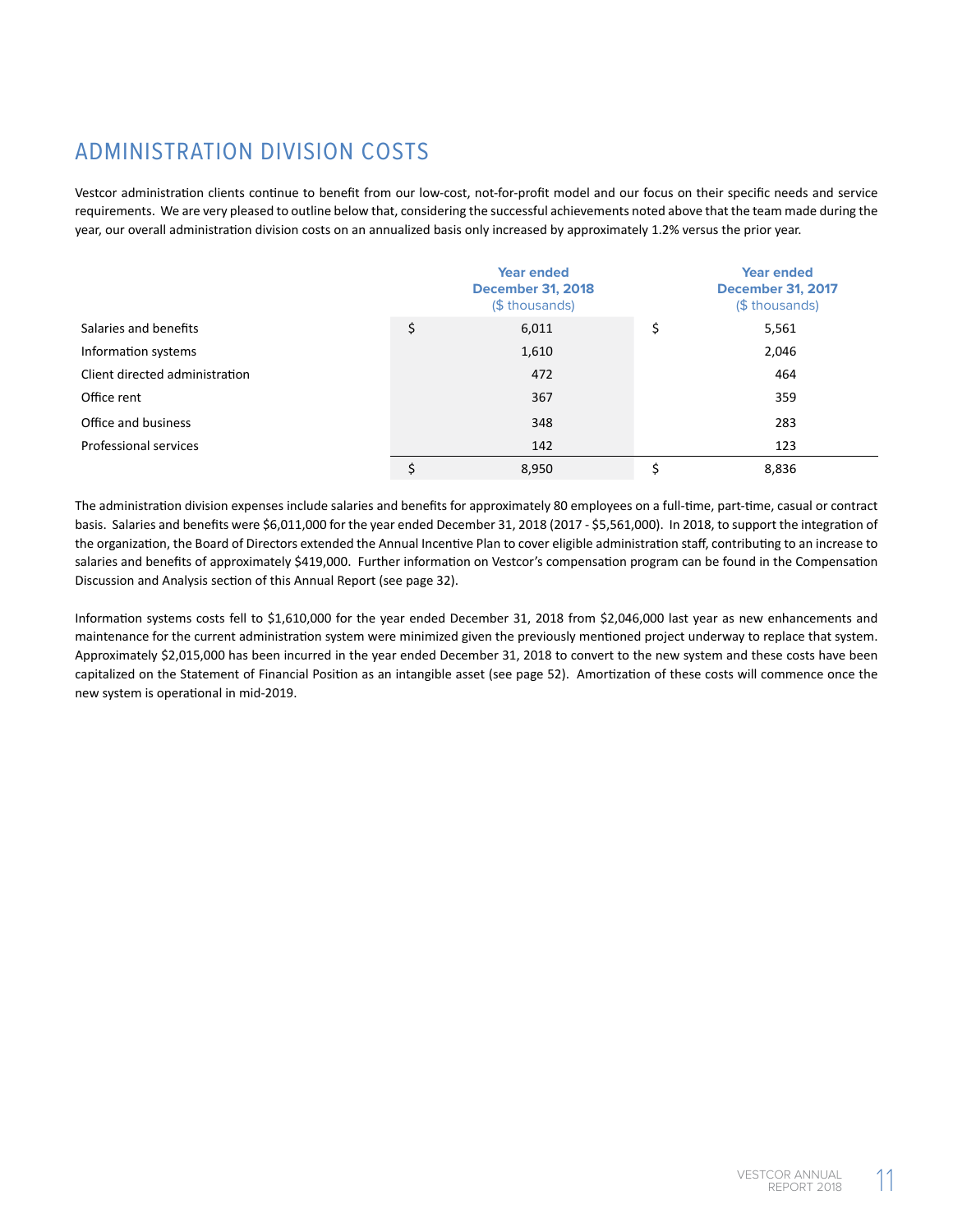# INVESTMENT HIGHLIGHTS

### ASSETS UNDER MANAGEMENT

Assets under management (AUM) at December 31, 2018 were approximately \$16.9 billion consisting of the following client mandates:

| <b>Client</b>                                                                                                                                               |    | 2018                    |                   |    | 2017                    |                   |  |
|-------------------------------------------------------------------------------------------------------------------------------------------------------------|----|-------------------------|-------------------|----|-------------------------|-------------------|--|
|                                                                                                                                                             |    | $($$ millions)          | %                 |    | (\$ millions)           | %                 |  |
| New Brunswick Public Service Pension Plan<br>(NBPSPP)                                                                                                       | \$ | 7,618.7                 | 45.1              | \$ | 7,638.1                 | 45.9              |  |
| New Brunswick Teachers' Pension Plan (NBTPP)                                                                                                                |    | 5,744.6                 | 34.0              |    | 5,780.2                 | 34.7              |  |
| Provincial Court Judges' Pension Plan (Judges)                                                                                                              |    | 49.4                    | 0.3               |    | 48.8                    | 0.3               |  |
| New Brunswick Power Corporation (NBPC):<br>Point Lepreau Decommissioning Fund<br>Point Lepreau Used Fuel Management Fund<br><b>Nuclear Fuel Waste Trust</b> |    | 358.2<br>206.8<br>166.4 | 2.1<br>1.2<br>1.0 |    | 351.6<br>209.1<br>160.5 | 2.1<br>1.3<br>1.0 |  |
| Management Employees of New Brunswick<br>School Districts Pension Plan (NBSD)                                                                               |    | 3.3                     | 0.0               |    | 4.7                     | 0.0               |  |
| Shared Risk Plan for Academic Employees of<br>University of New Brunswick (AESRP)                                                                           |    | 350.2                   | 2.1               |    | 339.3                   | 2.0               |  |
| University of New Brunswick Endowment<br>Fund (UNBE)                                                                                                        |    | 50.2                    | 0.3               |    | 47.4                    | 0.3               |  |
| Shared Risk Plan for Certain Bargaining<br>Employees of New Brunswick Hospitals (CBE)                                                                       |    | 2,144.2                 | 12.7              |    | 1,764.5                 | 10.6              |  |
| Shared Risk Plan for City of Fredericton (CoF)                                                                                                              |    | 209.4                   | 1.2               |    |                         |                   |  |
| <b>Total Discretionary Funds</b>                                                                                                                            |    | 16,901.5                | 100.0             |    | 16,344.2                | 98.2              |  |
| Non-discretionary funds in transition                                                                                                                       |    | 0.1                     | 0.0               |    | 301.2                   | 1.8               |  |
| <b>Total AUM</b>                                                                                                                                            | \$ | 16,901.6                | 100.0             | \$ | 16,645.4                | 100.0             |  |

Each client mandate invests in a specific and unique combination of units of the Vestcor Investment Entities but may have also previously invested directly in an opportunity for which oversight is now provided by Vestcor portfolio managers.

### INVESTMENT PERFORMANCE DEFINITIONS

**Investment performance** consists of any income and realized and unrealized capital gains or losses achieved on a portfolio(s) of assets over a defined length of time. Vestcor measures and reports returns in Canadian dollars using the aggregate return method on a daily basis. Daily returns are linked geometrically to calculate periodic returns.

**Investment returns expressed on a gross basis** are after the deduction of all trading and other directly associated expenses but before the deduction of Vestcor's investment management costs (see page 15). **Investment returns expressed on a net basis** are after the deduction of all expenses charged for the assets under management.

In addition to investment performance, a significant consideration in portfolio management is the amount of investment risk. **Investment risk**  is the probability or likelihood of an investment loss relative to the expected return.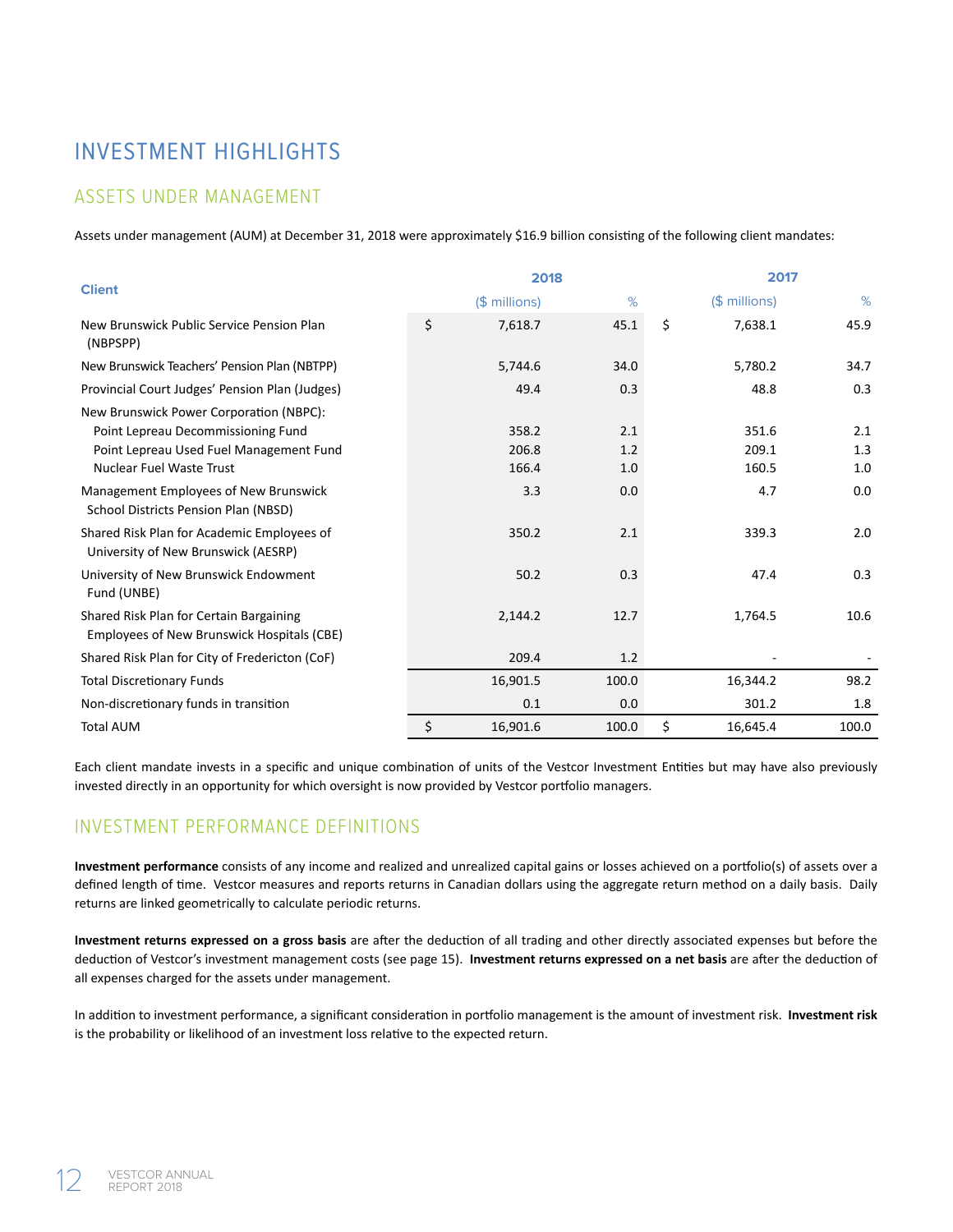### TOTAL FUND PERFORMANCE OBJECTIVES

Vestcor's main investment performance objectives can be summarized as follows:

- a. The **primary investment performance objective** is to achieve the long-term return and risk performance that meet each client's specific return and risk targets, and
- b. The **secondary investment performance objective** is to exceed the investment performance benchmarks over the long-term, net of all investment management costs, by the value added target(s) published in each client's respective Investment Policy Statement or other such directives / guidelines.

Vestcor has also developed a series of other investment-related key performance indicators (KPIs), as **continuous performance objectives**, that correspond to our 2017 - 2022 Strategic Plan. These KPI's are monitored on a quarterly basis.

### **PRIMARY INVESTMENT PERFORMANCE OBJECTIVES**

| <b>Objective</b>                             | <b>Average Client</b><br>Long-Term<br><b>Targets</b> | <b>Year ended</b><br><b>December 31, 2018</b><br><b>Actual</b> | 4 Year<br><b>Annualized</b> | <b>Annualized Since</b><br><b>Inception</b> |
|----------------------------------------------|------------------------------------------------------|----------------------------------------------------------------|-----------------------------|---------------------------------------------|
| Total Funds Real Return<br>(after inflation) | $>= 4.00\%$<br>per annum                             | $(0.19)$ %                                                     | 4.37%                       | 5.15%                                       |
| <b>Total Funds Nominal Return</b>            | $>= 6.25\%$<br>per annum                             | 2.08%                                                          | 6.05%                       | 7.09%                                       |

### **SECONDARY INVESTMENT PERFORMANCE OBJECTIVE**

| <b>Objective</b>                                                                              | Long-Term<br><b>Targets</b> | <b>Year ended</b><br><b>December 31, 2018</b><br><b>Actual</b> | 4 Year<br><b>Annualized</b> | <b>Annualized Since</b><br><b>Inception</b> |
|-----------------------------------------------------------------------------------------------|-----------------------------|----------------------------------------------------------------|-----------------------------|---------------------------------------------|
| Net Relative Return<br>(in basis points (bps) after<br>all investment management<br>expenses) | $>= 42$ bps<br>per annum    | $103.4$ bps                                                    | 94.8 bps                    | $17.4$ bps                                  |

### **CONTINUOUS PERFORMANCE EFFICIENCY OBJECTIVES**

| <b>Objective</b>                                                                                            | <b>Target</b>                                                                                                      | <b>Year ended</b><br><b>December 31, 2018</b><br><b>Actual</b> | 4 Year<br><b>Annualized</b>    |
|-------------------------------------------------------------------------------------------------------------|--------------------------------------------------------------------------------------------------------------------|----------------------------------------------------------------|--------------------------------|
| Trade-Matching Efficiency:<br>Securities Custodian<br>Prime Broker #1<br>Prime Broker #2<br>Prime Broker #3 | Regulatory $90\% + 2.5\%$<br><b>Regulatory 90% + 2.5%</b><br><b>Regulatory 90% + 2.5%</b><br>Regulatory 90% + 2.5% | 95.4%<br>97.5%<br>96.9%<br>96.7%                               | 96.8%<br>96.4%<br>96.0%<br>n/a |
| <b>Budget Efficiency</b><br>(excluding performance incentives)                                              | 100%                                                                                                               | 90.3%                                                          | 90.2%                          |
| Absenteeism (%)                                                                                             | $\leq$ 2%                                                                                                          | 2.35%                                                          | 1.69%                          |
| Employee Turnover (%)                                                                                       | $\leq$ 5%                                                                                                          | 3.88%                                                          | 7.69%                          |
| IT System Availability<br><b>IT Applications Availability</b>                                               | 99%<br>99%                                                                                                         | 99.9%<br>99.9%                                                 | 99.7%<br>99.9%                 |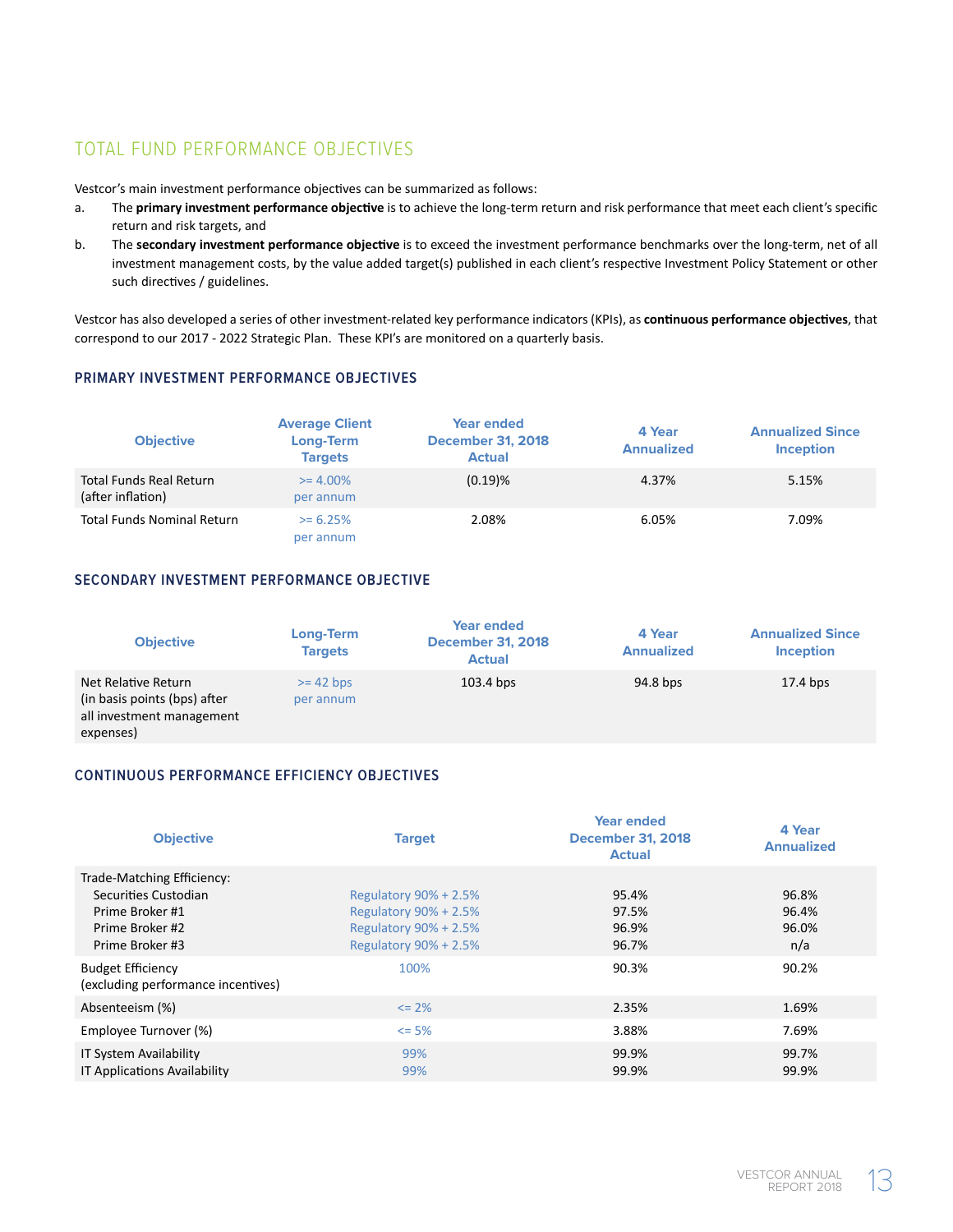### RELATIVE PERFORMANCE VERSUS BENCHMARKS

As noted above, our **second investment performance objective** is to add **value** (i.e. returns in excess of benchmarks) above our clients' various asset class benchmarks through active management strategies. This value added is expected to first cover all investment management costs and subsequently targets an additional 42 basis points (0.42%) per annum. A basis point is equal to 1/100ths of a percent. This is a key measure for our clients and accordingly is also a key measure considered in Vestcor's variable compensation performance incentives.

Our overall active management activities for the year added 115.4 basis points of gross value and 103.4 basis points of net value, or approximately \$171.6 million, after covering all investment management costs.

Our longer-term four-year average annual value-added return, net of costs, was approximately 94.8 basis points per annum or approximately \$567.1 million in additional value over the four-year period. The four-year term remains the most significant term used to measure our active management performance and is selected to represent a more consistent longer-term measure.

The following chart shows the history of our value-added activities over our most recent ten reporting periods, including the period during the financial markets crisis where we temporarily reduced most of the active risk from the portfolio to help preserve assets.



### **RESULTS OF ACTIVE MANAGEMENT**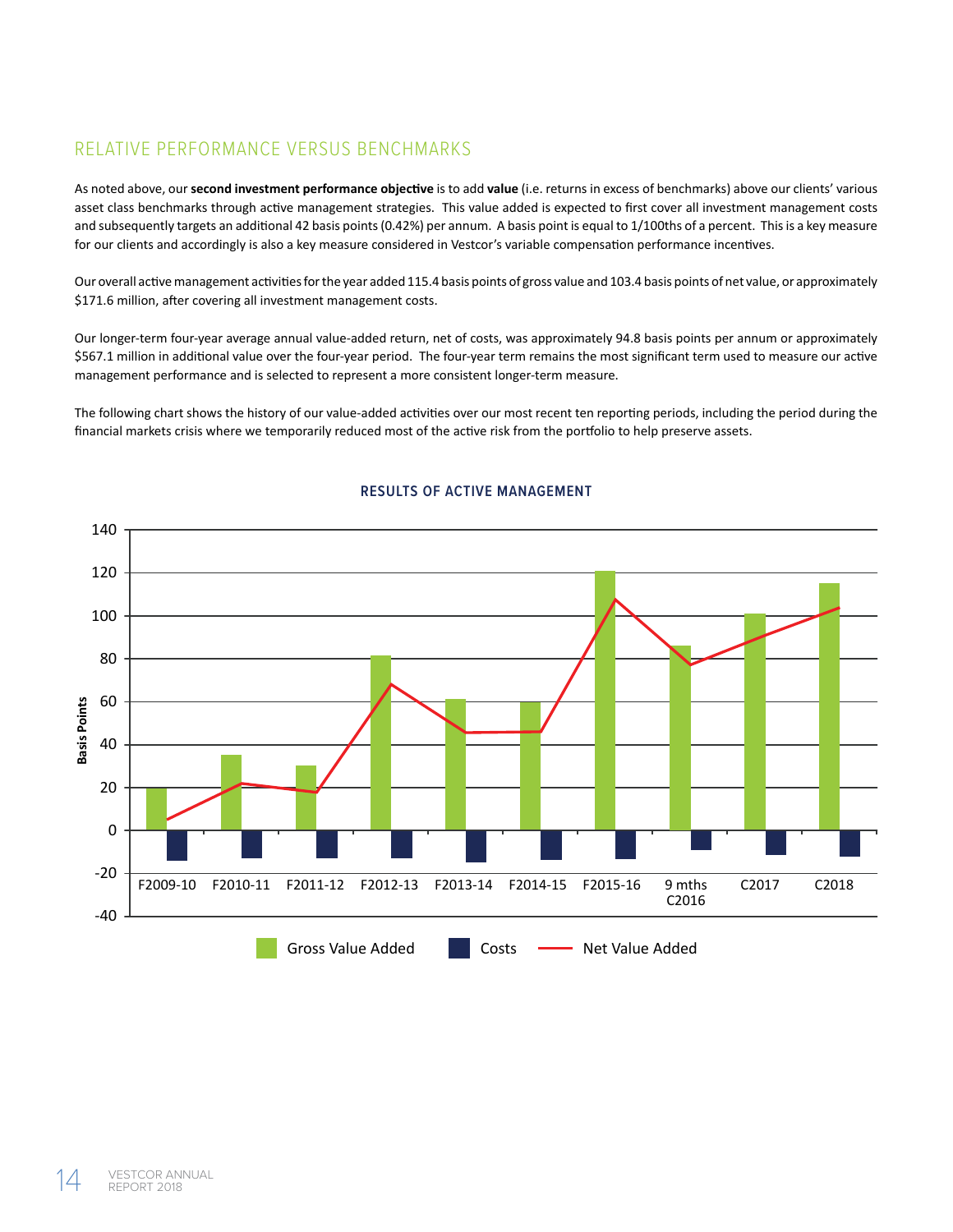# INVESTMENT MANAGEMENT COSTS

An important consideration in assessing investment performance is the cost incurred. Although the industry standard for investment performance is to report gross returns, it is the return net of costs that contributes to client asset growth. All else being equal, lower costs result in higher comparative net returns and help to maximize the available assets.

Investment management costs are influenced by many factors. Industry cost comparisons prove that it is generally more efficient to manage assets internally than to outsource the investment process to third parties. Also, passive investment strategies, those strategies that are designed to replicate a market index, are less expensive than active strategies which depend on expert judgment to differentiate return opportunities from the benchmark.

Investment structure also impacts total costs. For example, private market investments can be made directly, through limited partnerships, co-investments or through fund of funds structures. These structures may incur management and carried interest fees, interest expenses, taxes, asset acquisition and or disposition expenses, and other related charges that get reflected in the net asset value of the investments. This complexity continues to make cost transparency and monitoring an ongoing challenge in the investment industry.

Vestcor Investment Entities may also incur transaction costs associated with the trading of securities in each portfolio. For publicly-traded portfolios, these include broker commissions and borrowing fees which are dependent upon the volume of trading activity undertaken.

Lastly, an important factor for consideration is that Vestcor operates under a not-for-profit business model, compared to third party "forprofit" investment managers. This model not only results in considerable cost savings for our clients, but also provides for a better alignment in ensuring investment advice is truly related to specific client requirements.

The Vestcor investment management costs for the year ended December 31, 2018 to manage the approximately \$16.9 billion of assets under discretionary management consist of the following:

|                                                                 | 2018<br>(\$ thousands) |          |    | 2017<br>(\$ thousands) |  |  |
|-----------------------------------------------------------------|------------------------|----------|----|------------------------|--|--|
| <b>Internal Operational Expenses</b>                            |                        | 16,757.1 | \$ | 15,588.4               |  |  |
| <b>Third Party Service Providers</b><br>Investment counsel fees |                        | 3,043.4  |    | 2,770.3                |  |  |
| Securities custody fees                                         |                        | 173.1    |    | 150.4                  |  |  |
| <b>Total Investment Management Costs</b>                        |                        | 19,973.6 |    | 18,509.1               |  |  |
| Total Assets Under Management (\$ millions)                     |                        | 16,901.6 |    | 16,344.2               |  |  |

We internally manage the majority of assets under management (AUM) using our investment management professionals and technology systems that permit global trading activity from our location in Fredericton, New Brunswick. At December 31, 2018 Vestcor internally managed approximately \$14.8 billion or 88% of client AUM, up from 85% at December 31, 2017 due to the further transition of approximately \$500 million of client assets to Vestcor's investment management by year end. The costs incurred to manage investment strategies **internally**, measured against average AUM for the period, were 0.116% or 11.6 basis points (bps) for the year ended December 31, 2018.

Approximately \$2.1 billion, or 12% of investments, are **externally** managed at December 31, 2018. These mandates arise when access to a desired investment opportunity or specific strategy expertise is not available internally. Of this, \$1.5 billion of assets are related to externally managed private investments and \$0.6 billion are related to publicly-traded mandates.

As mentioned above, the external costs to manage the private investments may include direct and indirect manager fees, carried interest, professional fees and other associated expenses. These costs are not included in the Vestcor investment management costs but instead have been deducted in reporting the investment performance of each pooled fund as per industry practice *(see Vestcor Investment Entities*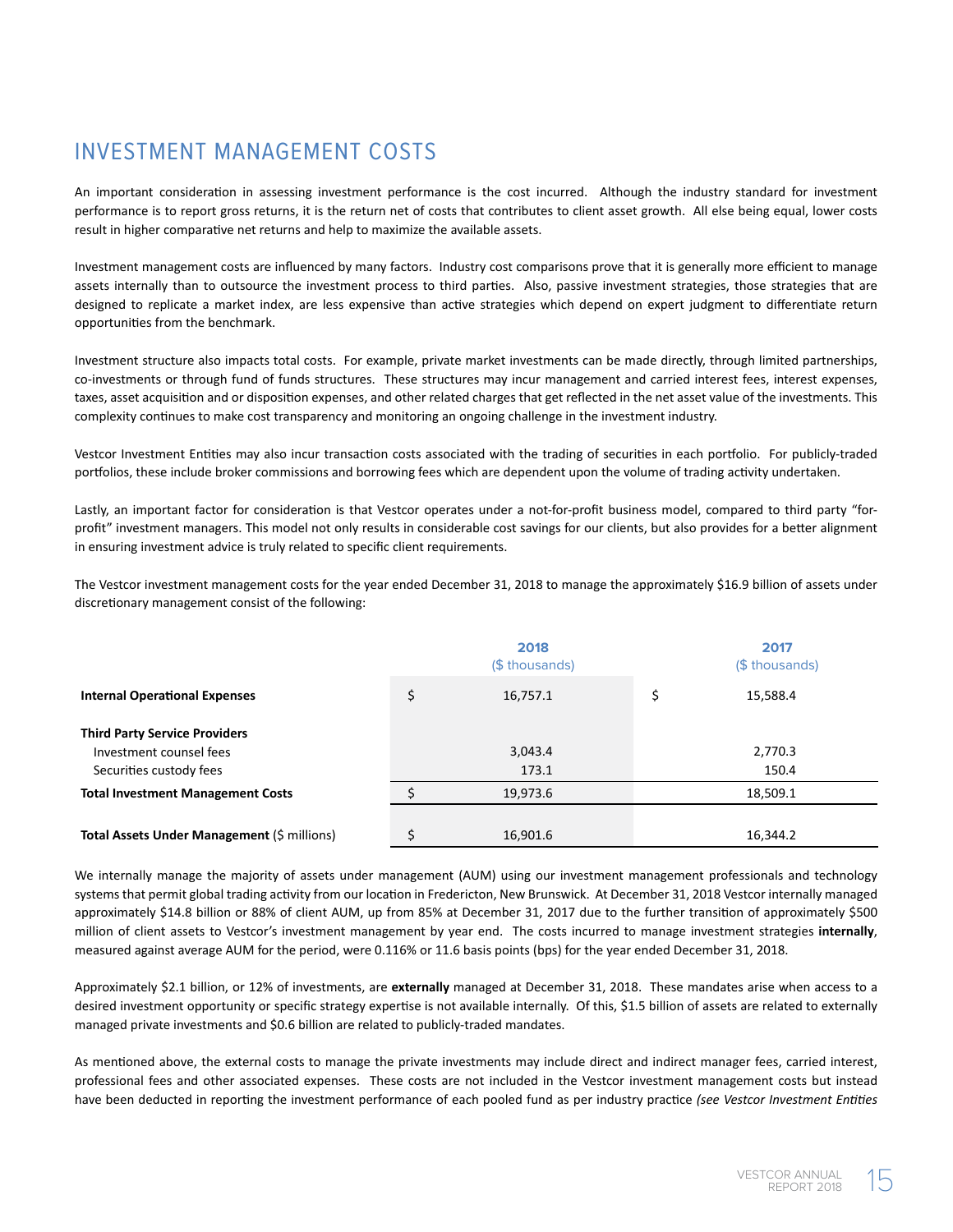*Performance on page 48)*. The audited financial statements for the Vestcor Investment Entities are available under the Publications tab on our website at **www.vestcor.org**.

The costs of externally-managed publicly-traded investments are charged directly to Vestcor in its capacity as trustee of these pooled funds and are reflected in the Statement of Operations and Changes in Net Assets in Vestcor's audited financial statements on page 52. Measured on average AUM, these **external** costs were 41.8 bps for the year ended December 31, 2018.

**In total**, investment management costs reflected in Vestcor's audited financial statements for the year ended December 31, 2018 were approximately 12.0 bps of average AUM. This is consistent with the investment management costs of 12.0 bps for the year ended December 31, 2017 and demonstrates the continuing cost efficiencies achieved by Vestcor for our clients.

We benchmark our investment management costs against other peer pension fund managers annually. We continue to compare favourably to publicly available information offered by other public sector peer funds. We also participate in an annual survey of defined benefit pension plans conducted by CEM Benchmarking Inc. Through this benchmarking activity, we conservatively believe that our costs are approximately 25 bps lower than the average of our public sector pension fund manager peers and 35 bps lower than private sector asset managers. This cost differential means that for the year ended December 31, 2018 our clients were able to retain a minimum of \$41.6 million due to our lower cost advantage. This significant cost advantage has been a cornerstone of our service delivery value since our inception twenty-two years ago.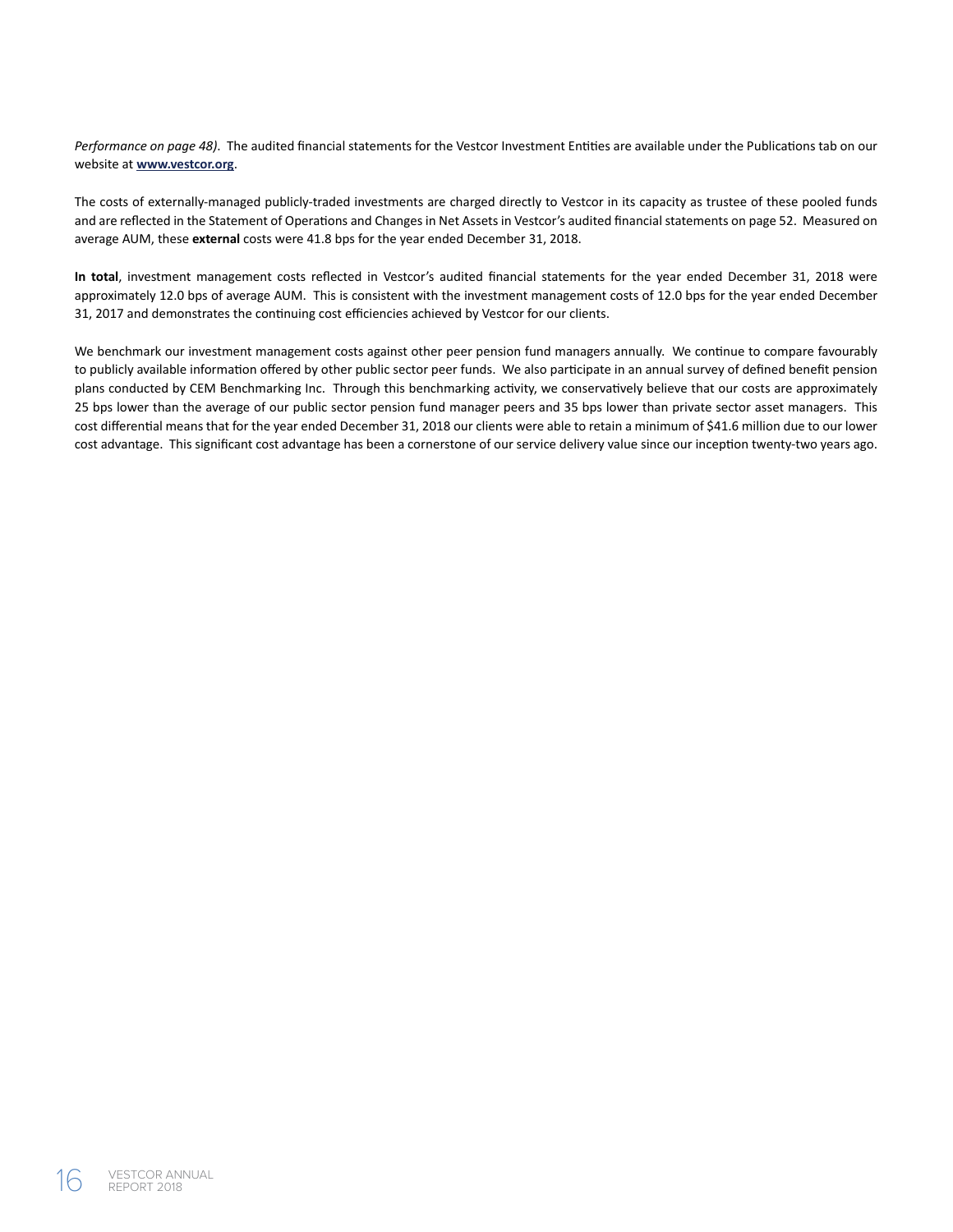# ANNUAL PERFORMANCE **BY ASSET CLASS**

The following discussion of annual investment performance is organized by each major Vestcor investment asset class, along with a more detailed breakdown by asset class sub-portfolio.

Vestcor offers a pooled fund structure consisting of unit trust funds, as well as limited partnership structures for private investments, through which clients can customize their specific investment allocations to achieve their unique investment objectives. For a description of investment performance by pooled fund, please refer to the Vestcor Investment Entities Performance (page 48).

# FIXED INCOME PORTFOLIOS

### **OBJECTIVES**

Vestcor provides a number of fixed income focused portfolios that allow clients to access a broad mix of both maturity term and credit quality exposures. These portfolios can be combined to represent standard industry benchmarks or used separately to provide more customized exposure to fit specific investment objectives or requirements.

### **PERFORMANCE SUMMARY AS AT DECEMBER 31, 2018**

| <b>Portfolio</b>             | <b>AUM<sup>1</sup></b> |                       | <b>2018 Annual Return</b> | <b>Four-Year Annualized Return</b> |                       |
|------------------------------|------------------------|-----------------------|---------------------------|------------------------------------|-----------------------|
|                              | $$$ millions)          | <b>Portfolio</b><br>% | <b>Benchmark</b><br>%'    | <b>Portfolio</b><br>%              | <b>Benchmark</b><br>% |
| <b>Short Term Assets</b>     | \$1,618                | 1.79                  | 1.38                      | 1.23                               | 0.77                  |
| <b>Nominal Bonds</b>         | 2,860                  | 1.76                  | 1.53                      | 2.38                               | 2.11                  |
| Corporate Bonds              | 2,944                  | 1.03                  | 1.10                      | 2.67                               | 2.73                  |
| International High Yield     | 170                    | 0.46                  | (0.91)                    | n/a                                | n/a                   |
| Global Fixed Income          | 78                     | 26.37                 | 25.14                     | n/a                                | n/a                   |
| Long-Term Bonds <sup>2</sup> | 9                      | (0.63)                | (0.63)                    | 3.71                               | 3.84                  |
| <b>Real Return Bonds</b>     | 726                    | 0.13                  | (0.05)                    | 1.75                               | 1.57                  |

*1 Includes cross-fund ownership interests*

*2 Special client restricted fund*

### **OVERVIEW**

Bond yields rose in a choppy pattern through most of 2018 as a synchronized global economic expansion appeared underway. There was also widespread belief that inflation was finally moving higher in response to robust economic growth and a multi-decade low in the U.S. unemployment rate. After hitting multi-year yield highs in October and November, conditions changed as bond yields plummeted for the remainder of the year as economic statistics around the globe weakened abruptly. In addition to the weaker economic reports, other headwinds included a U.S. Government shutdown, ongoing U.S./China trade friction, a near 20% decline in equity markets, much lower oil prices and worsening U.K. Brexit uncertainty. For the first time in many years, there was credible concern of a possible recession on the horizon.

During 2018 the U.S. Federal Reserve raised their Federal Funds rate four times bringing the range up to 2.25% -2.50%. After each rate hike the U.S. Federal Reserve seemed intent on continuing with a steady stream of future rate hikes, citing reasonably strong economic growth and an uptick in wages. This expected path of aggressive future rate hikes was the main reason for the market sell off during the final two months of the year, as investors worried that additional hikes in 2019 could push an already uneven economy into recession. In recognition of this risk, the U.S. Federal Reserve changed its messaging at year end, signaling a pause in rate hikes as they adopt a more patient mode when it comes to future rate adjustments.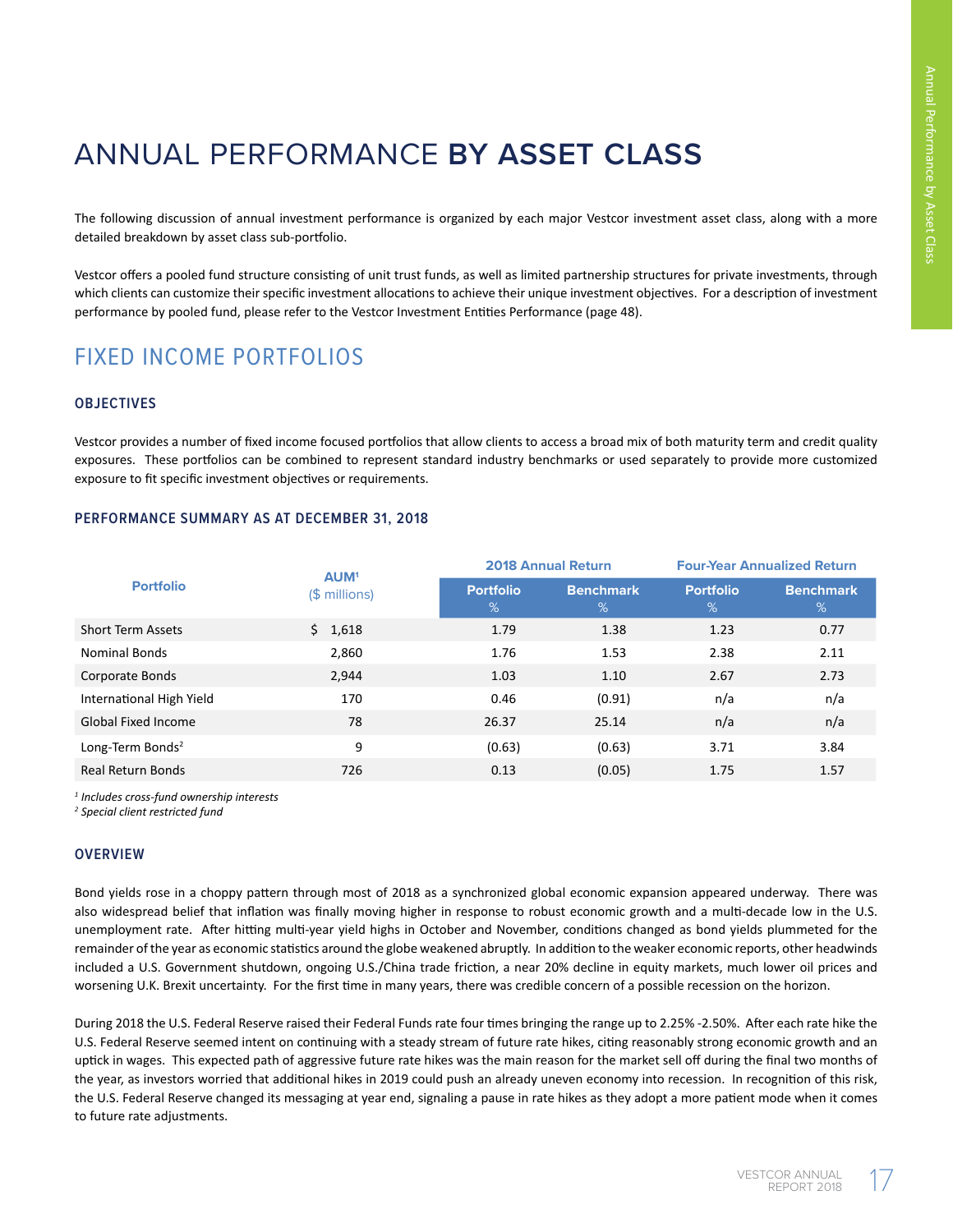Whereas North American bond yields peaked in November, most European yields hit their high mark in February and spent the remainder of the year in a gentle downward direction. European economies had to deal with protectionist trade threats from the United States along with the drawn-out Brexit situation. In addition, Italy continued to run higher deficits than allowed under EU rules and expectations of less stimulative central bank policies became more of a concern. German bonds yielded record lows against U.S. Treasuries throughout the year.

The Canadian economy underperformed the U.S. economy in 2018 as we dealt with uncertainty regarding tariffs and NAFTA negotiations while the U.S. continued to benefit from their tax cuts passed in late 2017. The Bank of Canada raised its administered rate three times in 2018 with the rate ending 2018 at 1.75%. In raising rates, the Bank of Canada mentioned strong employment gains and inflation being close to its target level and voiced its desire to push their administered rate closer to neutral. Some factors keeping the Bank of Canada from hiking further included a decline in home sales, over-indebted consumer concerns in combination with a late year plunge in oil prices.

Fixed income credit markets were stable for most of 2018 with only a slight widening in credit spreads. The final two months of 2018 however resulted in credit spreads widening significantly as the economic growth concerns manifested itself in the significant risk off move in not only equities but also Corporate bonds. One area of particular concern was the BBB portion of the investment grade index due to increasing leverage ratios.

# PUBLIC EQUITY PORTFOLIOS

### **OBJECTIVES**

We provide two main types of geographically diverse public equity investment portfolios: standard market capitalization-based portfolios, and low volatility equity portfolios. These portfolios are used to help clients gain exposure to the long-term economic growth in global regions on both an active and passively managed basis.

Vestcor has focused significant resources in developing internally managed low volatility portfolios in the various geographic regions as outlined below. We feel that these portfolios provide an effective public equity investment approach, particularly for our target benefit pension fund clients, in terms of providing similar long-term performance to traditional equity markets with significantly less risk. With the launch of our Emerging Markets Equity low volatility strategy in 2015, we currently cover the entirety of the MSCI All Country World Index with our internally managed low volatility funds.

### **PERFORMANCE SUMMARY AS AT DECEMBER 31, 2018**

| <b>Portfolio</b>                                   | AUM <sup>1</sup> | <b>2018 Annual Return</b> |                       | <b>Four-Year Annualized Return</b> |                       |
|----------------------------------------------------|------------------|---------------------------|-----------------------|------------------------------------|-----------------------|
|                                                    | (\$ millions)    | <b>Portfolio</b><br>$\%$  | <b>Benchmark</b><br>% | <b>Portfolio</b><br>%              | <b>Benchmark</b><br>% |
| <b>Market Capitalization Weighted:</b>             |                  |                           |                       |                                    |                       |
| Canadian Equity                                    | Ś.<br>956        | (8.99)                    | (8.89)                | 2.57                               | 2.49                  |
| Canadian Small Cap Equity <sup>2</sup>             | 140              | (16.83)                   | (15.56)               | n/a                                | n/a                   |
| U.S. Equity                                        | 828              | 4.27                      | 4.19                  | 11.75                              | 11.68                 |
| U.S. Small Cap Equity <sup>2</sup>                 | 4                | (5.10)                    | (6.19)                | n/a                                | n/a                   |
| International Equity                               | 778              | (6.66)                    | (6.03)                | 6.75                               | 6.23                  |
| Low Volatility:                                    |                  |                           |                       |                                    |                       |
| Canadian Equity                                    | 794              | (7.40)                    | (6.84)                | 3.42                               | 3.29                  |
| U.S. Equity                                        | 993              | 7.65                      | 9.95                  | 12.19                              | 12.83                 |
| International Equity                               | 888              | 0.45                      | 2.80                  | 9.55                               | 9.42                  |
| <b>Emerging Markets Equity</b>                     | 675              | (0.97)                    | 2.71                  | n/a                                | n/a                   |
| $^1$ Includes cross-fund ownershin interests. $^1$ |                  |                           |                       |                                    |                       |

 *Includes cross-fund ownership interests*

*² Start date April 30, 2018*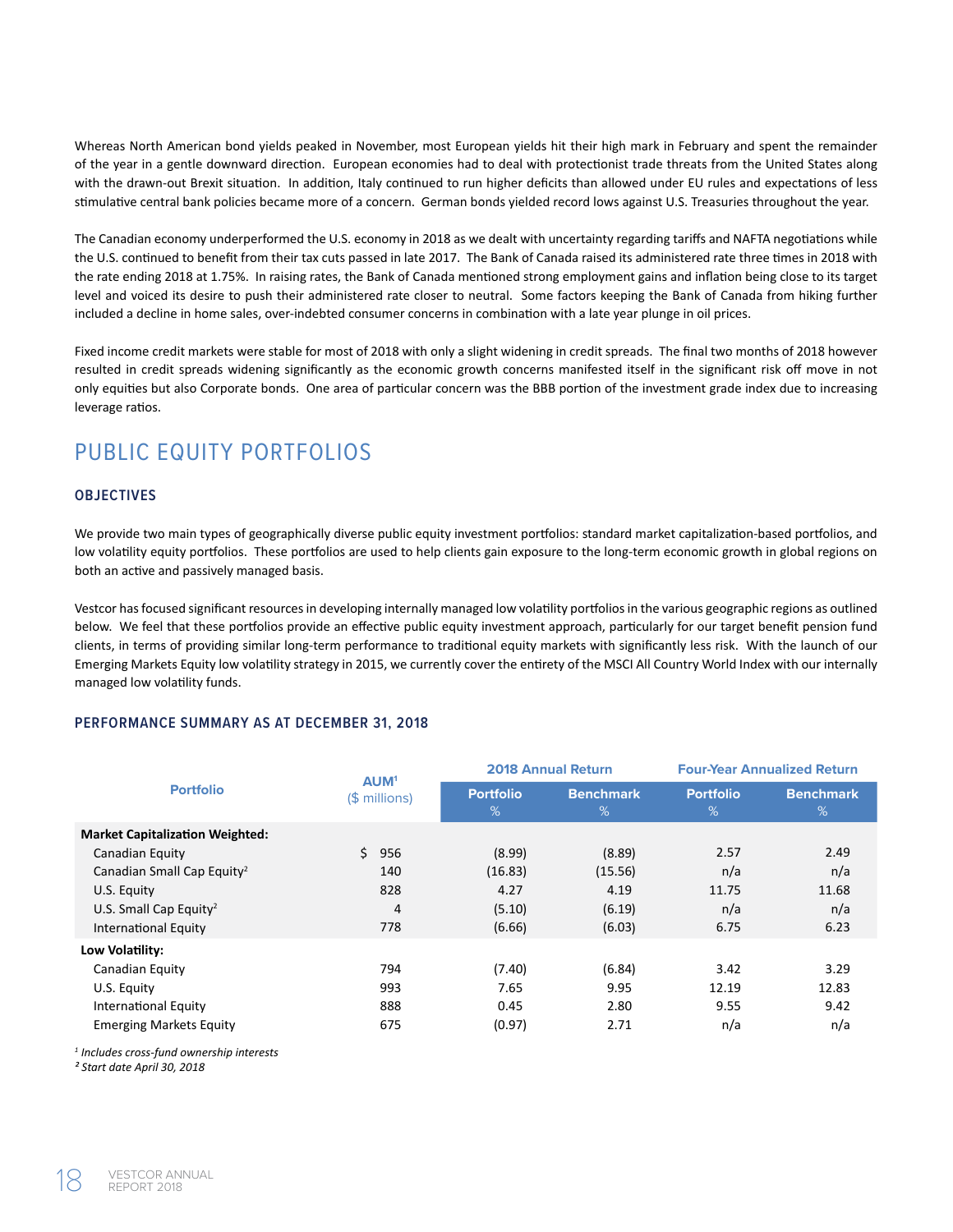#### **OVERVIEW**

Equity markets experienced significant volatility and mixed returns in 2018, with significant drawdowns at both the beginning and end of the calendar year. In general, while economic growth and employment performance remained solid through the year, geopolitical risk and investor concerns about macroeconomic policy normalization led to meaningful bouts of turmoil for markets throughout the year. After having experienced just eight days in 2017 with moves of greater than +/- 1%, in 2018, the S&P 500 had in excess of sixty trading days with moves of that size - more than double the typical experience.

Globally, equity returns were significantly negative for the year as measured in their local currency, although the weaker Canadian dollar provided a meaningful cushion for unhedged investors. Low volatility strategies outperformed market capitalization weighted benchmarks by a wide margin, with all the outperformance coming during the periods of market stress in the first and fourth quarters of the year.

### ALTERNATIVE INVESTMENT PORTFOLIOS

### **OBJECTIVES**

Vestcor offers non-traditional alternative investment strategies which help provide clients with additional diversification benefits and exposure to investments which may help reduce their overall portfolio risk from the more traditional public equity and fixed income markets.

Our Absolute Return Strategies are internally managed portfolios that consist of publicly-traded securities designed to provide stable returns with a low correlation to standard public market equity index returns. The Private Equity portfolio provides investors with the opportunity to invest in more concentrated or control based equity positions in companies which are at various growth stages and located in a number of different geographic regions.

Real Estate and Infrastructure investments provide clients with the ability to invest capital in a diverse portfolio of long-term assets that provide an ongoing yield that typically adjusts with inflation over the time horizon of the investment.

#### **PERFORMANCE SUMMARY AS AT DECEMBER 31, 2018**

| AUM <sup>1</sup><br><b>Portfolio</b> |                |                       | <b>2018 Annual Return</b> | <b>Four-Year Annualized Return</b> |                       |
|--------------------------------------|----------------|-----------------------|---------------------------|------------------------------------|-----------------------|
|                                      | $($$ millions) | <b>Portfolio</b><br>% | <b>Benchmark</b><br>%     | <b>Portfolio</b><br>$\%$           | <b>Benchmark</b><br>% |
| Absolute Return Strategies           | \$1,322        | 2.36                  | 1.38                      | 4.00                               | 0.77                  |
| Private Equity                       | 666            | 24.91                 | (2.09)                    | 19.11                              | 7.78                  |
| <b>Real Estate</b>                   | 1,078          | 10.85                 | 5.86                      | 10.85                              | 7.12                  |
| Infrastructure                       | 1,012          | 9.18                  | 5.86                      | 7.53                               | 5.56                  |

*1 Includes cross-fund ownership interests*

#### **OVERVIEW**

Our Absolute Return portfolio seeks to produce stable, positive returns in all market environments while resulting in little to no correlation with traditional investment strategies, thus providing attractive returns and enhanced diversification for the combined portfolio. To achieve this, we manage separate internal strategies that provide exposure to event-driven, fundamental, and quantitative investment approaches, in varying amounts. Meaningful allocations to these portfolios combined with a well-developed risk management and capital allocation framework allow the strategy to achieve the goal of positive, low risk returns without taking on unintended risk exposures as can often be the case in multistrategy absolute return portfolios. While each strategy is managed in a diversified and prudent manner by a portfolio management team, we additionally employ a combined portfolio risk budgeting approach to ensure risk is efficiently managed and budgeted through all market environments by shifting capital and risk allocations to their most favorable locations where necessary.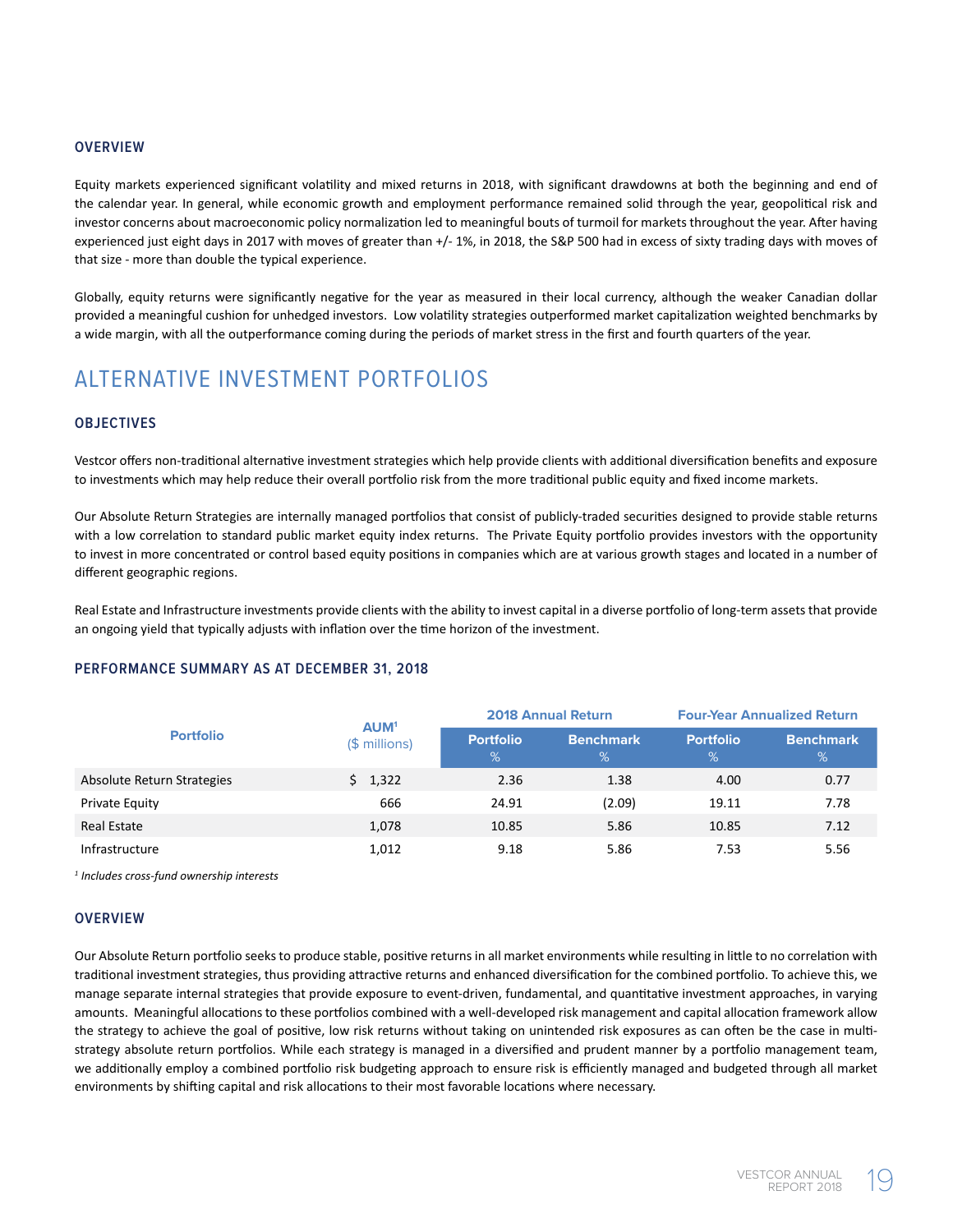In 2018, the benefit of a diversified investment approach is apparent. While each of the sub-strategies provided positive total returns, only two of the three sub-strategies provided returns in excess of the benchmark. The combined portfolios provided a positive total return of 2.36%, delivering stable performance in a volatile, risk adverse environment. Vestcor uses a proactive risk management approach for these strategies, meaning that these positive returns were achieved with extremely low volatility and near zero correlation to traditional investment categories. On a four-year basis, the strategy has managed to navigate challenging investment environments to produce a positive 4.00% annualized return while maintaining net zero exposure to broad equity markets.

The private equity portfolio is diversified across several factors including geographies, industry sectors and currencies, and investments are made through a combination of commitments to external funds, co-investments alongside fund managers and direct internally managed investments. In 2018, this portfolio produced very strong returns, outperforming comparable public market strategy benchmarks by 27%. A record amount of distributions were received by the private equity program during 2018 as a healthy exit environment prevailed. Over the longer-term four year period, private equity returned 19.11%, outperforming the blended benchmark by greater than 11% per year.

The Real Estate portfolio has two broad components: North American Real Estate Investment Trust (REIT) securities, and private real estate in the form of limited partnership interests, direct co-investments and direct holdings. Canada represents the largest component of the private portfolio however we continue to seek high quality opportunities abroad. The private portfolio continued to achieve strong returns in 2018 as a result of good fundamentals in supply and demand and continued low capitalization rates.

The Infrastructure portfolio has two broad components: first, private infrastructure in the form of co-investments diversified by geography, currency and by asset type and also fund commitments to limited partnerships. Second, an internal public infrastructure portfolio that is designed to provide similar long-term return and risk characteristics as private infrastructure investments. Both portfolios produced positive returns in 2018, with particularly strong private portfolio returns stemming from a combination of solid growth in earnings and continued low market discount rates.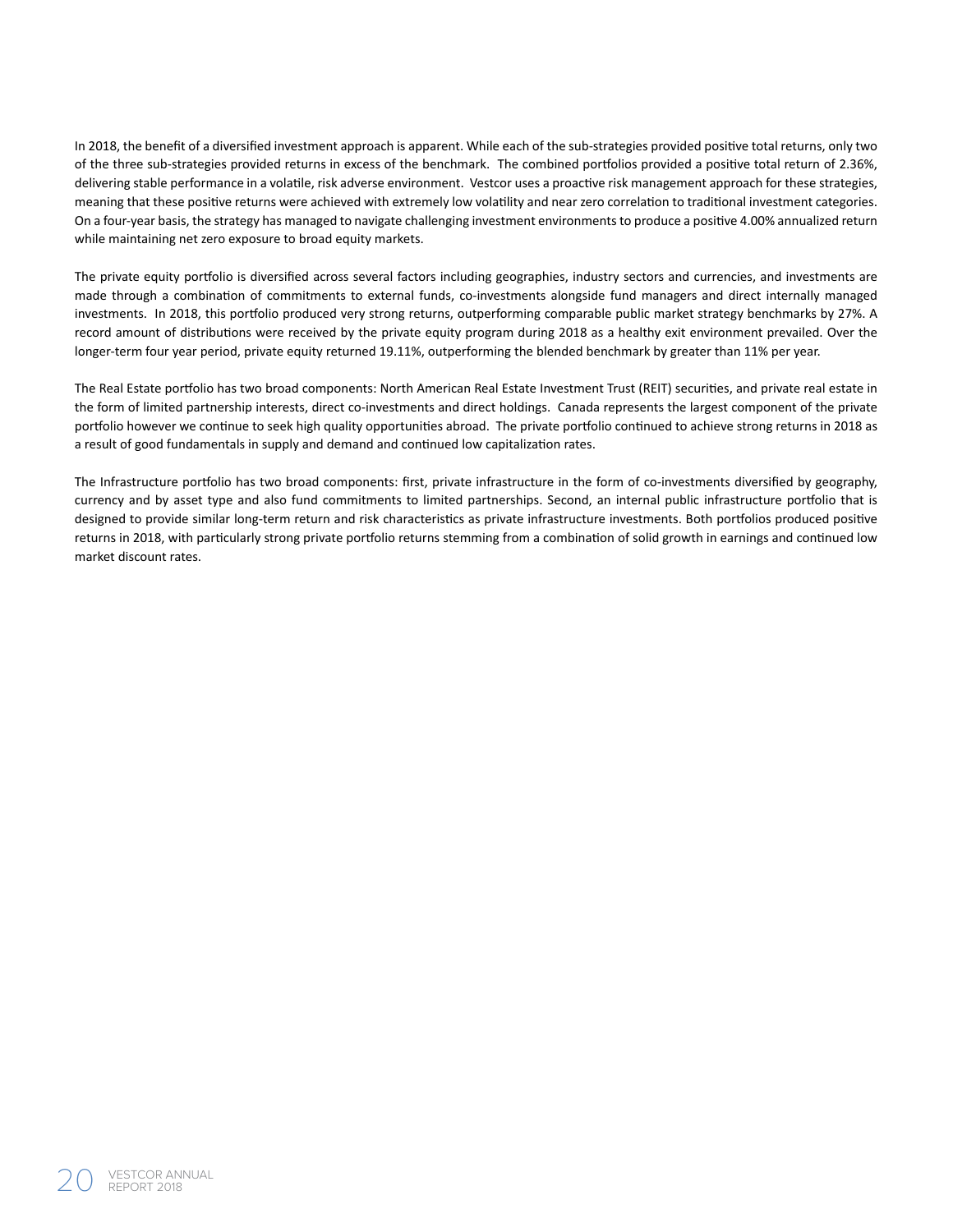# RISK **MANAGEMENT**

Vestcor faces a number of risks in fulfilling our various client mandates. A summary of our Enterprise Risk Management Framework, available at **www.vestcor.org**, provides guidance and structure for ensuring that the organization can react and adapt to emerging risks.

Risk management is a key element in helping provide stability to both pension plan contributions and benefits and making sure that our investment management activities do not bring undue risk to our clients' assets. All investment decisions are made in a risk context that not only focuses on the expected returns of our activities but also on the potential gains or losses that could be realized by those activities.

### **RISK MANAGEMENT – BOARD OVERSIGHT**

Although management has the primary responsibility for managing risk, under its terms of reference, the Board of Directors is responsible for understanding the risks and the systems that management has put in place to mitigate and manage those risks. The Board is specifically responsible for the oversight of investment risk. The Board is also responsible for oversight of fiduciary and business strategy risks.

Within the Board structure, the Audit Committee focuses specifically on oversight of financial risks and risks relating to the systems of internal controls over financial reporting as well as fraud risk. The Human Resources and Compensation Committee focuses on risks relating to our employees and work environment. This includes the leadership of the President and CEO, the ability to attract and retain qualified and motivated staff, leadership development and succession plans, and the overall prudence and sound business practices in Human Resource matters. The Governance Committee focuses on the leadership and effectiveness of the Board and the reputation and public image of Vestcor.

### **RISK MANAGEMENT – INTERNAL AUDIT FUNCTION**

Vestcor has an Internal Audit function under a co-sourcing model that comprises internal employees and external independent audit consultants. The Internal Audit function reports directly to the Audit Committee. Internal Audit pursues a rotating examination of an audit universe that covers all of the corporate policies and processes followed by Vestcor to assist the Audit Committee in its oversight responsibilities.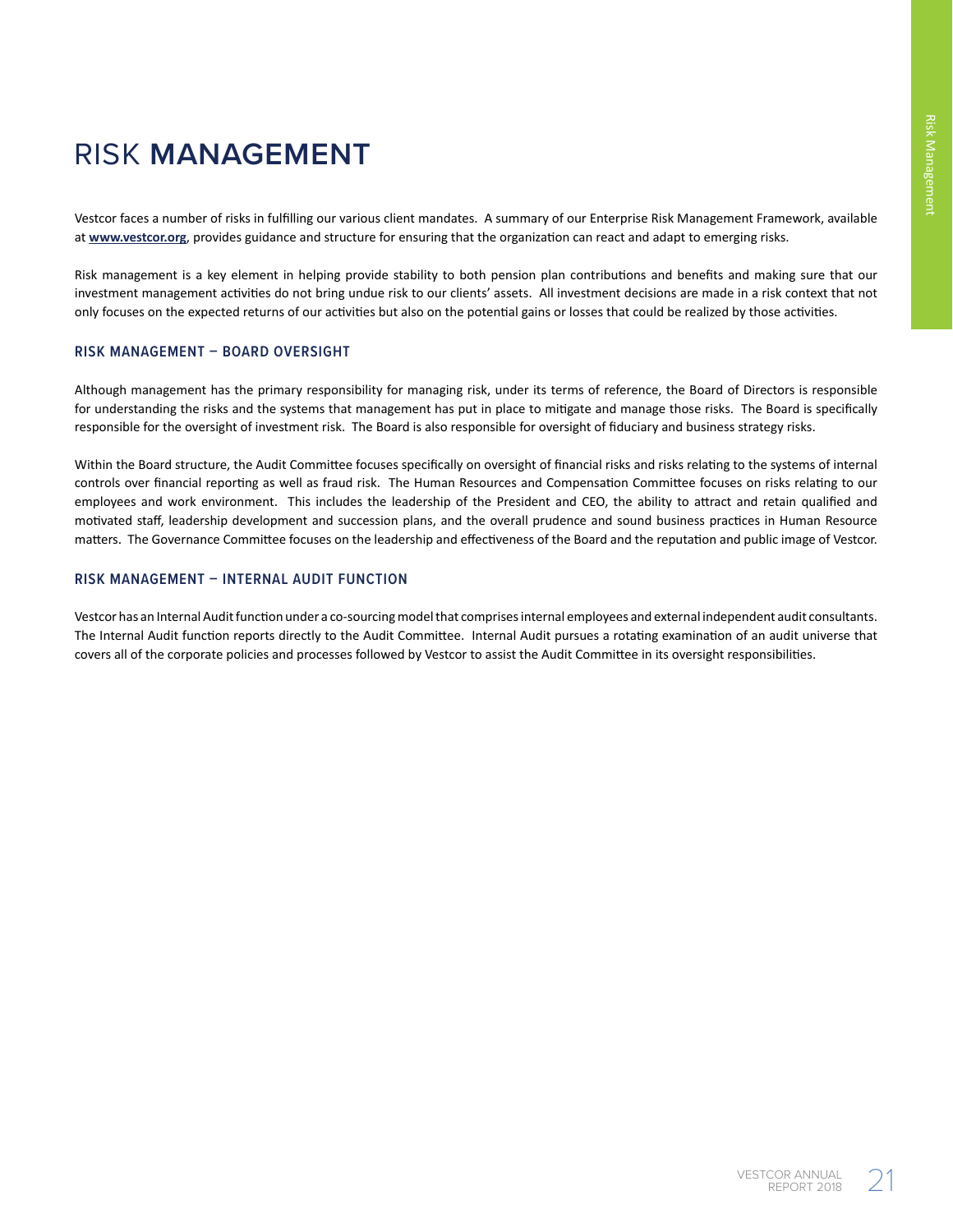### **RISK MANAGEMENT – MANAGEMENT ACTIVITIES**

Vestcor uses six internal Risk Management Committees to monitor and address issues arising from the Enterprise Risk Management Framework. These committees have cross-functional membership, including management and non-management positions as well as some overlap among the committees, providing a rich opportunity for sharing perspectives and insights:

| <b>Enterprise Risk</b><br><b>Management Council</b><br>(ERMC)                       | In accordance with its Terms of Reference, the ERMC is responsible for reviewing the status of the<br>Enterprise Risk Management Framework on a quarterly basis in advance of presenting the quarterly<br>risk matrix report to the Board of Directors and advising the President and CEO of areas of emerging<br>risk. In fulfilling this mandate, the ERMC reviews:<br>a quarterly key risk indicators report;<br>$\bullet$<br>weekly Capital at Risk and Policy Asset Mix Capital at Risk analyses, including identification of<br>$\bullet$<br>risk proxies;<br>a quarterly client liquidity analysis;<br>$\bullet$<br>monthly counterparty exposure reports;<br>$\bullet$<br>quarterly securities lending compliance reports;<br>$\bullet$<br>results from management's annual fraud risk assessment; and<br>$\bullet$<br>recommendations from internal audit reviews.<br>$\bullet$ |
|-------------------------------------------------------------------------------------|------------------------------------------------------------------------------------------------------------------------------------------------------------------------------------------------------------------------------------------------------------------------------------------------------------------------------------------------------------------------------------------------------------------------------------------------------------------------------------------------------------------------------------------------------------------------------------------------------------------------------------------------------------------------------------------------------------------------------------------------------------------------------------------------------------------------------------------------------------------------------------------|
| <b>Investment Risk</b><br><b>Management Committee</b><br>(IRMC)                     | In accordance with its Terms of Reference, the IRMC:<br>monitors investment risk measures;<br>$\bullet$<br>reviews the results of asset mix stress testing and back-testing;<br>$\bullet$<br>considers risks associated with new investment strategies and products; and<br>$\bullet$<br>proposes procedures to measure and monitor investment risk, subject to the approval of the<br>$\bullet$<br>Chief Investment Officer and within the parameters established by the Board and our clients.                                                                                                                                                                                                                                                                                                                                                                                         |
| <b>Trade Management</b><br><b>Oversight Committee</b><br>(TMOC)                     | In accordance with its Terms of Reference, the TMOC:<br>monitors trading policies and practices;<br>$\bullet$<br>approves broker selection to ensure best trade execution possible; and<br>$\bullet$<br>manages exposure to broker counterparty risk.<br>$\bullet$                                                                                                                                                                                                                                                                                                                                                                                                                                                                                                                                                                                                                       |
| <b>Information Technology</b><br><b>Risk Management</b><br><b>Committee (ITRMC)</b> | In accordance with its Terms of Reference, the ITRMC:<br>assists in the development of IT strategy and future direction;<br>$\bullet$<br>approves new application risk assessments;<br>$\bullet$<br>monitors adherence to IT policies and processes; and<br>$\bullet$<br>oversees cyber security risks.<br>$\bullet$                                                                                                                                                                                                                                                                                                                                                                                                                                                                                                                                                                     |
| <b>Business Continuity Plan</b><br><b>Team (BCP)</b>                                | In accordance with its Terms of Reference, the BCP:<br>develops and implements the Business Continuity Plan including disaster recovery;<br>$\bullet$<br>discusses possible disaster scenarios; and<br>$\bullet$<br>uses passive and active scenario testing to practice response protocols.<br>$\bullet$                                                                                                                                                                                                                                                                                                                                                                                                                                                                                                                                                                                |
| <b>Occupational Health &amp;</b><br><b>Safety Committee</b>                         | In accordance with its Terms of Reference, the Occupational Health & Safety Committee considers<br>physical environment risks.                                                                                                                                                                                                                                                                                                                                                                                                                                                                                                                                                                                                                                                                                                                                                           |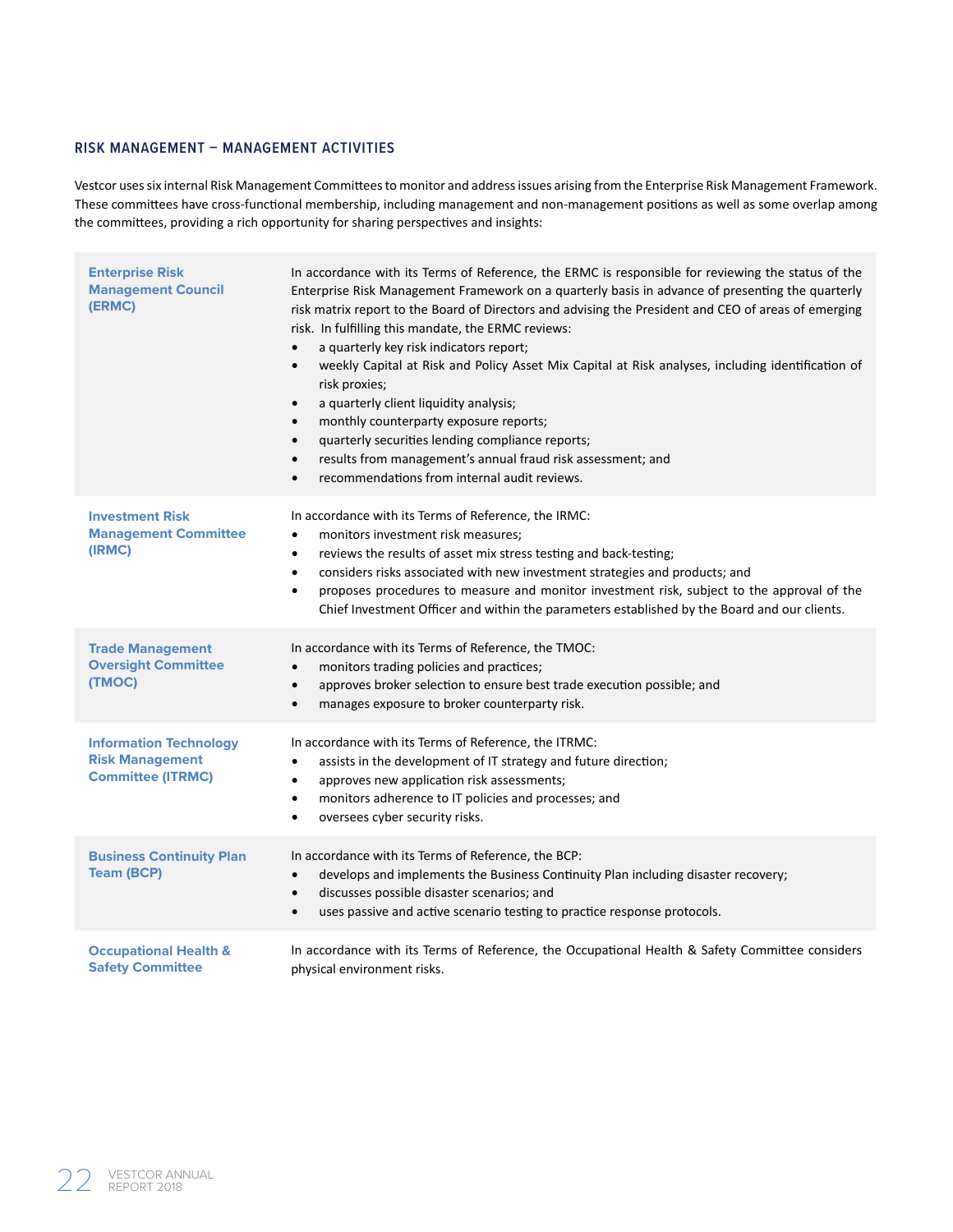# CORPORATE **GOVERNANCE**

Vestcor's Board of Directors is appointed by its shareholder, Vestcor Corp., based on recommendations from a Vestcor Inc. Ad-Hoc Nominating Committee. A skills matrix is developed by the Ad Hoc Nominating Committee to ensure an appropriate diversity of Board experience and skills. Upon the initial formation of Vestcor in 2016, a professional executive search firm was engaged to assist the Committee in the solicitation and evaluation of interested applicants against this skills matrix. Upon the final recommendation of the Ad-Hoc Committee, as approved by Vestcor Corp., ten highly qualified independent directors were appointed to serve on the inaugural Board in 2016. During 2018, one of these Directors retired from the Board and was replaced with a new Director who was nominated by another Vestcor Inc. Ad Hoc Nominating Committee and appointed by Vestcor Corp.

The *Vestcor Act*, a Members' Agreement and the corporate by-laws set out the duties and responsibilities of the Board of Directors.

A primary consideration of the Board is to oversee Vestcor's activities as a pension and benefits administrator and investment manager for the funds under management. The Board ensures that, as required under the *Vestcor Act*, all Vestcor's transactions are conducted on a purely commercial basis, and that decisions and actions are based on sound business practices in the best interest of our clients.

The Board is responsible for the stewardship and strategic direction of Vestcor. Its duties include establishment of the corporate mission, vision and values, maintaining an effective relationship with the President and CEO, and oversight of the business planning process, financial position and results, risk management, internal controls and information systems, human resources, communications and stakeholder relations. To ensure its ongoing effectiveness, the Board performs a self-assessment against these responsibilities.

The Board is assisted in its endeavors by the efforts of three Committees: the Audit Committee, the Human Resources and Compensation Committee and the Governance Committee, whose reports follow. Day-to-day management is delegated to the Chief Executive Officer, while investment-related matters are delegated to the Chief Investment Officer.

Additional information about our corporate governance practices is available on our website at **www.vestcor.org**. This includes: our governing statutes, Board composition, Board and Committee Terms of Reference, Nomination Guidelines, Director Orientation and Education Policy, and Code of Ethics and Business Conduct.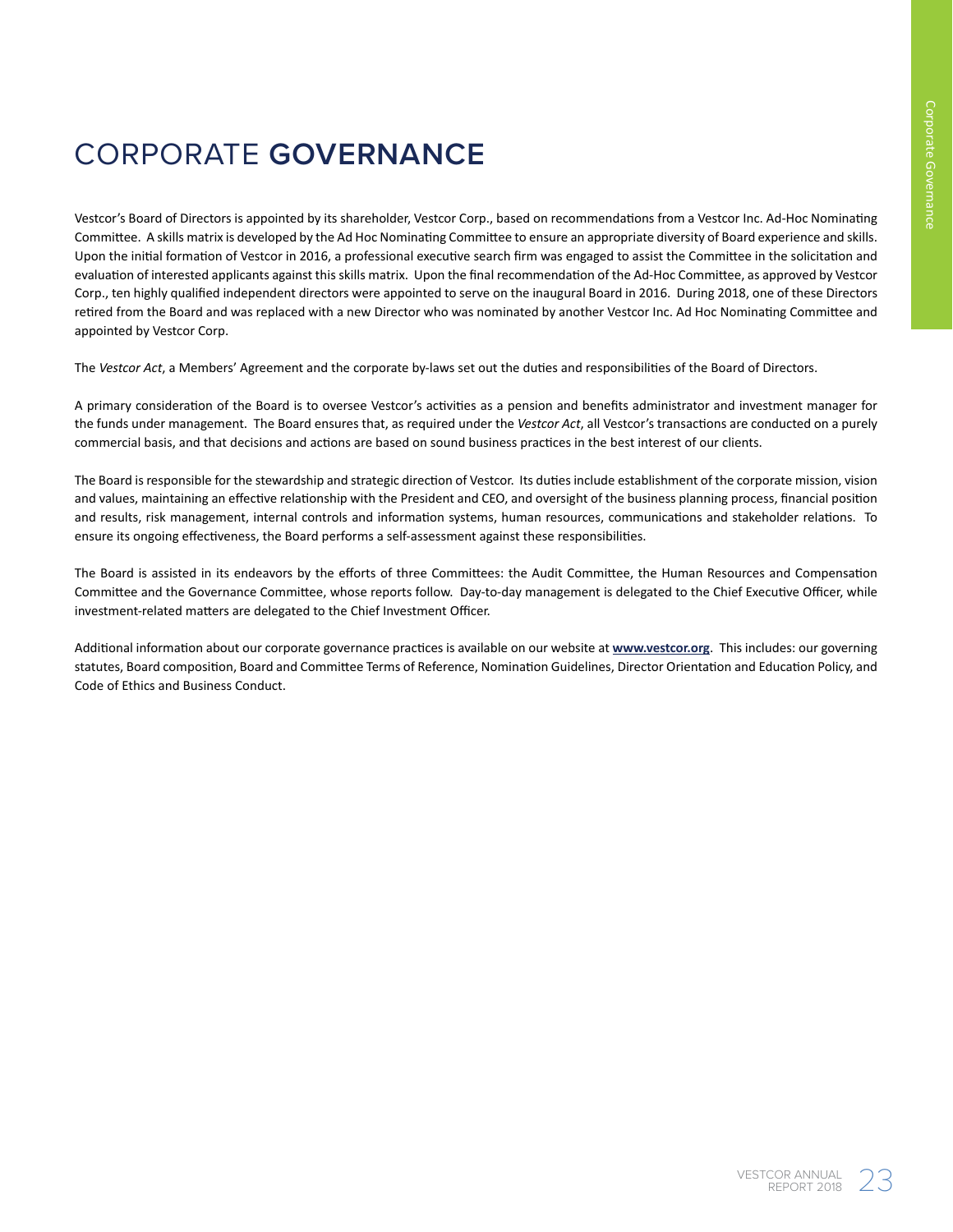### **BOARD ATTENDANCE**

Board members are expected to attend the Board meetings and meetings of committees of which they are a member. The following table provides the number of meetings held and attendance by each of the appointed directors.

| <b>Appointed Director</b>   | <b>Board</b> | <b>Audit Committee</b> | <b>Governance</b><br><b>Committee</b> | <b>Human Resources</b><br>& Compensation<br><b>Committee</b> |
|-----------------------------|--------------|------------------------|---------------------------------------|--------------------------------------------------------------|
| <b>Michael Walton</b>       | 7/7          | 4/4                    | 4/4                                   | 3/4                                                          |
| Michel Allain               | 7/7          | n/a                    | n/a                                   | 4/4                                                          |
| Wiktor Askanas <sup>1</sup> | 4/4          | n/a                    | n/a                                   | 2/2                                                          |
| Donna Bovolaneas            | 7/7          | 4/4                    | 4/4                                   | 3/3                                                          |
| Tanya Chapman <sup>2</sup>  | 4/4          | n/a                    | n/a                                   | 1/1                                                          |
| David Losier                | 6/7          | 4/4                    | 4/4                                   | n/a                                                          |
| <b>Eleanor Marshall</b>     | 7/7          | 4/4                    | n/a                                   | n/a                                                          |
| Tim Mawhinney               | 7/7          | n/a                    | n/a                                   | 4/4                                                          |
| Daniel Murray               | 7/7          | 4/4                    | n/a                                   | n/a                                                          |
| Cathy Rignanesi             | 7/7          | 4/4                    | 4/4                                   | n/a                                                          |
| Nancy Whipp                 | 6/7          | n/a                    | 4/4                                   | 4/4                                                          |

*<sup>1</sup>Retired from the Board on August 13, 2018.*

*<sup>2</sup>Appointed to the Board on June 13, 2018.*

A Director Orientation Program assists new directors in understanding the mandate and stakeholders of Vestcor. A significant focus of the initial new director orientation is to explain the roles and responsibilities of the Board and the Board committees. It also outlines Vestcor's organizational structure, introduces the senior leadership team, and provides a primer on the pension and benefits administration and investment management services and industries. Management has provided director orientation to each of the directors.

On-going director education includes exposure to relevant news and articles of interest as well as a program of educational sessions. In 2018, these sessions included Board risk considerations, compensation trends, a primer on stochastic modeling, capital at risk and policy asset mix capital at risk methodologies, and an overview of shared risk plan considerations. Vestcor has also acquired a corporate membership in the Institute of Corporate Directors to ensure that directors and management have ready access to evolving best governance practices.

### **BOARD DECISIONS**

Major decisions made by the Vestcor Board during the year ended December 31, 2018, in addition to the matters referred to it by the Board Committees *(see Committee reports following)* included:

- Approval of a revised Strategic Plan for 2017 2022 that reflected the corporate amalgamation completed on January 1, 2018;
- Approval of the creation of an ad hoc Director Nomination Committee to address director term expirations in 2018;
- Approval of the 2019 Annual Business Plan and weightings for Incentive Plan purposes;
- Approval of the 2018 Incentive Plan compensation payments;
- Recommended to the shareholder the appointment of T. Chapman and the re-appointment of D. Bovolaneas and M. Walton as directors for a term of three years, which was approved;
- Approval of the creation of three new Unit Trust Funds pursuant to the Trust Declaration;
- Approval of the appointment of D. Losier as Vice Chairperson of the Board and N. Whipp as Chairperson of the Human Resources and Compensation Committee;
- Approved the amended employment contract for the President & CEO as recommended by the Ad Hoc CEO Contract Committee;
- Approval of the re-appointment of M. Walton as Chairperson of the Board;
- Approval of a revised Board Committee membership structure commencing in November 2018;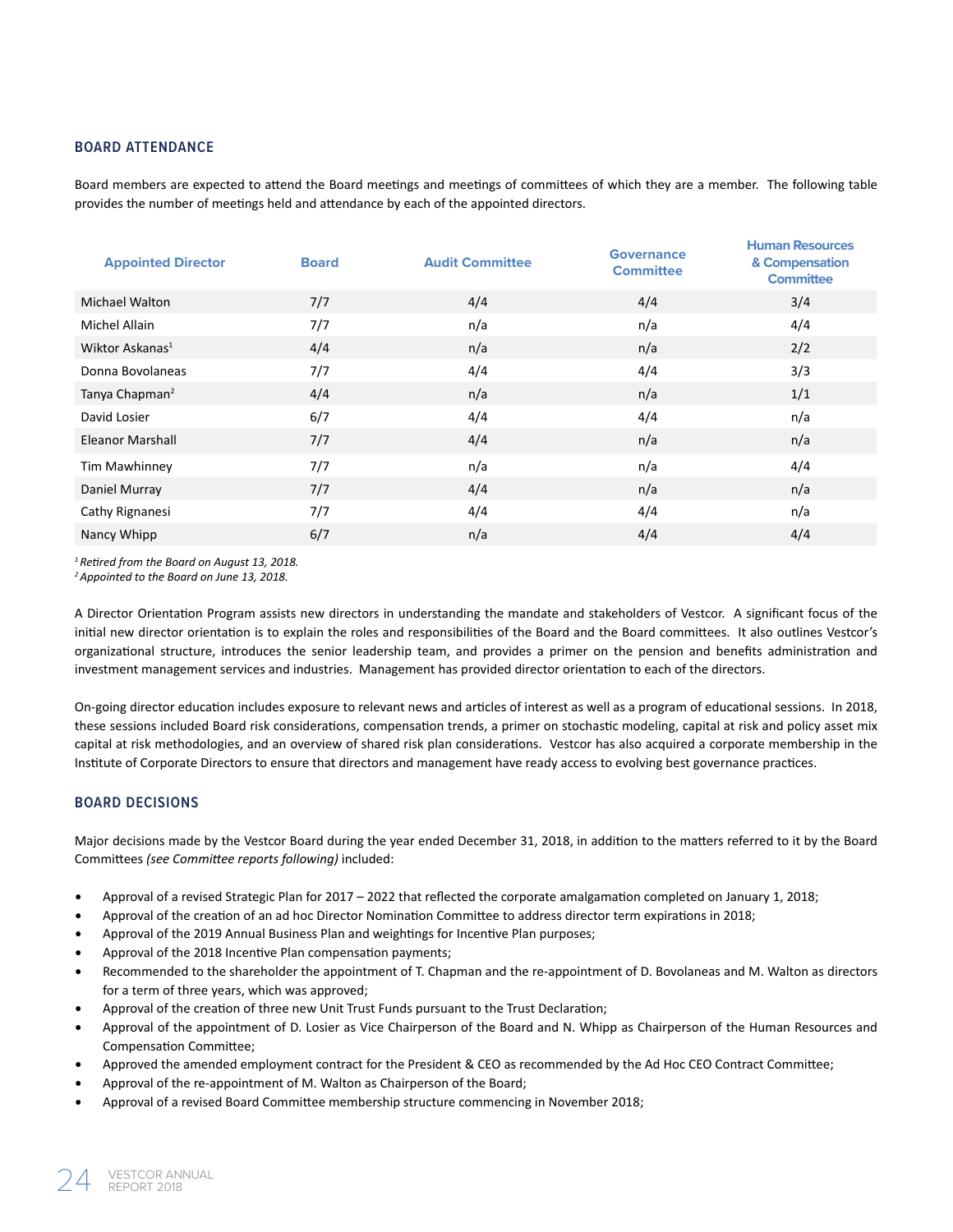- Approval of revisions to the Vestcor Investment Entities Profiles dated September 24, 2018;
- Recommendation to the shareholder the 2019 operating and capital expenditure budgets for Vestcor Inc., which were approved;
- Approval of revisions to the Board evaluation survey to be conducted in 2018, received the results and developed objectives for several future governance improvement initiatives;
- Approval of two revisions to the Investment Authorities including the daily blotter and settlement limits and trading transaction limits;
- Approval of signing authorities for the corporate bank accounts to reflect the amalgamation of Vestcor Investment Management Corporation and Vestcor Pension Services Corporation completed on January 1, 2018 and the addition of a new bank account; and
- Approval of revisions to the Responsible Investment Guidelines.

# BOARD COMMITTEE REPORTS

The following highlights of the Board Committee Reports for the year ended December 31, 2018.

### REPORT OF THE AUDIT COMMITTEE

The Audit Committee oversees the financial affairs of Vestcor and the Vestcor Investment Entities, including the selection of accounting policies to be followed in the preparation of financial statements, the systems of internal control, information systems used to produce accurate, appropriate and timely management and financial information, strategies to identify and mitigate financial risks, and the relationships with the external and internal auditors.

Management is responsible for the preparation of the financial statements that are free from material misstatement, whether due to fraud or error, and for maintaining appropriate accounting policies, processes, procedures and systems of internal control to ensure compliance with accounting standards and applicable laws and regulations. The external auditor is responsible for planning and carrying out an audit of the annual financial statements.

The Committee assesses its effectiveness annually to ensure that it has fulfilled its responsibilities as set out in its Terms of Reference.

In accordance with its Terms of Reference, the Committee accomplished, among other things, the following in or relating to the year ended December 31, 2018: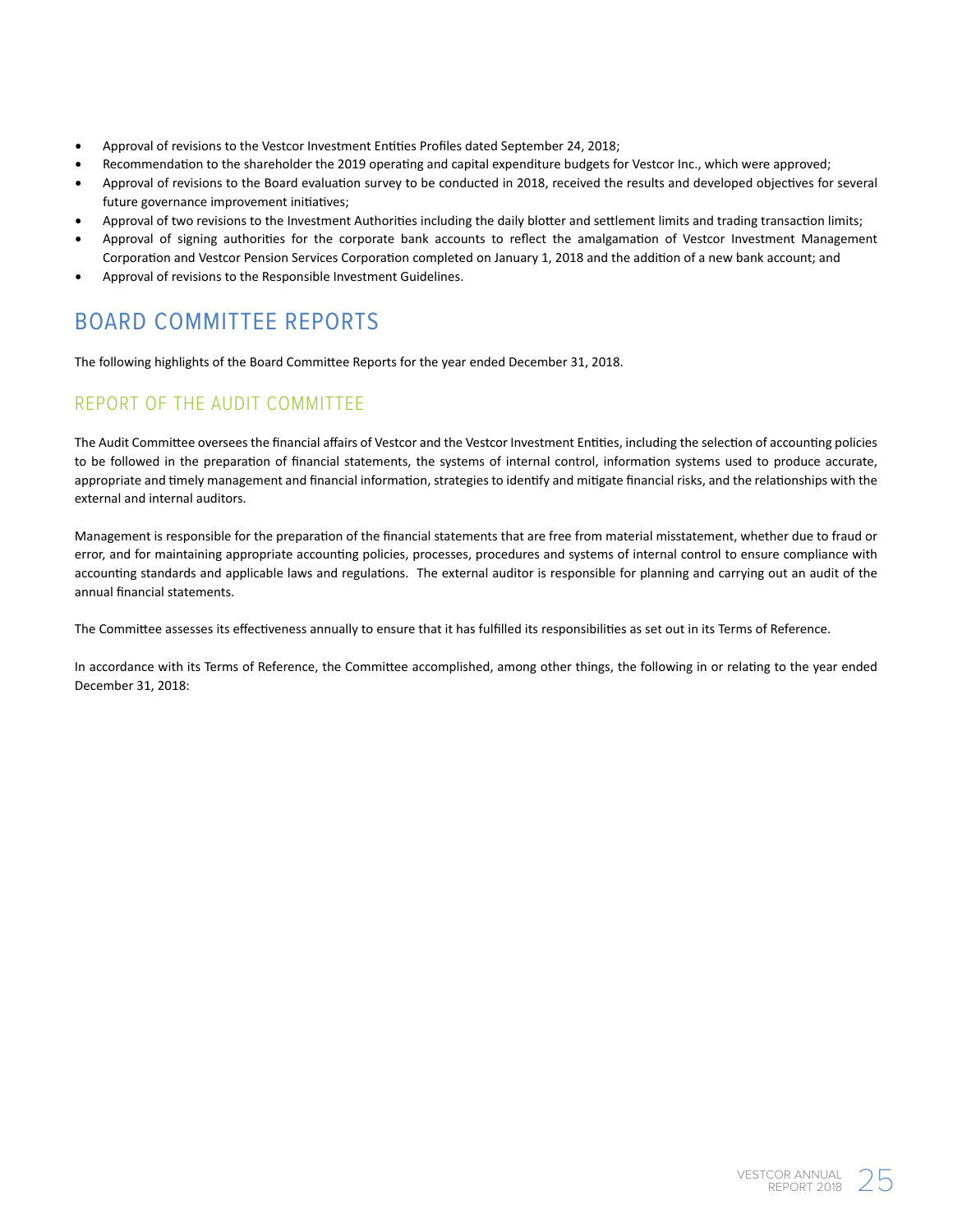| <b>Financial Statements and</b><br>$\bullet$<br><b>Other Statements</b><br>$\bullet$<br>$\bullet$<br>$\bullet$<br>$\bullet$<br>$\bullet$<br>$\bullet$<br>$\bullet$<br>$\bullet$<br>$\bullet$<br>$\bullet$<br>$\bullet$ | Reviewed the Schedules of Composite Performance in accordance with Global Investment<br>Performance Standards (GIPS®) for the year ended December 31, 2018 for the:<br>NBPSPP Composite;<br>о<br><b>NBTPP Composite</b><br>о<br>Provincial Court Judges' Composite;<br>0<br>NBSD Composite;<br>о<br><b>CBE Hospitals Composite;</b><br>о<br>Low Volatility Global Equity Composite;<br>0<br>City of Fredericton Composite; and<br>0<br>recommended their approval by the Board;<br>Reviewed the Schedule of Composite Performance in accordance with GIPS® for the year ended<br>March 31, 2018 for the Environmental Reclamation Fund Composite and recommended its<br>approval by the Board;<br>Reviewed the Schedule of Composite Performance in accordance with GIPS® for the year ended<br>June 30, 2018 for the AESRP Composite and recommended its approval by the Board;<br>Reviewed the audited financial statements for the Vestcor Investment Entities for the year ended<br>December 31, 2018 and recommended their approval by the Board;<br>Reviewed the audited financial statements for Vestcor for the year ended December 31, 2018<br>and recommended their approval by the Board;<br>Reviewed the draft Vestcor Annual Report material for the year ended December 31, 2018 and<br>recommended its approval by Board;<br>Reviewed the draft press release announcing the publication of the Vestcor Annual Report for<br>the year ended December 31, 2018;<br>Reviewed quarterly unaudited financial statements for the Vestcor Investment Entities and<br>Vestcor together with management's certifications regarding changes in accounting policies,<br>significant accounting estimates, and subsequent events;<br>Received the audited financial statements for the year ended December 31, 2017 for a wholly-<br>owned subsidiary of the NBIMC Canadian Real Estate Fund;<br>Received a quarterly status report concerning the completion of corporate and client financial<br>reporting activities;<br>Completed the annual review of the Valuation Policies for investment securities; and<br>Received a Discussion Paper concerning the Composite Inception Date for GIPS® reporting and<br>approved a revision to Vestcor's GIPS® Policies to include new client accounts in composite<br>reporting from the date when their investment strategy, as per the client's Statement of<br>Investment Policy, is considered substantially complete. |
|------------------------------------------------------------------------------------------------------------------------------------------------------------------------------------------------------------------------|----------------------------------------------------------------------------------------------------------------------------------------------------------------------------------------------------------------------------------------------------------------------------------------------------------------------------------------------------------------------------------------------------------------------------------------------------------------------------------------------------------------------------------------------------------------------------------------------------------------------------------------------------------------------------------------------------------------------------------------------------------------------------------------------------------------------------------------------------------------------------------------------------------------------------------------------------------------------------------------------------------------------------------------------------------------------------------------------------------------------------------------------------------------------------------------------------------------------------------------------------------------------------------------------------------------------------------------------------------------------------------------------------------------------------------------------------------------------------------------------------------------------------------------------------------------------------------------------------------------------------------------------------------------------------------------------------------------------------------------------------------------------------------------------------------------------------------------------------------------------------------------------------------------------------------------------------------------------------------------------------------------------------------------------------------------------------------------------------------------------------------------------------------------------------------------------------------------------------------------------------------------------------------------------------------------------------------------------------------------------------------------------------------------------------------------------------------------------------|
| <b>Internal Control and</b><br><b>Information Systems</b><br>٠<br>$\bullet$<br>$\bullet$<br>$\bullet$                                                                                                                  | Reviewed the Business Case for implementation of a new Pension and Benefits Administration<br>System and recommended it to the Board for approval;<br>Monitored management's key performance indicators related to timely resolution of all audit<br>recommendations;<br>Received a quarterly status report concerning the progress of the Pension and Benefits<br>Administration System implementation;<br>Reviewed the 2018 Internal Control Report prepared by management outlining Vestcor's major<br>processes, risks and key controls and approved its release to clients and client auditors; and<br>Received an update to the Vestcor Five-Year IT Strategic Plan.                                                                                                                                                                                                                                                                                                                                                                                                                                                                                                                                                                                                                                                                                                                                                                                                                                                                                                                                                                                                                                                                                                                                                                                                                                                                                                                                                                                                                                                                                                                                                                                                                                                                                                                                                                                                 |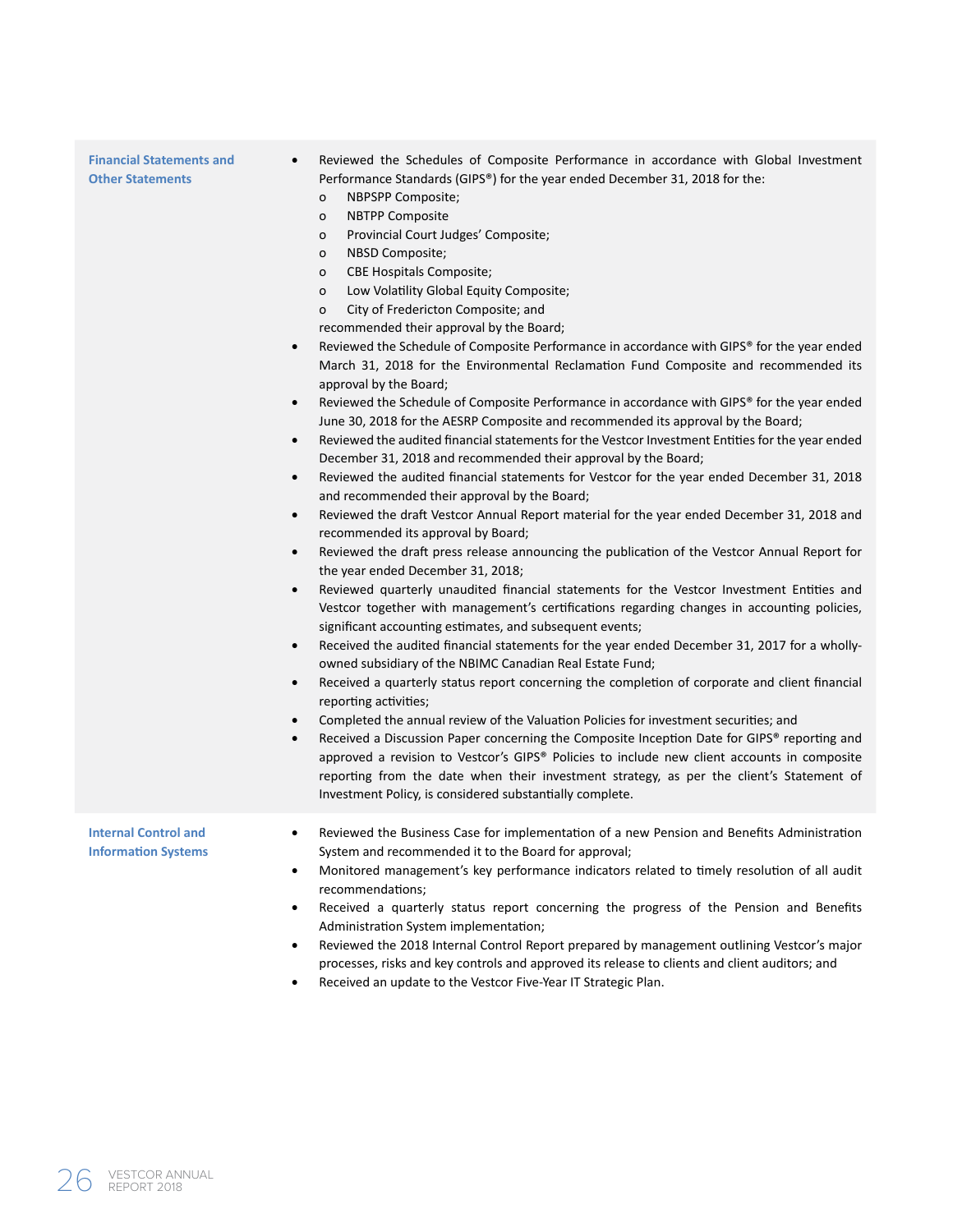| <b>Risk Management</b>      | Completed an annual review of the Enterprise Risk Management Framework and recommended<br>٠<br>for approval by the Board;<br>Developed key risk indicators for including in the quarterly risk matrix presented by management;<br>$\bullet$<br>Reviewed management's findings from Vestcor's 2018 fraud risk assessment;<br>$\bullet$<br>Reviewed an annual listing of the major suppliers; and<br>٠<br>Reviewed and approved management's recommendations regarding the annual renewal of the<br>$\bullet$<br>Corporate Insurance Program.                                                                                                                                                                                                                                                                                                                                                                                                                                                                                                                                                                                                                                                                                                                                                                                                                                                                                                                                                                                                                                       |
|-----------------------------|-----------------------------------------------------------------------------------------------------------------------------------------------------------------------------------------------------------------------------------------------------------------------------------------------------------------------------------------------------------------------------------------------------------------------------------------------------------------------------------------------------------------------------------------------------------------------------------------------------------------------------------------------------------------------------------------------------------------------------------------------------------------------------------------------------------------------------------------------------------------------------------------------------------------------------------------------------------------------------------------------------------------------------------------------------------------------------------------------------------------------------------------------------------------------------------------------------------------------------------------------------------------------------------------------------------------------------------------------------------------------------------------------------------------------------------------------------------------------------------------------------------------------------------------------------------------------------------|
| <b>Internal Audit</b>       | Received a quarterly Internal Audit Report outlining the work conducted by the Internal Audit<br>$\bullet$<br>function;<br>Reviewed the Internal Audit Terms of Reference;<br>$\bullet$<br>Approved the 2019 Internal Audit Plan including updated audit universe;<br>٠<br>Received a document explaining the different roles and responsibilities between the inhouse and<br>$\bullet$<br>outsourced internal audit teams;<br>Received the Internal Auditor's recommendations and management's responses for their various<br>$\bullet$<br>internal audits;<br>Reviewed the September 2018 Follow-Up Report from the Internal Auditor concerning<br>$\bullet$<br>management's responses to previous internal audit recommendations; and<br>Met in camera quarterly with the Internal Auditor.<br>$\bullet$                                                                                                                                                                                                                                                                                                                                                                                                                                                                                                                                                                                                                                                                                                                                                                       |
| <b>External Auditor</b>     | Reviewed and recommended for approval by the Board the External Auditor's engagement, audit<br>$\bullet$<br>plan, timing, staffing and fees for the Vestcor financial statements for the year ended December<br>31, 2018, and the Vestcor Investment Entities' financial statements for the year ended December<br>31, 2018;<br>Pre-approved all non-audit, tax or other services to be performed by the External Auditor in<br>$\bullet$<br>accordance with the Audit Committee's Pre-Approval Policy for Audit and Non-Audit Services;<br>Reviewed and refreshed the Pre-Approval Policy for Audit and Non-Audit Services;<br>$\bullet$<br>Reviewed the External Auditor's Audit Findings Report for the year ended December 31, 2018<br>$\bullet$<br>and obtained confirmation of the External Auditor's independence;<br>Met in camera quarterly with the External Auditor;<br>$\bullet$<br>Completed an External Auditor Assessment resulting in: (i) a recommendation to the shareholder<br>$\bullet$<br>for the re-appointment of the External Auditor; and (ii) a memorandum outlining Committee<br>expectations for the audit process provided to the External Auditor;<br>Reviewed and approved a draft Audit Partner Rotation Policy that will result in a mandatory<br>$\bullet$<br>rotation every seven years in order to preserve independence and fresh perspectives by Vestcor's<br>external Audit Partner; and<br>Interviewed and selected a new Audit Partner to replace the incumbent Audit Partner who had<br>$\bullet$<br>served for a full seven-year term. |
| <b>Committee Objectives</b> | Completed a review of the Committee's terms of reference, accomplishments for the year ended<br>$\bullet$<br>December 31, 2018 and set objectives for 2019.                                                                                                                                                                                                                                                                                                                                                                                                                                                                                                                                                                                                                                                                                                                                                                                                                                                                                                                                                                                                                                                                                                                                                                                                                                                                                                                                                                                                                       |
| <b>Other</b>                | Received quarterly reporting of legal and regulatory compliance; and<br>$\bullet$<br>Received a quarterly status report of class action litigation in which Vestcor has participated as a<br>$\bullet$<br>claimant pursuant to Vestcor's Responsible Investment Guidelines.                                                                                                                                                                                                                                                                                                                                                                                                                                                                                                                                                                                                                                                                                                                                                                                                                                                                                                                                                                                                                                                                                                                                                                                                                                                                                                       |

This report has been approved by the members of the Audit Committee.

**D. Bovolaneas (Chair), D. Losier, E. Marshall, D. Murray, C. Rignanesi, M. Walton (ex officio).**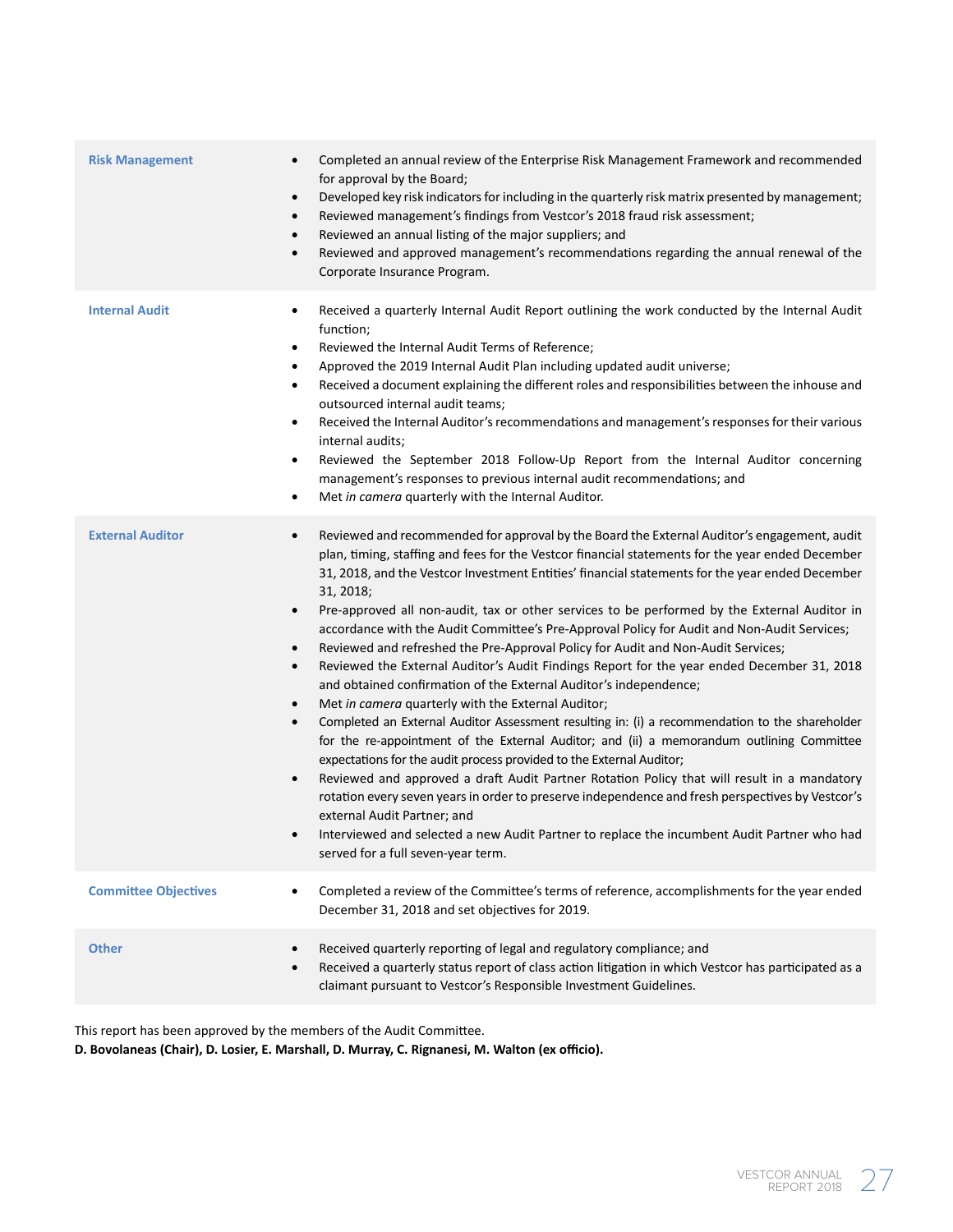### REPORT OF THE GOVERNANCE COMMITTEE

The Governance Committee reviews the terms of reference for the Board and each Board committee, all Board policies and the Nomination Guidelines for new directors to ensure that they continue to meet evolving corporate governance best practices. They also oversee the Corporate Communications Policy, Director Orientation and Education programs and the Code of Ethics and Business Conduct. A Board selfassessment process is facilitated by the Governance Committee.

The Committee assesses its effectiveness annually to ensure that it has fulfilled its responsibilities as set out in its Terms of Reference.

In accordance with its Terms of Reference, the Committee accomplished, among other things, the following in or relating to the year ending December 31, 2018:

| <b>Governance Documents and</b><br><b>Initiatives</b> | Conducted a review and recommended to the Board for approval revisions to the Terms of<br>$\bullet$<br>Reference for the Board of Directors for Vestcor and for each of the Governance, Audit and<br>Human Resources and Compensation Committees and other internal Board policies;<br>Reviewed the draft Corporate Governance disclosure for the 2018 Vestcor Annual Report and<br>$\bullet$<br>recommended its approval by the Board; and<br>Developed Board Governance Improvement objectives from the 2018 Board self-assessment<br>$\bullet$<br>process. |
|-------------------------------------------------------|---------------------------------------------------------------------------------------------------------------------------------------------------------------------------------------------------------------------------------------------------------------------------------------------------------------------------------------------------------------------------------------------------------------------------------------------------------------------------------------------------------------------------------------------------------------|
| <b>Ethics</b>                                         | Reviewed the annual compliance by staff and directors with the Code of Ethics and Business<br>$\bullet$<br>Conduct;<br>Reviewed and recommended to the Board for approval revisions to the personal trading<br>$\bullet$<br>restrictions within the Code of Ethics and Business Conduct;<br>Received each quarter a status report of compliance by staff with the Code of Ethics and Business<br>$\bullet$<br>Conduct; and<br>Recommended for approval by the Board revisions to the Code of Ethics and Business Conduct.<br>$\bullet$                        |
| <b>Board and Committee</b><br><b>Meetings</b>         | Received the results of an evaluation conducted by each director after each Board meeting to<br>$\bullet$<br>assist in identification of improvements to meeting content and efficiency.                                                                                                                                                                                                                                                                                                                                                                      |
| <b>Director Nominations</b>                           | Received the recommendation from an Ad Hoc Committee who conducted a review of proposed<br>$\bullet$<br>applicants against the director skills assessment matrix; and<br>Recommended to the Board, subject to approval by the shareholder, the appointment of T.<br>$\bullet$<br>Chapman as a director of Vestcor for a term of three years.                                                                                                                                                                                                                  |
| <b>Directors' Compensation</b>                        | Reviewed the Board Compensation Policy and made a recommendation to the Board for<br>$\bullet$<br>approval; and<br>Reviewed a Report of Directors' Compensation and Expenses for the year ended December 31,<br>$\bullet$<br>2018.                                                                                                                                                                                                                                                                                                                            |
| <b>Director Orientation and</b><br><b>Education</b>   | Developed a list of educational topics of interest to directors that could be presented in advance<br>$\bullet$<br>of Board meetings;<br>Approved a corporate membership for the Institute of Corporate Directors to provide valuable<br>$\bullet$<br>training and resource material for both management and directors; and<br>Approved the expansion of the cyber security awareness training program that is mandatory for<br>$\bullet$<br>all Vestcor employees to the Board of Directors.                                                                 |
| <b>Board Effectiveness</b>                            | Reviewed the Board's accomplishments for the year ended December 31, 2018 and discussed<br>$\bullet$<br>objectives for 2019.                                                                                                                                                                                                                                                                                                                                                                                                                                  |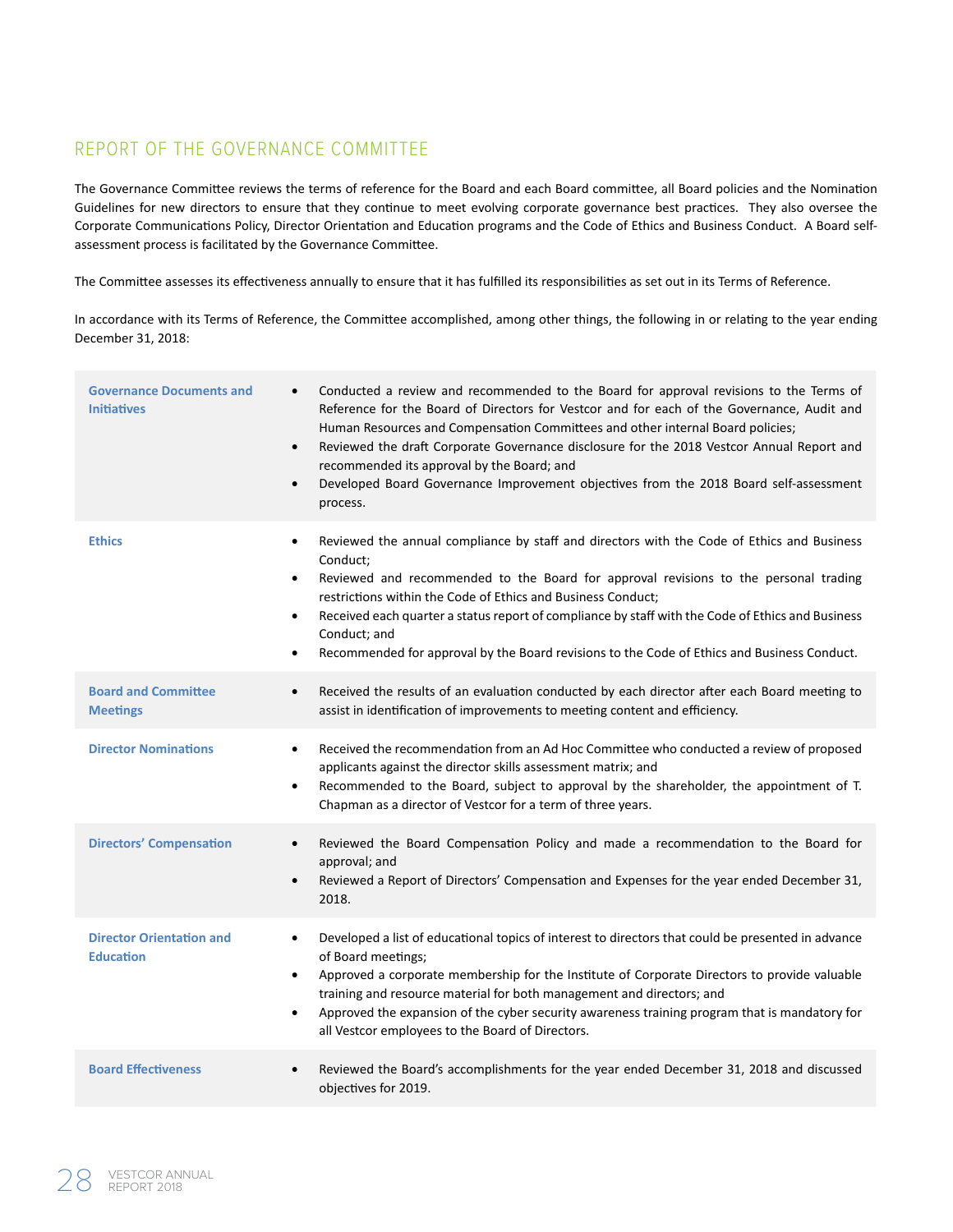| <b>Committee Appointments</b>                     | Reviewed Committee membership and recommended appointments to each Committee, the<br>$\bullet$<br>appointment of the Vice-Chairperson, and the reappointment of the Board Chairperson for<br>another term.                                                                                                                                                                                  |
|---------------------------------------------------|---------------------------------------------------------------------------------------------------------------------------------------------------------------------------------------------------------------------------------------------------------------------------------------------------------------------------------------------------------------------------------------------|
| <b>By-laws and Board Policies</b>                 | Reviewed and recommended to the Board for approval, subject to shareholder approval, Board<br>$\bullet$<br>Policies as noted under Governance Documents above; and<br>Reviewed and recommended to the Board for approval, subject to shareholder approval, revisions<br>$\bullet$<br>to the Corporate By-Laws to remove a restriction for the number of terms that a director may<br>serve. |
| <b>Communications and Public</b><br><b>Policy</b> | Reviewed and recommended to the Board for approval a revised Vestcor Strategic Communications<br>$\bullet$<br>Plan; and<br>Initiated quarterly reporting by the Communications team of ongoing media scanning.<br>$\bullet$                                                                                                                                                                 |
| <b>Risk Management</b>                            | Received quarterly updates on the status of outstanding litigation.<br>$\bullet$                                                                                                                                                                                                                                                                                                            |
| <b>Committee Objectives</b>                       | Reviewed the Governance Committee's accomplishments for the year ending December 31,<br>$\bullet$<br>2018 and discussed objectives for 2019.                                                                                                                                                                                                                                                |
| <b>Other</b>                                      | Received a final memorandum of the activities required to complete the January 1, 2018<br>$\bullet$<br>amalgamation of Vestcor's predecessor entities;<br>Received a quarterly update on potential new client mandates; and<br>$\bullet$<br>Received an overview of the items discussed at each shareholder Board meeting held in 2018.                                                     |

This report has been approved by the members of the Governance Committee.

**C. Rignanesi (Chair), D. Bovolaneas, D. Losier, N. Whipp, M. Walton (ex officio)**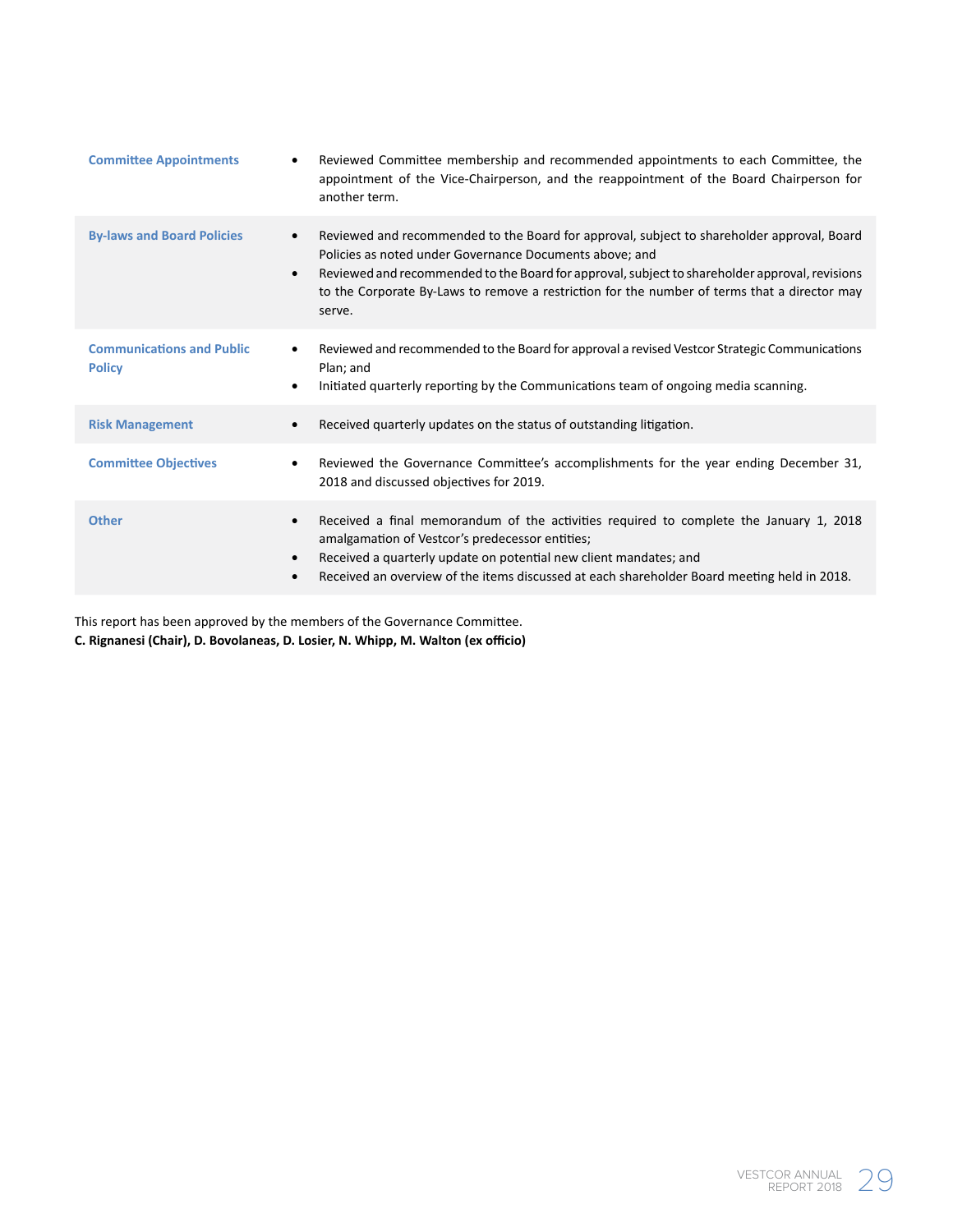### REPORT OF THE HUMAN RESOURCES & COMPENSATION COMMITTEE

The Human Resources and Compensation Committee conducts an annual performance appraisal for the President and CEO. It also oversees changes to the Compensation Philosophy, compensation and benefits, incentive plans and organizational structure as well as monitors management's compliance with employment-related regulatory and legislative matters.

The Committee assesses its effectiveness annually to ensure that it has fulfilled its responsibilities as set out in its Terms of Reference.

In accordance with its Terms of Reference, the Committee accomplished, among other things, the following in or relating to the year ended December 31, 2018:

| <b>Evaluation of the CEO</b>                           | Conducted the annual performance review for the President and CEO; and<br>$\bullet$<br>Reviewed and approved the performance of the President and CEO against the business plan<br>$\bullet$<br>targets for the year ended December 31, 2018.                                                                                                                                                                                                                                                                                                                                                                                                                                                                                                                                                                                 |
|--------------------------------------------------------|-------------------------------------------------------------------------------------------------------------------------------------------------------------------------------------------------------------------------------------------------------------------------------------------------------------------------------------------------------------------------------------------------------------------------------------------------------------------------------------------------------------------------------------------------------------------------------------------------------------------------------------------------------------------------------------------------------------------------------------------------------------------------------------------------------------------------------|
| <b>Compensation and Employee</b><br><b>Benefits</b>    | Reviewed and approved revisions to the Vestcor Compensation Philosophy;<br>$\bullet$<br>Reviewed revisions to Vestcor's Substance Abuse Policy to incorporate the recent legalization of<br>$\bullet$<br>cannabis;<br>Reviewed the individual business plan success weightings of the Business Plan for the year ended<br>$\bullet$<br>December 31, 2018 and recommended their approval by the Board;<br>Reviewed a comparison of Value-Added Targets against peers;<br>$\bullet$<br>Reviewed corporate results for the year ended December 31, 2018 versus the Business Plan and<br>$\bullet$<br>recommended approval by the Board of the individual incentive performance award; and<br>Reviewed and recommended to the Board the overall Incentive Compensation Pool for the year<br>$\bullet$<br>ended December 31, 2018. |
| <b>Organizational Structure</b>                        | Recommended for approval by the Board the creation of new positions for a Chief Operating<br>$\bullet$<br>Officer, Risk Officer and Investment Client Relationship Manager and restructuring of resources<br>into an independent risk management function; and<br>Received updated integrated organizational charts for Vestcor.<br>$\bullet$                                                                                                                                                                                                                                                                                                                                                                                                                                                                                 |
| <b>Leadership Development and</b><br><b>Succession</b> | Reviewed the Succession Plans for the President and CEO and senior management positions and<br>$\bullet$<br>recommended approval by the Board;<br>Reviewed the proposed questions for the biennial leadership survey conducted in 2018. This<br>$\bullet$<br>survey provides an opportunity for anonymous feedback to leaders from their employees to<br>assist in leader development; and<br>Reviewed the subsequent results of the CEO's leadership survey.<br>$\bullet$                                                                                                                                                                                                                                                                                                                                                    |
| <b>Human Resources Planning</b><br>and Policies        | Reviewed the 2017-2018 Human Resources Strategic Plan and recommended its approval by the<br>$\bullet$<br>Board; and<br>Reviewed the proposed questions for the biennial workplace environment survey and subsequent<br>$\bullet$<br>results.                                                                                                                                                                                                                                                                                                                                                                                                                                                                                                                                                                                 |
| <b>Compliance Monitoring</b>                           | Received quarterly certification from management as to regulatory compliance with various<br>$\bullet$<br>legislative requirements.                                                                                                                                                                                                                                                                                                                                                                                                                                                                                                                                                                                                                                                                                           |
| <b>Risk Management</b>                                 | Reviewed the risk management areas for which the Committee had been delegated oversight<br>$\bullet$<br>responsibilities including the President and CEO's leadership effectiveness, performance integrity,<br>and ability to attract and retain qualified personnel.                                                                                                                                                                                                                                                                                                                                                                                                                                                                                                                                                         |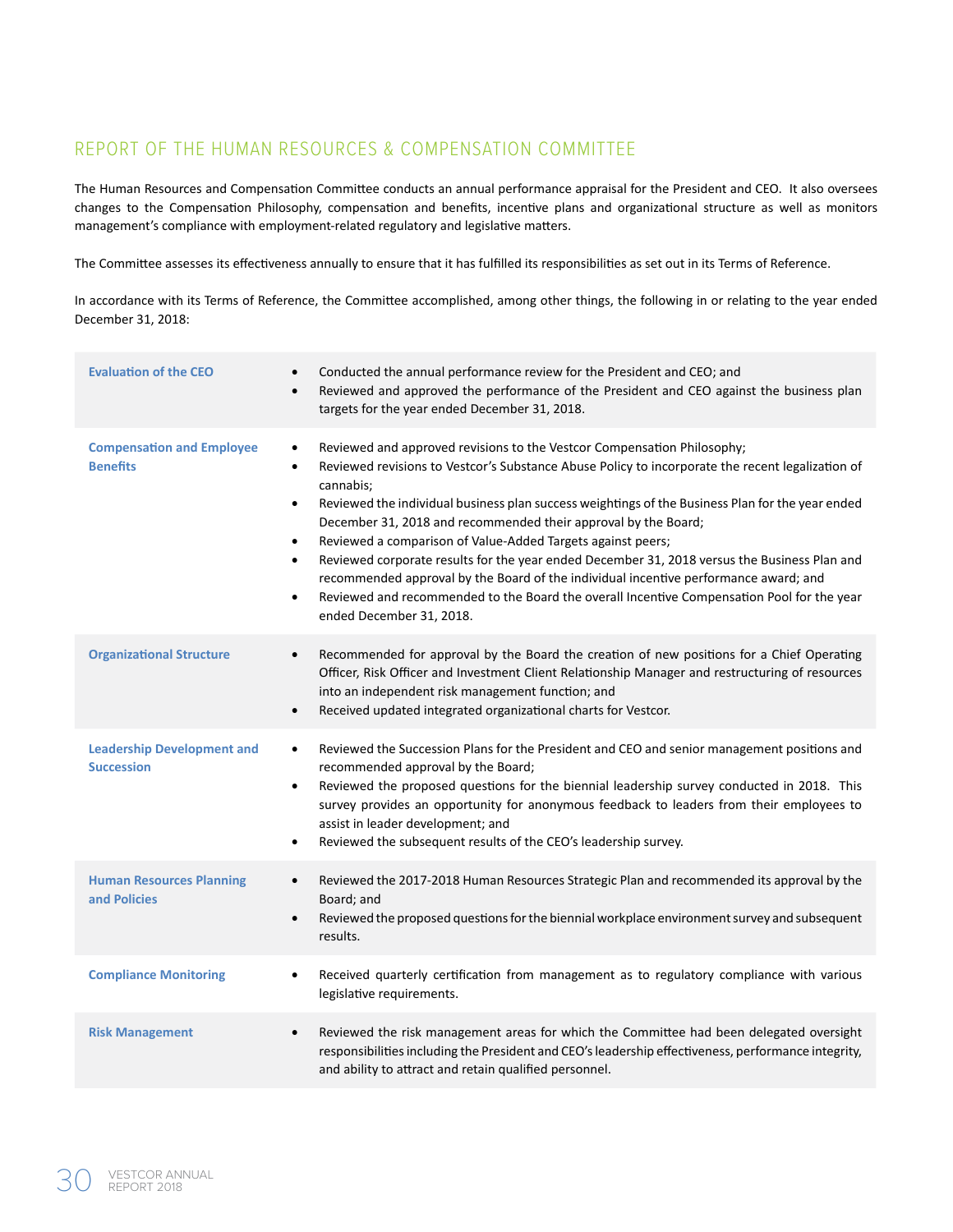| <b>Annual Committee Objectives</b> | ٠ | Set the Committee's objectives for the year ended December 31, 2018 and reviewed subsequent<br>achievements.                                    |
|------------------------------------|---|-------------------------------------------------------------------------------------------------------------------------------------------------|
| <b>Other</b>                       |   | Reviewed the draft Compensation Discussion and Analysis section of the Vestcor 2018 Annual<br>Report and recommended its approval by the Board. |

This report has been approved by the members of the Human Resources & Compensation Committee. **N. Whipp (Chair), M. Allain, T. Chapman, T. Mawhinney, M. Walton (ex officio)**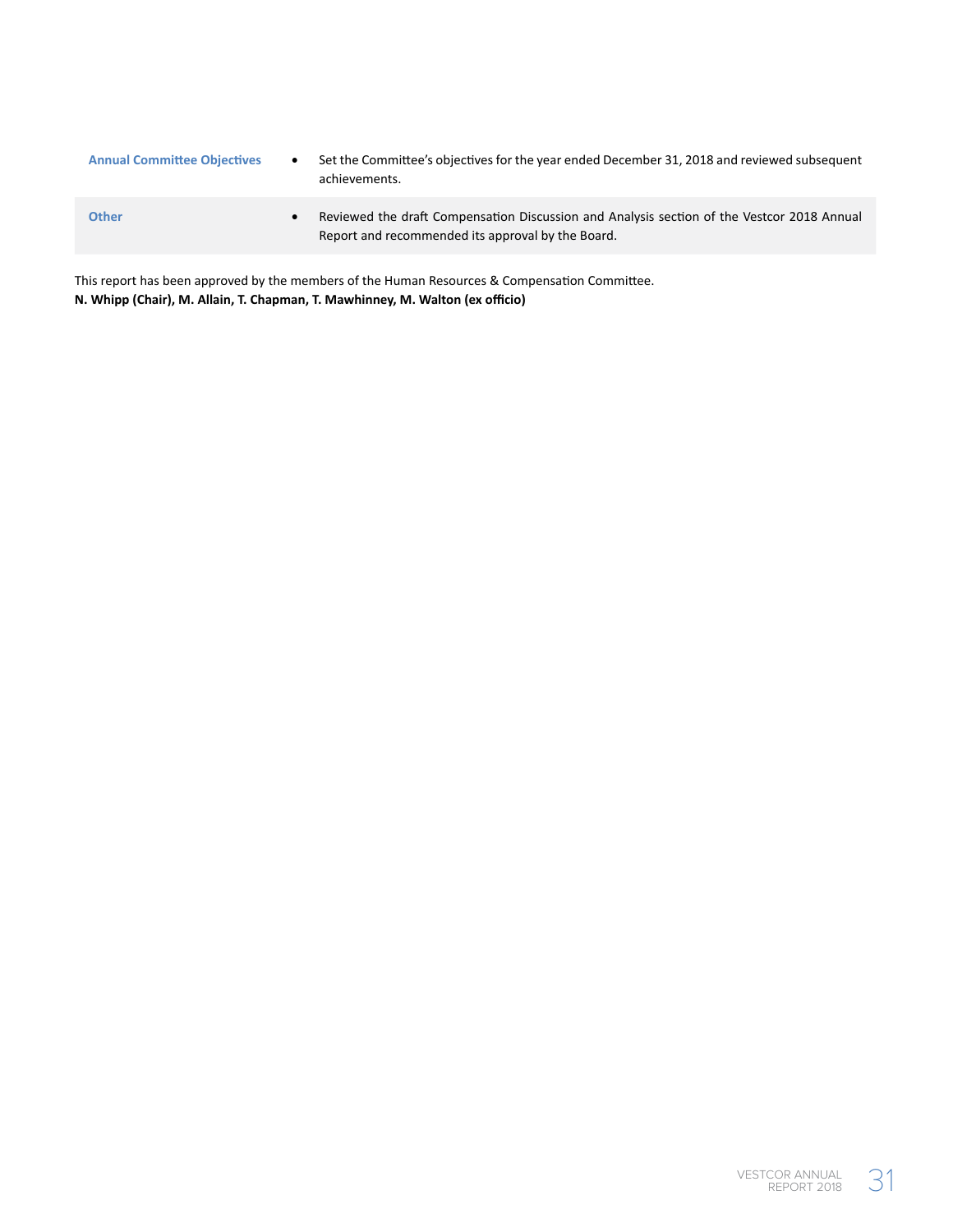# COMPENSATION **DISCUSSION AND ANALYSIS**

*The following Compensation Discussion and Analysis explains the processes followed by Vestcor that have been applied in the current year and are expected to be applied to Vestcor in future.*

# COMPENSATION GOVERNANCE

The Board of Directors is responsible for the oversight of Vestcor's compensation principles, policies and programs. The Board approves the compensation program and awards, including the compensation of the President and CEO, based on recommendations made by the Human Resources and Compensation Committee (HRCC).

### **HRCC MANDATE**

The HRCC assists the Board in fulfilling its obligations relating to the establishment of policies for compensation of directors and employees, leadership succession planning, and setting of human resource policies and practices.

The Committee is composed of five directors and the Chairperson who acts on the Committee in an ex officio capacity. The Committee meets a minimum of three times each year. External human resources consultants may be used to assist the Committee with fulfilling its mandate.

The HRCC's Terms of Reference are available at **www.vestcor.org** / About Us / Governance / Board Committees / Human Resources and Compensation Committee.

Key responsibilities include:

- Participation in an annual performance appraisal process for the President and CEO, including establishment of measurable goals and objectives, and recommendations for compensation arrangements including performance incentive awards;
- Development of a Compensation Philosophy that articulates principles to follow in approaching compensation decisions that will align with Vestcor's business objectives, operations and risks;
- Oversight of adjustments to competitive compensation ranges, incentive compensation plans, employee benefit plans and operational travel and expense policies;
- Recommendation of changes to the organization's structure, appointment of officers, and amendments to job descriptions as well as any management severance arrangements;
- Consideration of leadership development initiatives and succession plans for key employees;
- Approval of a long range Human Resources Strategic Plan that includes appropriate strategies and policies to attract and retain talented employees; and
- Review of the year-end incentive compensation pool for eligible employees and recommendation to the Board for approval.

### **INDEPENDENT ADVICE**

The HRCC has retained the help of independent expert compensation advisors. The role of the advisor is to periodically review the Total Compensation components and levels offered to all employees within the context of Vestcor's Compensation Philosophy. This review typically uses a comparator group to represent the marketplace for employee positions. For Investment positions, the comparator group consists of pension funds of similar asset size and investment strategies. Finance and Administration positions are compared to similar positions in the Investment Comparator group, adjusted for regional differences, and to other Atlantic Canada organizations.

Vestcor also participates in and uses compensation surveys conducted by various compensation consultants to ensure that compensation trends are regularly monitored and trends are identified and reported to the HRCC.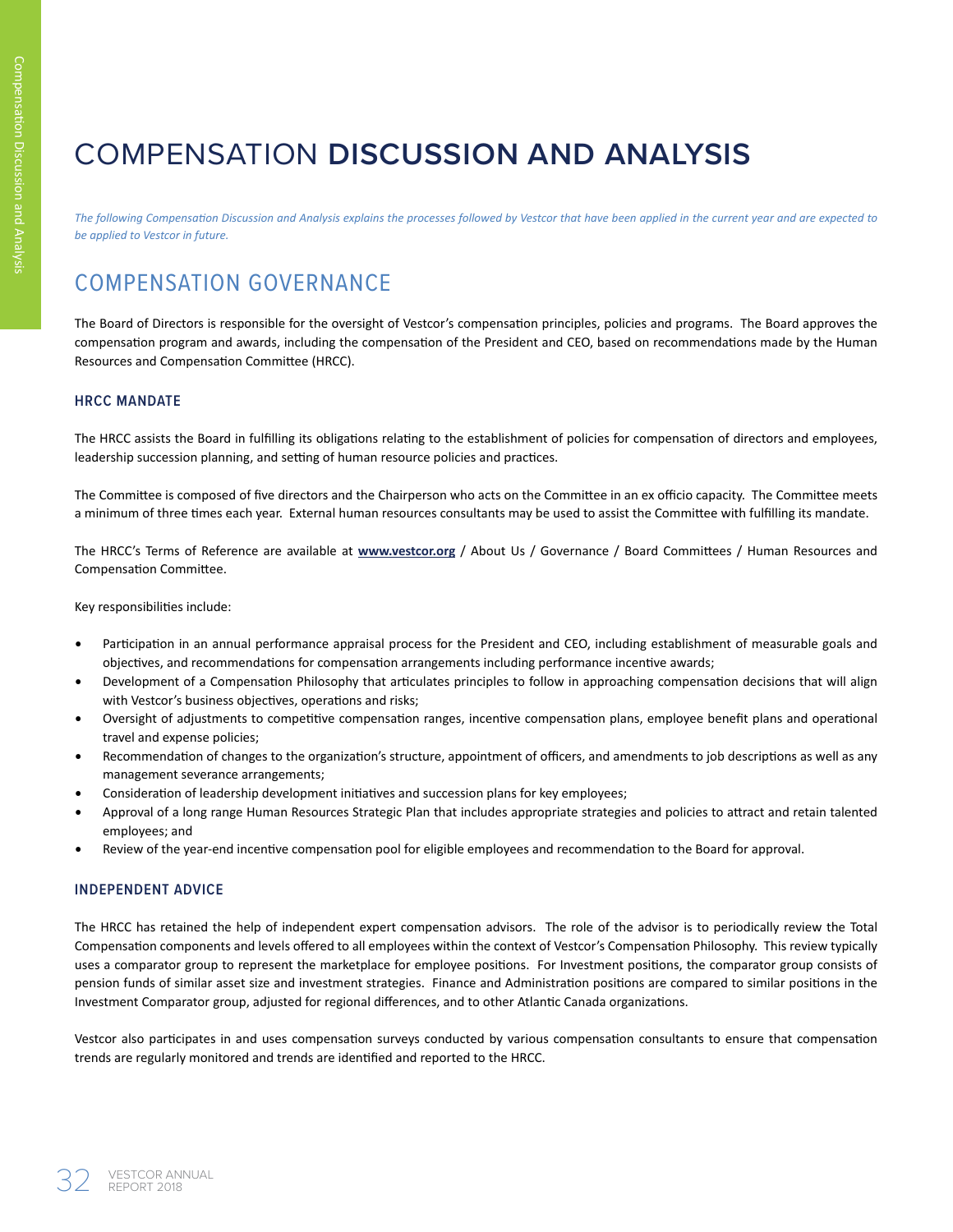# CORPORATE COMPENSATION PHILOSOPHY

Vestcor believes that employees are key to its performance and is committed to providing a positive working environment and competitive compensation. Vestcor also believes that the achievement of its mission will be facilitated by having meaningful alignment between employees' interests and the interests of its clients.

Accordingly, a Compensation Philosophy has been developed to address the following objectives:

- Provide competitive, performance-based compensation based upon market practices;
- Attract and retain high-quality people;
- Reinforce the strategy, culture and policies of Vestcor;
- Promote awareness and attainment of individual, team and corporate strategic objectives;
- Enhance Vestcor's reputation as an employer of choice; and
- Treat employees fairly.

The principles on which this philosophy is based are summarized as follows:

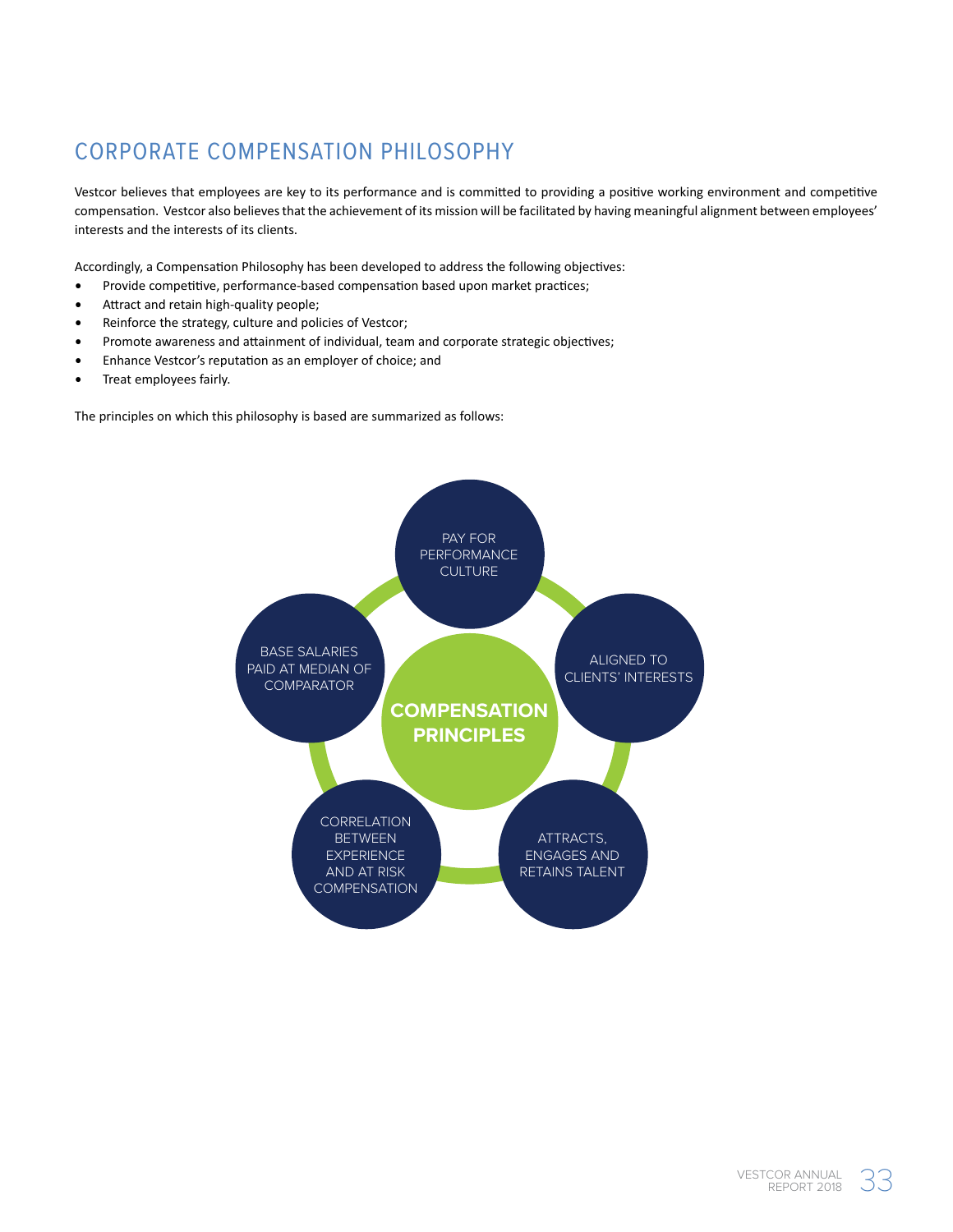# COMPENSATION RISK MANAGEMENT

### **COMPENSATION DECISION-MAKING**

The annual process for determining compensation includes the following steps:



### *Establish target compensation levels*

The HRCC annually reviews the compensation program design and pay levels of its comparator groups to ensure that Vestcor's programs remain competitive. Market information received from various industry specific compensation and salary surveys is reviewed as it becomes available. An independent expert compensation advisor is periodically asked to conduct a Total Compensation Review. Compensation information from public disclosures of other similar peer organizations is also considered.

The HRCC also annually considers whether changes may be required to the Incentive Plan.

#### *Set target compensation mix and pay at-risk*

Total compensation is a mix of base salary, benefits and, for eligible employees, performance incentives. The mix varies by role, reflecting the opportunity to influence performance. In determining the mix, market practices are considered as well as Vestcor's compensation principles, including alignment with clients' interests. A significant portion of the performance incentives are earned over a four-year cycle to discourage short-term risk-taking.

### *Establish performance objectives*

Each year, the Board approves an annual business plan designed to support achievement of Vestcor's five-year Strategic Plan. This annual business plan contains a balanced mix of financial, investment strategy, administration and operational performance objectives and key initiatives. Each of these performance objectives and key initiatives is then weighted according to its level of importance to the overall Strategic Plan. The President and CEO delegates the key initiatives among the various functional teams based on their specific roles and responsibilities.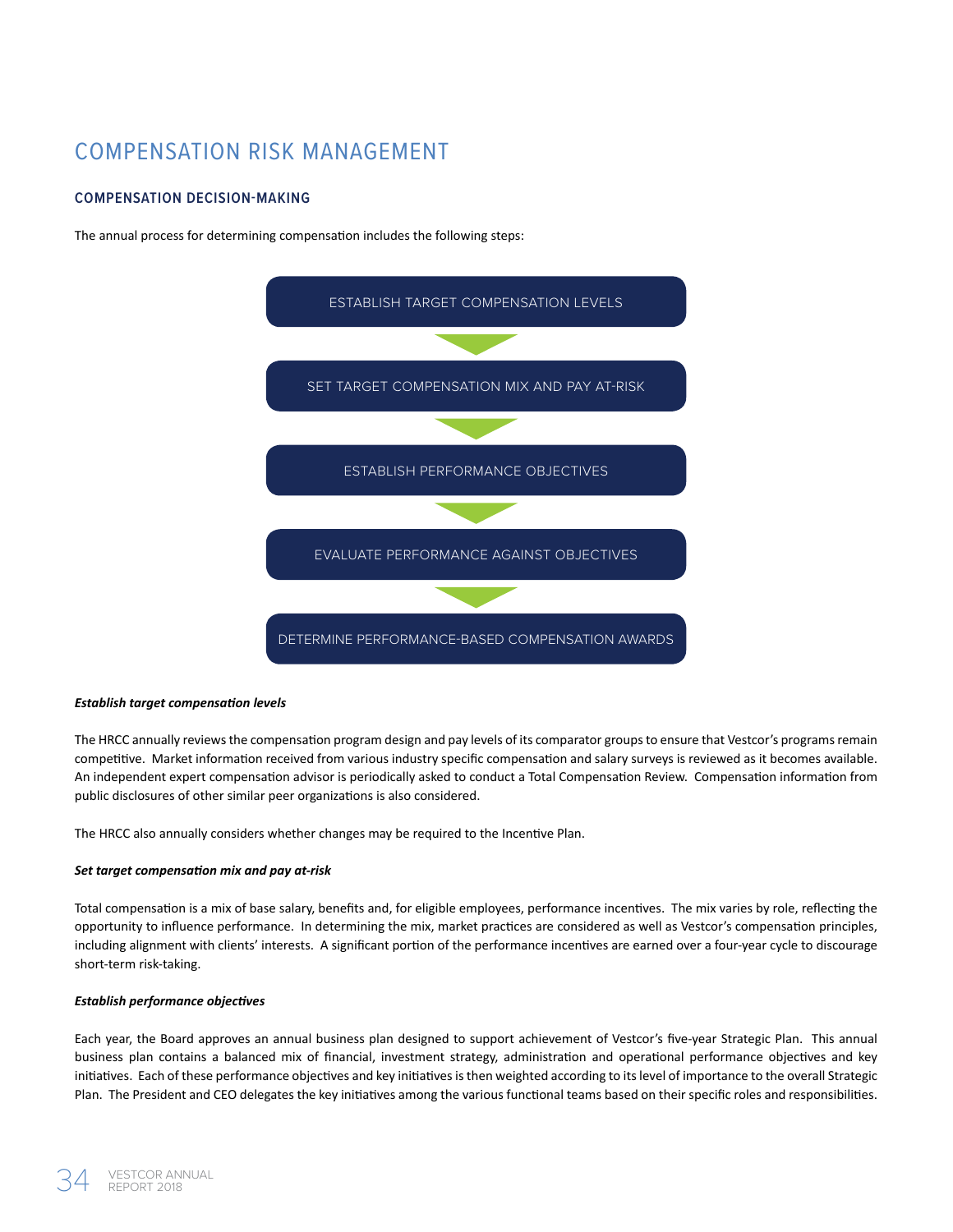#### *Evaluate performance against objectives*

Vestcor's actual performance is then assessed against these performance and annual business plan objectives. Real returns (i.e., after inflation), nominal investment returns and other financial key performance indicators are assessed quantitatively against objectives, while achievement of key business plan initiatives are assessed both quantitatively and qualitatively. The President and CEO recommends to the HRCC the factors to be used in assessing achievement of each element of the annual business plan.

#### *Determine performance-based awards*

The HRCC is responsible for recommending for board approval the amount of performance incentive compensation to be awarded to the President and CEO and the overall weighted factor based on the evaluations noted above. The President and CEO does not participate in this discussion. The President and CEO in turn reviews performance evaluations for each member of the Incentive Plan and allocates the individual awards based on individual contribution.

### COMPENSATION PROGRAM

The Compensation Program is outlined in Exhibit A on page 44. The program takes the form of salary and benefits as well as individual performance-based incentive awards for all staff and for certain staff, an annual and a long-term investment-based incentive plan.

The compensation program has been developed by the HRCC with the help of an independent compensation consultant to align with the above Compensation Philosophy. Total compensation levels are periodically benchmarked using independent compensation consultants and against external peer institutional funds or other relevant compensation surveys.

#### *Salary and benefits*

Base salary is determined as a range of pay for each job position, after giving recognition to specific job responsibilities. Vestcor provides fulltime employees with benefits that include vacation and sick leave entitlement, life and disability insurance, health and dental benefits, and an employee assistance plan.

Effective January 1, 2014, all full-time employees participate in and contribute to the New Brunswick Public Service Pension Plan (NBPSPP). The NBPSPP provides a pension upon retirement equal to 1.4% of pensionable earnings up to the Yearly Maximum Pensionable Earnings (YMPE) for each year or part thereof plus 2% of earnings in excess of YMPE. The Plan is subject to an early retirement reduction factor if retirement is prior to age 65. Indexing is contingent on NBPSPP performance as outlined in the NBPSPP Funding Policy. Employees who earn in excess of the earnings required to earn the Maximum Pension (Canada) as defined in the NBPSPP Plan Text in the year also participate in a retirement compensation arrangement sponsored by the Province of New Brunswick.

Prior to January 1, 2014, all full-time employees were members of the *Public Service Superannuation Act (PSSA)* pension plan. The *PSSA*  provided for a pension upon retirement equal to 1.3% of the annual average of the best five consecutive years of earnings up to the annual average YMPE for the year of retirement and the two preceding years plus 2% of the excess of the annual average of the best five consecutive years of earnings over the annual average YMPE for the year of retirement and two preceding years, multiplied by the years of pensionable service. Base pre-indexed benefits earned under the *PSSA* up to January 1, 2014 have been provincially guaranteed.

#### *Annual incentive plan*

Full-time Investment and Research employees, President and CEO and the Chief Financial Officer are eligible for an Annual Incentive Plan (AIP) once employed for a minimum of six months. Upon the completion of an industry specific compensation review in late 2017, conducted by the HRCC with the assistance of an expert independent compensation advisor, the individual component of the AIP was extended to all full-time permanent employees commencing January 1, 2018.

The AIP includes components based on quantitative investment performance and individual achievement. Investment performance is measured quantitatively as **total fund** net value added investment returns on both a one-year and four-year cumulative basis, compared against an annual target set by the Board. Net value-added investment returns represent the gross investment return in excess of the investment policy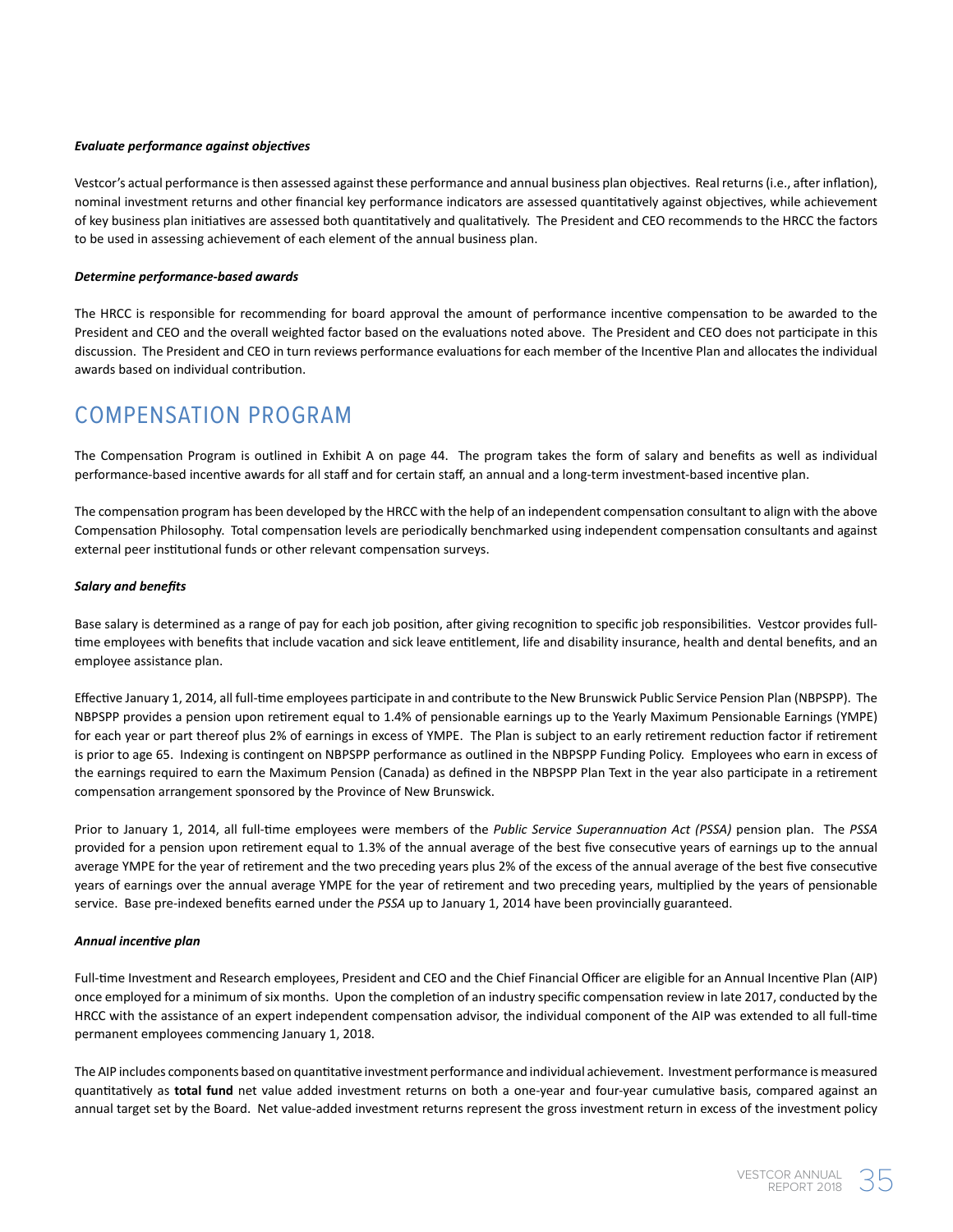benchmark returns, after deducting all investment management costs. Quantitative awards are limited to a maximum of two times target (84 bps) after costs. The one-year investment results have a lower weighting relative to four-year results to reinforce the importance of consistency over a longer period and to encourage employee retention. The individual component of the AIP is calculated as a percentage of salary, weighted to reflect the role and impact that each eligible employee has on achievement of Corporate Business Plan objectives.

The AIP also includes a team award for asset class value added returns of actively managed portfolios to promote teamwork within these asset classes. Investment employees only are organized into one of five teams eligible for the team award by asset class: Fixed Income, Quantitative Investments, Equities, Traders and Private Markets. The remaining employees do not participate in the team award due to the overarching focus of their responsibilities.

#### *Long-term incentive plan*

Vestcor also has a long-term incentive plan (LTIP) for Investment and Research staff, President and CEO and the Chief Financial Officer provided they have been employed a minimum of four years. The LTIP is designed to reinforce the alignment of employee interests with long-term investment performance objectives and corporate strategy and assist in attracting and retaining key personnel. The LTIP is based on total fund investment performance in excess of Board-approved investment policy benchmark returns and investment management costs measured over a retroactive period of four consecutive fiscal periods. LTIP awards are limited to a maximum target level of 75 bps after costs.

# IMPACT OF PERFORMANCE RESULTS

Vestcor's investment program had another successful year as measured by a number of short-term and longer-term investment performance metrics:

- The total fund **active nominal return**, where we have full management discretion, for the year ended December 31, 2018 was 2.08% and represents approximately \$0.34 billion in gross earnings from the overall investment program. The annualized active return for the past four fiscal periods ending December 31, 2018 was 4.64%, which represents approximately \$2.68 billion of cumulative investment earnings.
- **Relative returns** were higher than the combined weighted average client Investment Policy benchmarks for the year ended December 31, 2018, adding 103.4 basis points of value after deducting all investment management costs. These excess net investment returns resulted in approximately \$171.6 million of additional actively-managed net investment earnings provided to our clients in 2018 and have resulted in over \$567.1 million of net additional returns over the longer four fiscal periods to December 31, 2018.

The following table shows compensation for both divisions, excluding Directors' remuneration (see page 43), for the year ended December 31, 2018.

|                                           | 2018<br>(\$ thousands) | 2017<br>(\$ thousands) |
|-------------------------------------------|------------------------|------------------------|
| Salaries and benefits                     | 17,589.0               | 16,321.8               |
| Performance incentives:                   |                        |                        |
| AIP – net investment relative performance | 865.2                  | 909.3                  |
| AIP - individual performance              | 1,726.5                | 1,037.2                |
| <b>Total AIP</b>                          | 2,591.7                | 1,946.5                |
| <b>LTIP</b>                               | 2,420.1                | 2,353.3                |
| Total performance incentives              | 5,011.8                | 4,299.8                |

### **BASE SALARIES AND BENEFITS**

For the year ended December 31, 2018, and after consideration of the continuing competitive talent retention environment, the Board approved a 2.0% overall cost of living increase and a 1.0% merit pool.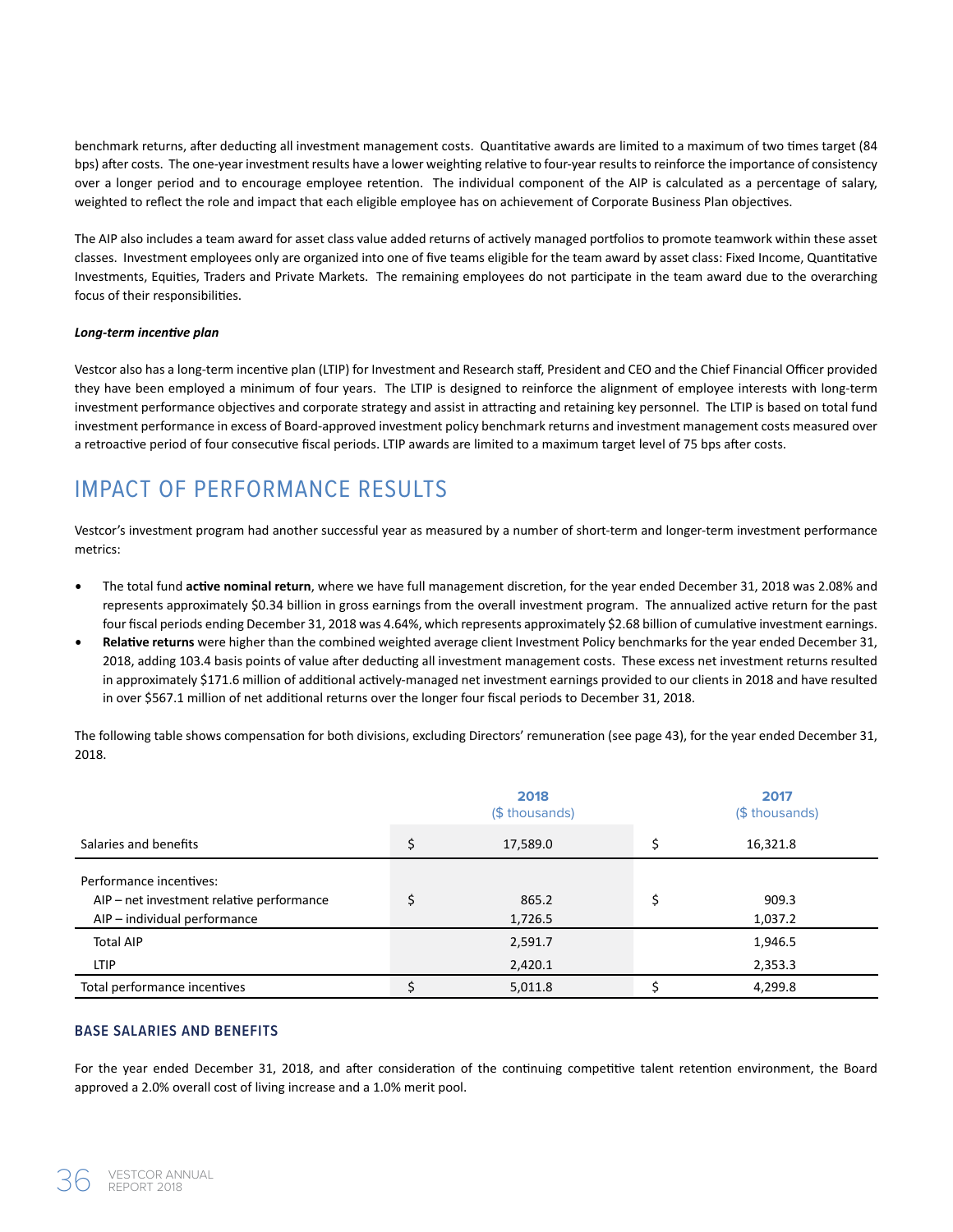The Board also approved three new full-time positions effective January 1, 2019, a Chief Operating Officer, Risk Officer and Investment Client Relations Manager.

### **COMPENSATION LINKED TO INVESTMENT PERFORMANCE**

The objective of performance-based compensation is to encourage alignment of employee interests with those of clients, including an appropriate balance between maximizing long-term returns and minimizing risks. Investment performance with respect to incentive compensation can be summarized into two categories: (i) long-term net relative investment returns versus benchmarks, and (ii) long-term nominal total fund portfolio returns and other business plan achievements.

The following chart compares the total incentive compensation payments awarded over time to the long-term annualized net investment returns in excess of policy benchmarks. The resulting graphical correlation indicates a relatively strong relationship between actual incentive compensation and investment performance as is intended in the design of the incentive plan.



*\*Note: 9 month 2016 annualized for calculation and comparison purposes.*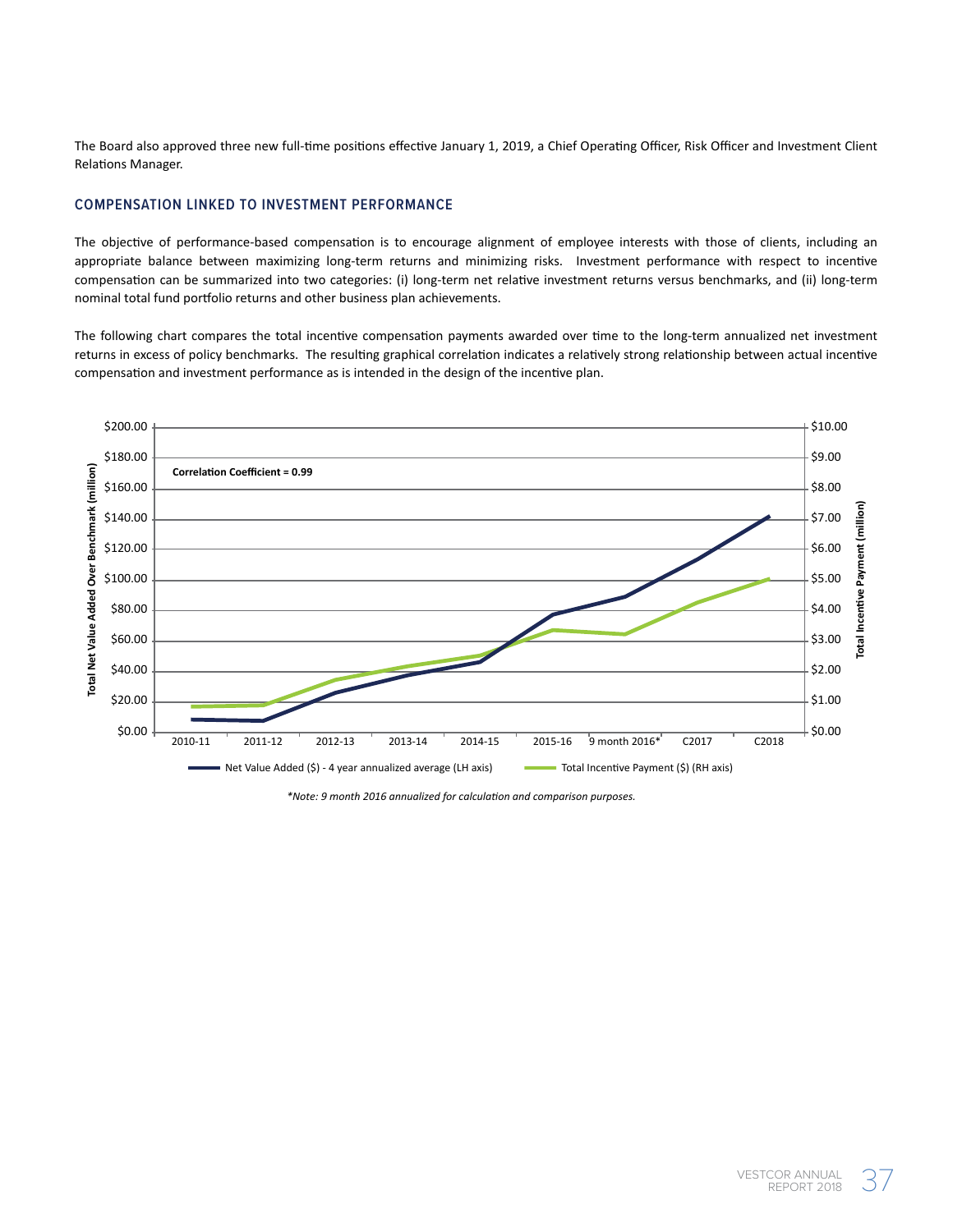# SUMMARY COMPENSATION TABLE

The following summary compensation table discloses information on compensation for the President and CEO, CFO and the next three highest paid key management personnel (each a Named Executive or NEO) for the past three years. This disclosure is based on **annual periods** and expressed in dollars.

| <b>Name and</b><br><b>Position</b>                        | Year | <b>Salary</b><br>\$ | AIP <sup>1</sup><br>\$ | LTIP <sup>1</sup><br>\$ | <b>Pension</b><br>Contribution <sup>2</sup><br>\$ | All<br>Other $3$<br>\$ | <b>Total</b><br><b>Compensation</b><br>\$ |
|-----------------------------------------------------------|------|---------------------|------------------------|-------------------------|---------------------------------------------------|------------------------|-------------------------------------------|
| John Sinclair                                             | 2018 | 351,389             | 452,438                | 450,000                 | 128,933                                           | 2,333                  | 1,385,093                                 |
| President and CEO                                         | 2017 | 327,779             | 334,335                | 491,669                 | 108,638                                           | 2,269                  | 1,264,690                                 |
|                                                           | 2016 | 327,779             | 238,831                | 421,396                 | 113,431                                           | 2,314                  | 1,103,752                                 |
| Jonathan Spinney                                          | 2018 | 245,829             | 197,128                | 269,500                 | 29,167                                            | 2,000                  | 743,624                                   |
| Chief Investment Officer,<br>VP, Quantitative Investing & | 2017 | 233,750             | 201,076                | 232,750                 | 27,933                                            | 1,980                  | 697,489                                   |
| Applied Research                                          | 2016 | 208,923             | 121,088                | 169,701                 | 20,598                                            | 1,935                  | 522,244                                   |
| James Scott<br>VP, Fixed Income                           | 2018 | 230,000             | 121,891                | 207,000                 | 27,562                                            | 1,958                  | 588,411                                   |
|                                                           | 2017 | 225,000             | 145,515                | 202,500                 | 26,997                                            | 1,950                  | 601,962                                   |
|                                                           | 2016 | 218,769             | 114,959                | 169,701                 | 21,652                                            | 2,124                  | 527,205                                   |
| Daniel Goguen                                             | 2018 | 214,000             | 173,276                | 171,200                 | 25,850                                            | 1,911                  | 586,237                                   |
| VP, Private Markets                                       | 2017 | 207,000             | 173,259                | 165,600                 | 25,071                                            | 1,894                  | 572,823                                   |
|                                                           | 2016 | 201,023             | 100,284                | 138,846                 | 19,753                                            | 1,901                  | 461,807                                   |
| Jan Imeson<br><b>CFO</b>                                  | 2018 | 224,000             | 131,680                | 134,400                 | 26,920                                            | 702                    | 517,702                                   |
|                                                           | 2017 | 220,000             | 132,000                | 132,000                 | 26,462                                            | 713                    | 511,175                                   |
|                                                           | 2016 | 213,769             | 93,748                 | 110,563                 | 21,117                                            | 755                    | 439,952                                   |

<sup>1</sup> AIP and LTIP earned in the year are paid in the year following the award.

*² The pension contribution column shows the employer contribution made in the year to the combination of the NBPSPP and the related Retirement Compensation Arrangement (RCA). Corresponding employee contributions are required as set out in the Plan. As set out in his employment contract, Mr. Sinclair's performance*  incentive payouts are pensionable for purposes of the employer and employee contribution to the pension plan and RCA. Performance incentive payouts for all *other eligible employees are non-pensionable.*

*³ Amounts shown in the All Other column above include the cost of employer-paid enrolment in a post-retirement private health plan, group life insurance, accidental death and dismemberment insurance and a parking benefit.*

# ANNUAL INCENTIVE PLAN (AIP) OVERVIEW

The AIP component of \$2,591.7 (thousand) consists of both an investment performance component and a business plan achievement component.

The **AIP related to the investment performance** component was \$865.2 (thousand). One quarter of this component is based on the current year's net value added result and the remainder is based on the annualized net value added over benchmarks for the most recent four fiscal periods ended December 31, 2018. The 2018 net value added result was 103.4 basis points (bps), and the long-term annualized net value added result was 101.1 bps.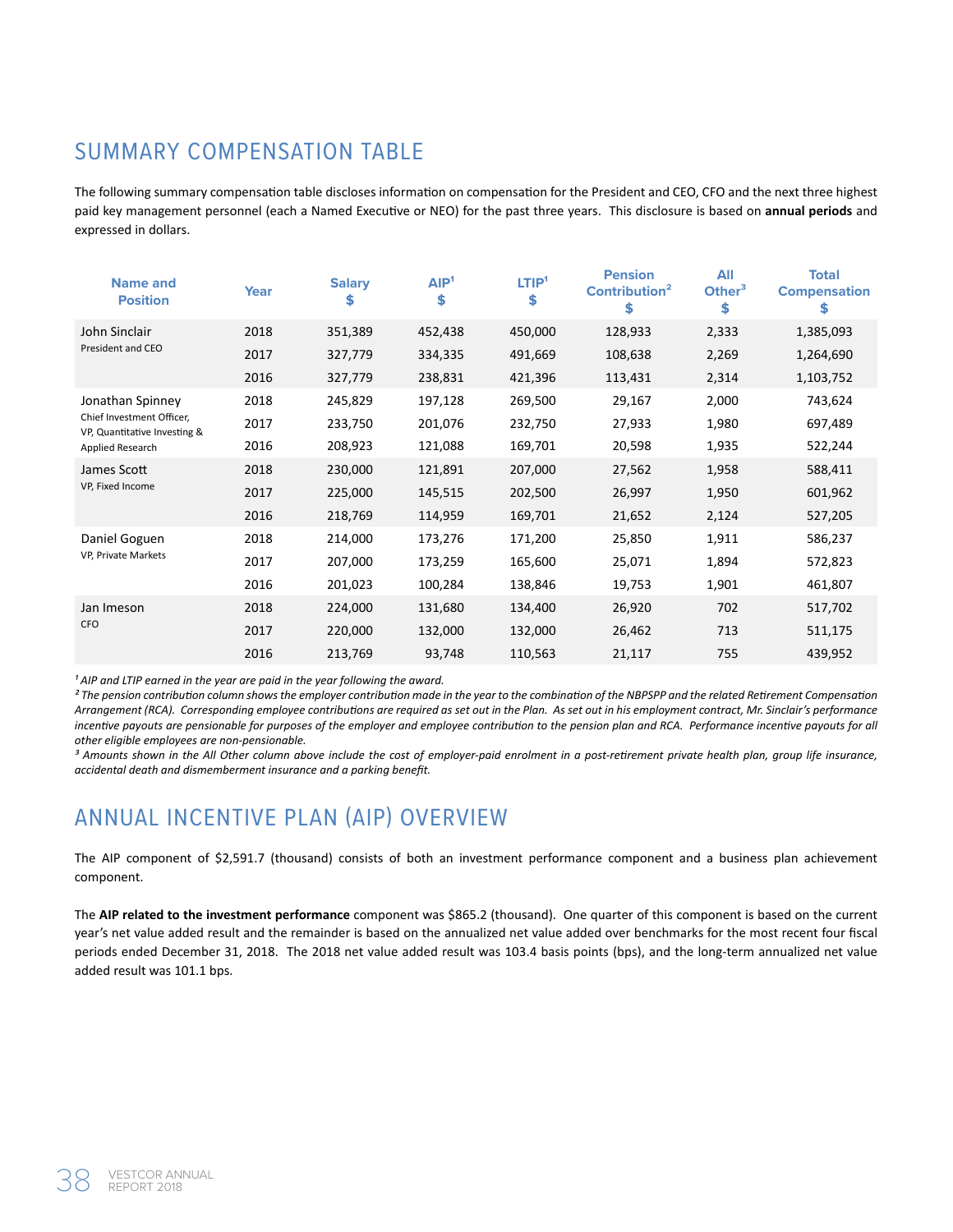A summary table of prior period value added results used to determine the long-term cumulative net value added AIP result is as follows:

|                                            | <b>Net Value Added</b><br>(bps) | <b>Percentage of Target</b><br>$(\%)$ |
|--------------------------------------------|---------------------------------|---------------------------------------|
| Year ended March 31, 2016                  | 107.5                           | 255.8                                 |
| Nine Months ended December 31, 2016        | 76.8                            | 243.8                                 |
| Year ended December 31, 2017               | 89.3                            | 212.7                                 |
| Year ended December 31, 2018               | 103.4                           | 246.2                                 |
| Annualized Long-Term (Four Fiscal Periods) | 101.1                           | 240.8                                 |

The **AIP related to business plan achievements** is \$1,726.5 (thousand) for the year ended December 31, 2018. This component is based on an achievement factor of 1.57 times overall target approved by the Board of Directors, compared to the achievement factor of 1.75 for the year ended December 31, 2017.

The individual component of the AIP is based on business plan accomplishments. The annual business plan includes both key performance indicators and specific action plans and initiatives focused on the six key goals in the Corporate Mission. A specific weighting for each key goal is determined by the Board at the beginning of each year. The weighting reflects the Board's direction to management for prioritization of its efforts to implement the business plan.

Achievement of the long-term investment returns required by each pension and non-pension client in a risk-controlled fashion was Vestcor's primary investment performance objective for 2018 and accounts for the largest weighting proportion. The overall total fund active return for all clients combined was 2.08% gross for the year ended December 31, 2018, an annualized 4.64% gross for the most recent four fiscal periods ended December 31, 2018, and most importantly 7.09% gross per annum since Vestcor's inception in 1996.

| <b>Key Goals</b>                                                                                                                      | 2018 Weighting | <b>Achievement</b> |
|---------------------------------------------------------------------------------------------------------------------------------------|----------------|--------------------|
| To advance Vestcor's governance, management and<br>organizational effectiveness.                                                      | 10%            | Exceeded           |
| To meet our clients' pension and benefit administration needs<br>through efficient practices and prudent advancements.                | 20%            | Exceeded           |
| To meet our clients' specific long-term objectives through<br>prudent advice and well-executed risk managed investment<br>strategies. | 25%            | Exceeded           |
| To maintain, develop and attract a highly skilled and experienced<br>team of professionals.                                           | 20%            | Met                |
| To strengthen and expand client and other stakeholder<br>communications and relationships.                                            | 10%            | Exceeded           |
| To support effective and efficient information technology, data<br>management and client reporting solutions.                         | 15%            | Exceeded           |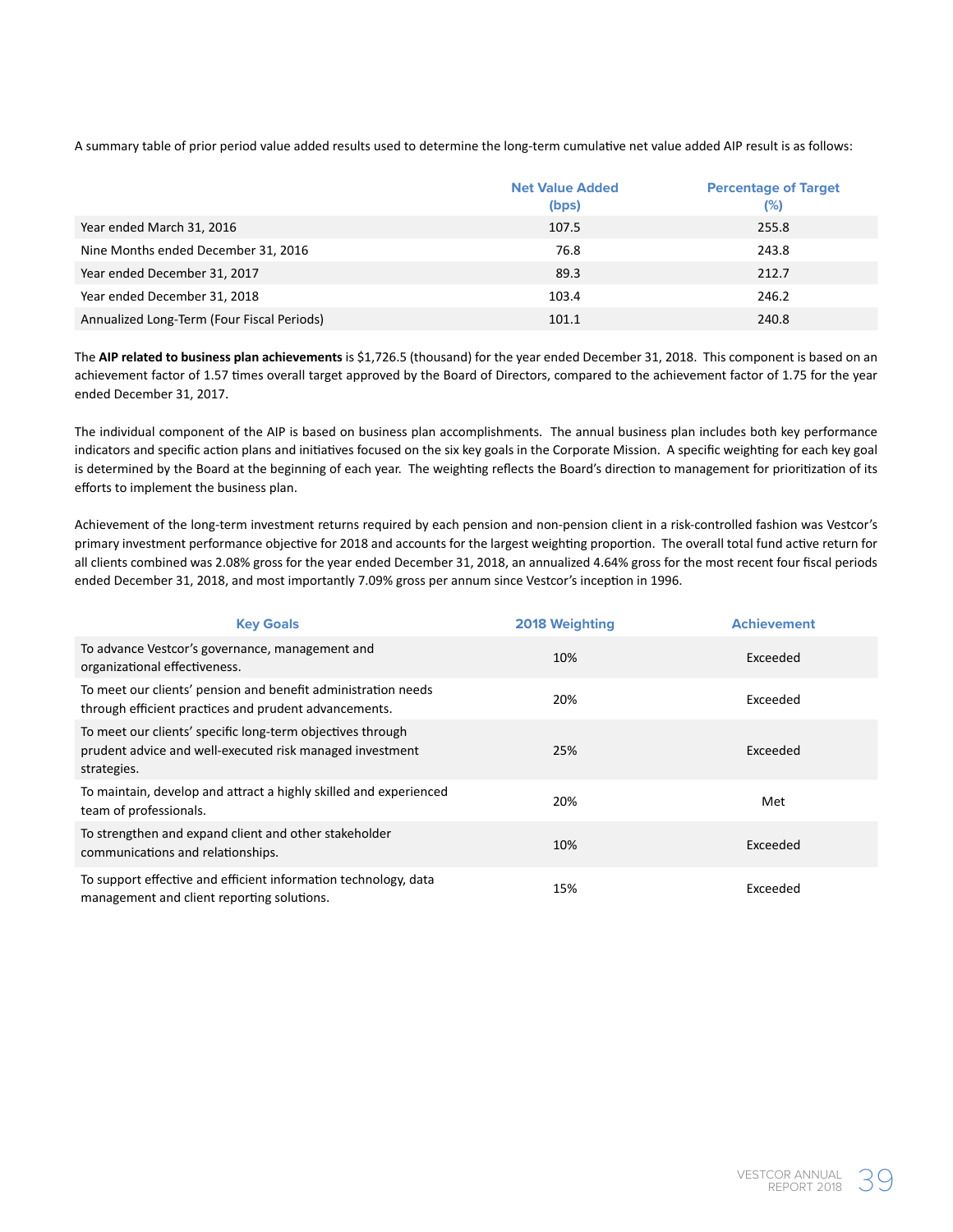In establishing the achievement factor, the Board considered the achievement of key performance indicators associated with each of the six key goals as well as the following accomplishments:

| <b>Key Goals</b>                                                                                                  | <b>Business Plan Accomplishments</b><br><b>Year ended December 31, 2018</b>                                                                                                                                                                                                                                                                                                                                                                                                                                                                                                                                                                                                                                                                                                                                                                                                                                                                                                                                                                                                                                                                                                                                                                                                                                                                                                                                                                                                                                                                                                                                                                                                                                                                                                                                 |
|-------------------------------------------------------------------------------------------------------------------|-------------------------------------------------------------------------------------------------------------------------------------------------------------------------------------------------------------------------------------------------------------------------------------------------------------------------------------------------------------------------------------------------------------------------------------------------------------------------------------------------------------------------------------------------------------------------------------------------------------------------------------------------------------------------------------------------------------------------------------------------------------------------------------------------------------------------------------------------------------------------------------------------------------------------------------------------------------------------------------------------------------------------------------------------------------------------------------------------------------------------------------------------------------------------------------------------------------------------------------------------------------------------------------------------------------------------------------------------------------------------------------------------------------------------------------------------------------------------------------------------------------------------------------------------------------------------------------------------------------------------------------------------------------------------------------------------------------------------------------------------------------------------------------------------------------|
|                                                                                                                   | To advance Vestcor's governance, management and organizational effectiveness.                                                                                                                                                                                                                                                                                                                                                                                                                                                                                                                                                                                                                                                                                                                                                                                                                                                                                                                                                                                                                                                                                                                                                                                                                                                                                                                                                                                                                                                                                                                                                                                                                                                                                                                               |
| $\bullet$<br>$\bullet$<br>$\bullet$<br>$\bullet$<br>$\bullet$<br>$\bullet$<br>$\bullet$<br>$\bullet$<br>$\bullet$ | Assisted the Board of Directors to complete the biennial self-assessment review process and resultant goal-<br>setting for governance improvements.<br>Facilitated the work of a Board Ad-Hoc Nominating Committee to review and interview director candidates<br>culminating in a recommendation to the shareholder for appointment of T. Chapman. Subsequent to shareholder<br>approval, completed the new director orientation process.<br>Prepared and published the combined Annual Report for Vestcor for the year ended December 31, 2017.<br>Completed the legal amalgamation work associated with combining Vestcor Investment Management<br>Corporation and Vestcor Pension Services Corporation into Vestcor Inc., including new banking arrangements<br>and client communications activities. Senior management team participated in monthly business meetings to<br>establish and build integrated corporate culture.<br>Expanded Enterprise Risk Management Council contributed to cross-functional communications by developing<br>enterprise risk indicators for quarterly Board reporting.<br>Completed the annual securities regulation compliance reporting to the Audit Committee and the Board of<br>Directors and filed annual audited financial statements with the Financial and Consumer Services Commission.<br>Following the assessment of the physical space requirements in 2017, signed a memorandum of understanding<br>for a private real estate co-investment opportunity and facilities lease. Commenced office space layout design<br>work.<br>Continued implementation of the 2017 - 2018 Corporate Communications Plan and updated this plan for 2018<br>$-2019.$<br>Exceeded long-term peer client service, investment performance and cost effectiveness benchmarks. |
|                                                                                                                   | To meet our clients' pension and benefits administration needs through efficient practices and prudent advancements.                                                                                                                                                                                                                                                                                                                                                                                                                                                                                                                                                                                                                                                                                                                                                                                                                                                                                                                                                                                                                                                                                                                                                                                                                                                                                                                                                                                                                                                                                                                                                                                                                                                                                        |
| $\bullet$<br>$\bullet$<br>$\bullet$<br>$\bullet$<br>٠<br>٠<br>$\bullet$<br>$\bullet$                              | In conjunction with a Stakeholder Communication Plan, launched a newly-designed Vestcor website platform<br>hosting sites for each pension administration client while supporting parallel Government of New Brunswick<br>legacy websites for an initial period.<br>Completed two website videos to assist in plan member communications.<br>Co-sponsored with Humber College the delivery of the multi-level Pension Plan Administration Certificate (PPAC)<br>program for regional service providers and Vestcor staff.<br>Participated in ongoing client strategic planning discussions including response to expanded Canada Pension<br>Plan implications and pension plan consolidation considerations.<br>Developed client benefit plan newsletters.<br>Created and published 2017 annual report for Vestcor Corp. for reporting on their oversight activities of their<br>subsidiary, Vestcor, to their Members.<br>On behalf of client Boards of Trustees, created, distributed and summarized responses to surveys of their plan<br>members concerning the Boards' pension plan governance.<br>Assisted in the creation of new branding for two client organizations.<br>Presented 14 employer education sessions.<br>Presented 27 employee pre-retirement planning sessions covering approximately 945 plan members.<br>Met or exceeded all client service processing standards.                                                                                                                                                                                                                                                                                                                                                                                                                  |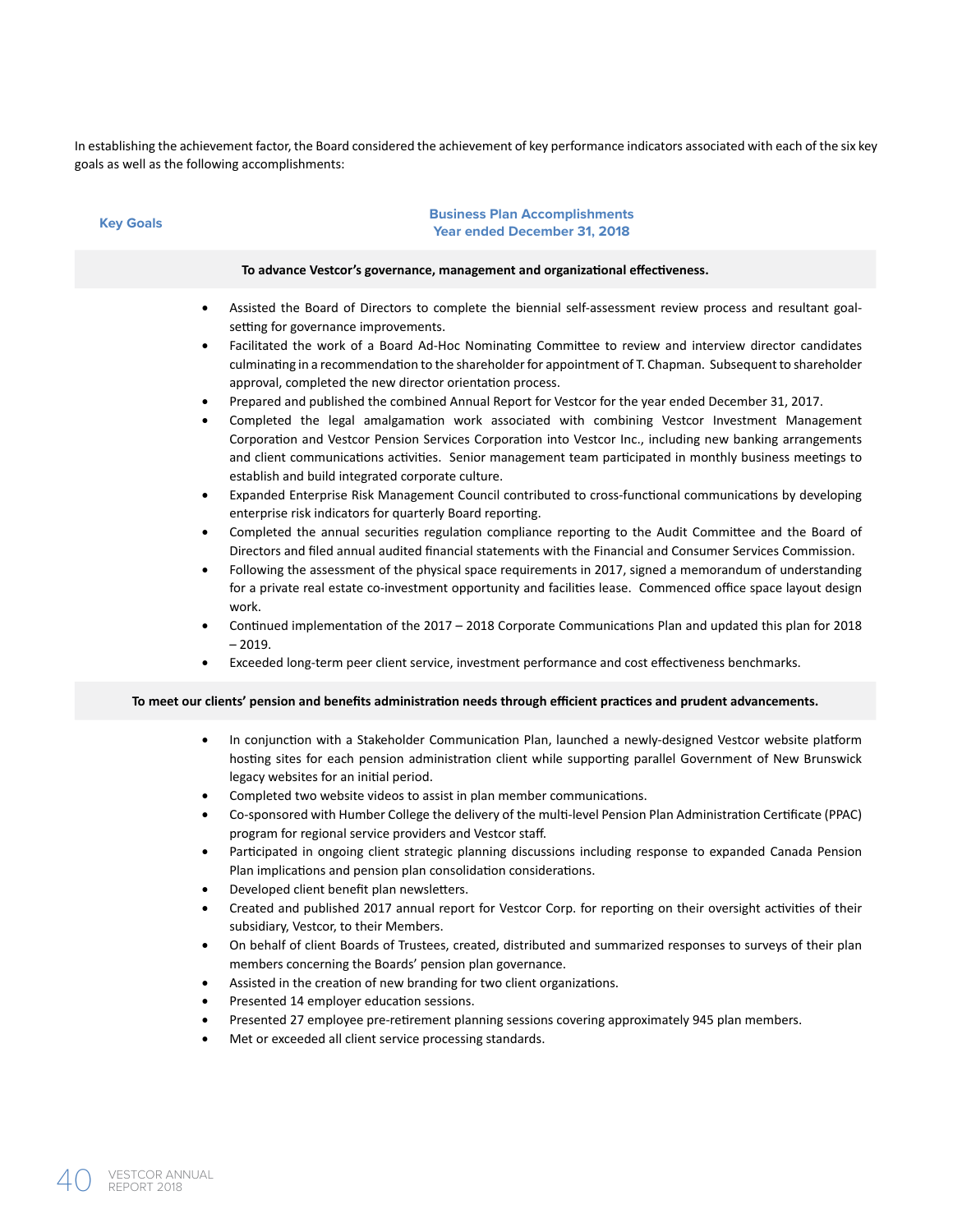#### **Key Goals Business Plan Accomplishments Year ended December 31, 2018**

### **To meet our clients' specific long-term investment objectives through prudent advice and well-executed risk managed investment strategies.**

- Exceeded the respective nominal or real (after inflation) long-term investment return targets for those clients where we provide investment policy advice.
- Maintained lower portfolio risk than clients' shared risk plan targets and significantly lower than Canadian defined benefit pension plans.
- Completed research into Canadian and U.S. small cap equity exposures culminating in recommendations to add this exposure to the asset mix for certain clients. In conjunction with this recommendation, finalized amendment to Vestcor's trust declaration to create new unit trust funds, as well as amendments to current ISDA agreements for related derivative investments.
- Completed research project into Environmental, Social and Governance (ESG) factors affecting investment decisions and approved associated revisions to Vestcor's Responsible Investment Guidelines.
- Completed a successful onboarding of one new investment management client effective January 1, 2018 together with cost effective investment transition to the Vestcor Investment Entities.

#### **To maintain, develop, and attract a highly-skilled and experienced team of professionals.**

- Completed an independent Compensation Review for all Administration staff.
- Communicated and implemented the recommendations from the compensation review including hosting two employee information sessions and refreshing the Incentive Plan.
- Conducted the biennial Workplace Environment (employee satisfaction) Survey. Survey results were distributed to all staff and the Board. A volunteer staff committee reviewed the responses and developed improvement recommendations for senior management which are or have been implemented.
- Conducted biennial 360˚ Leadership Surveys to provide all management level staff with feedback concerning their job performance.
- Updated the senior management succession plan and presented to the Human Resources & Compensation Committee.
- Provided a significant contribution to the instruction and strategic planning for University of New Brunswick's Student Investment Fund Program.
- In conjunction with Vestcor's on-campus recruiting efforts, developed a program of permanent IT positions to be filled with rotating co-op students from New Brunswick-based post-secondary institutions.

#### **To strengthen and expand client and other stakeholder communications and relationships.**

- Exceeded client quarterly reporting timelines.
- Met plan member service satisfaction targets as reported from member surveys.

### **To support effective and efficient information technology, data management and client reporting solutions.**

- Completed a business case for replacement of the pension and benefit plan administration system that was subsequently approved by the Board and the shareholder. A project team is currently engaged in successful delivery of the new system in 2019.
- Completed annual update to Five Year IT Strategic Plan.
- Contracted with a national IT service provider and implemented an online cybersecurity awareness training program for employees.
- Exceeded all systems and application availability performance targets.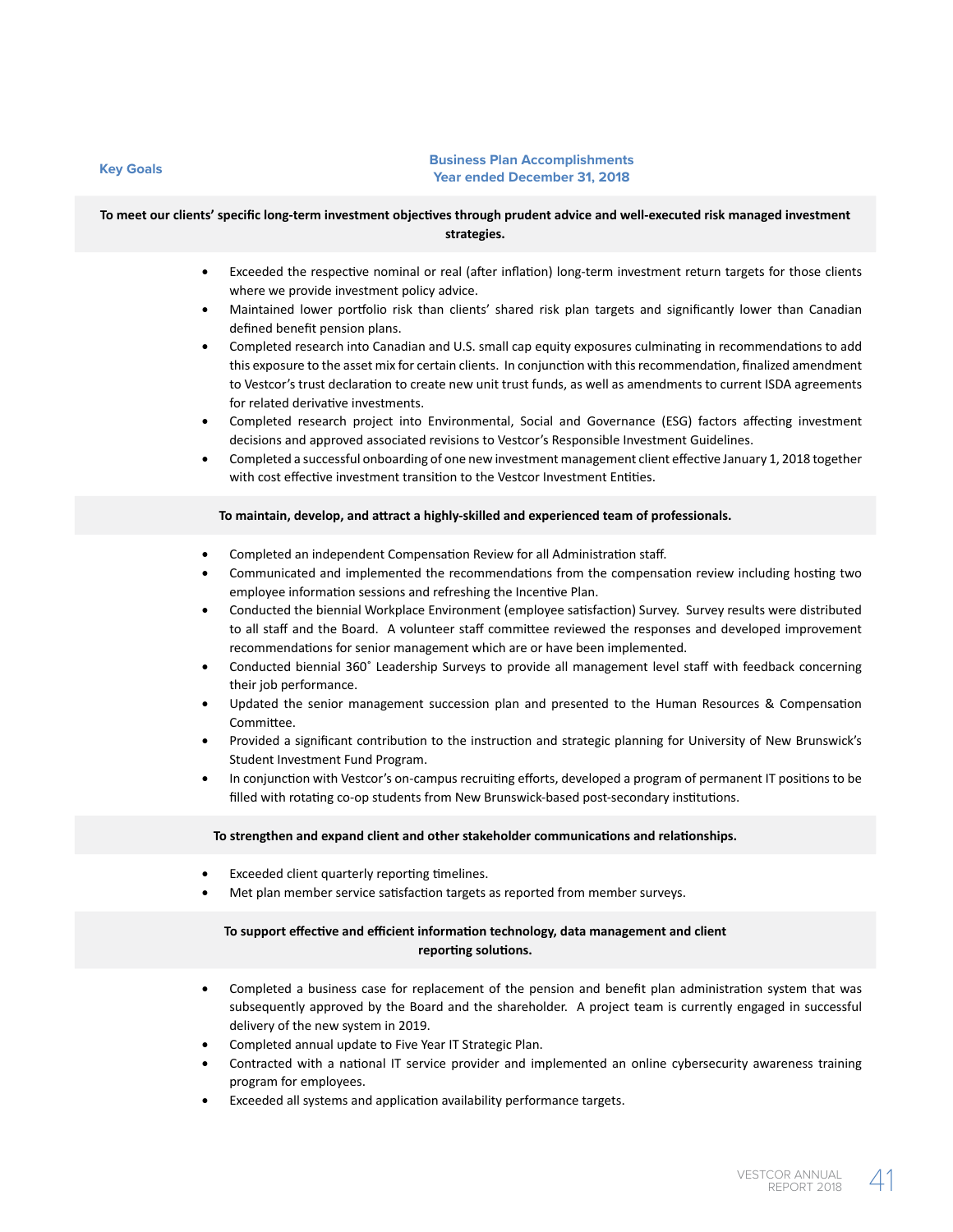# LONG-TERM INCENTIVE PLAN (LTIP) OVERVIEW

The LTIP component is \$2,420.1 (thousand) for the year ended December 31, 2018. This component is based on the annualized net investment results in excess of the total fund performance benchmark for the most recent four fiscal periods.

The impact of the LTIP results differ from the long-term component of the AIP results because the LTIP plan has a maximum target level of 75 bps after costs versus a maximum of 84 bps after costs under the AIP.

A summary table of the net value-added results used to determine the annualized LTIP result is as follows:

|                                     | <b>Net Value Added</b><br>(bps) | <b>Percentage of Target</b><br>$(\%)$ |
|-------------------------------------|---------------------------------|---------------------------------------|
| Year ended March 31, 2016           | 107.5                           | 298.4                                 |
| Nine Months ended December 31, 2016 | 76.8                            | 282.9                                 |
| Year ended December 31, 2017        | 89.3                            | 243.4                                 |
| Year ended December 31, 2018        | 103.4                           | 286.0                                 |
| Annualized Long-Term Result         | 101.1                           | 279.2                                 |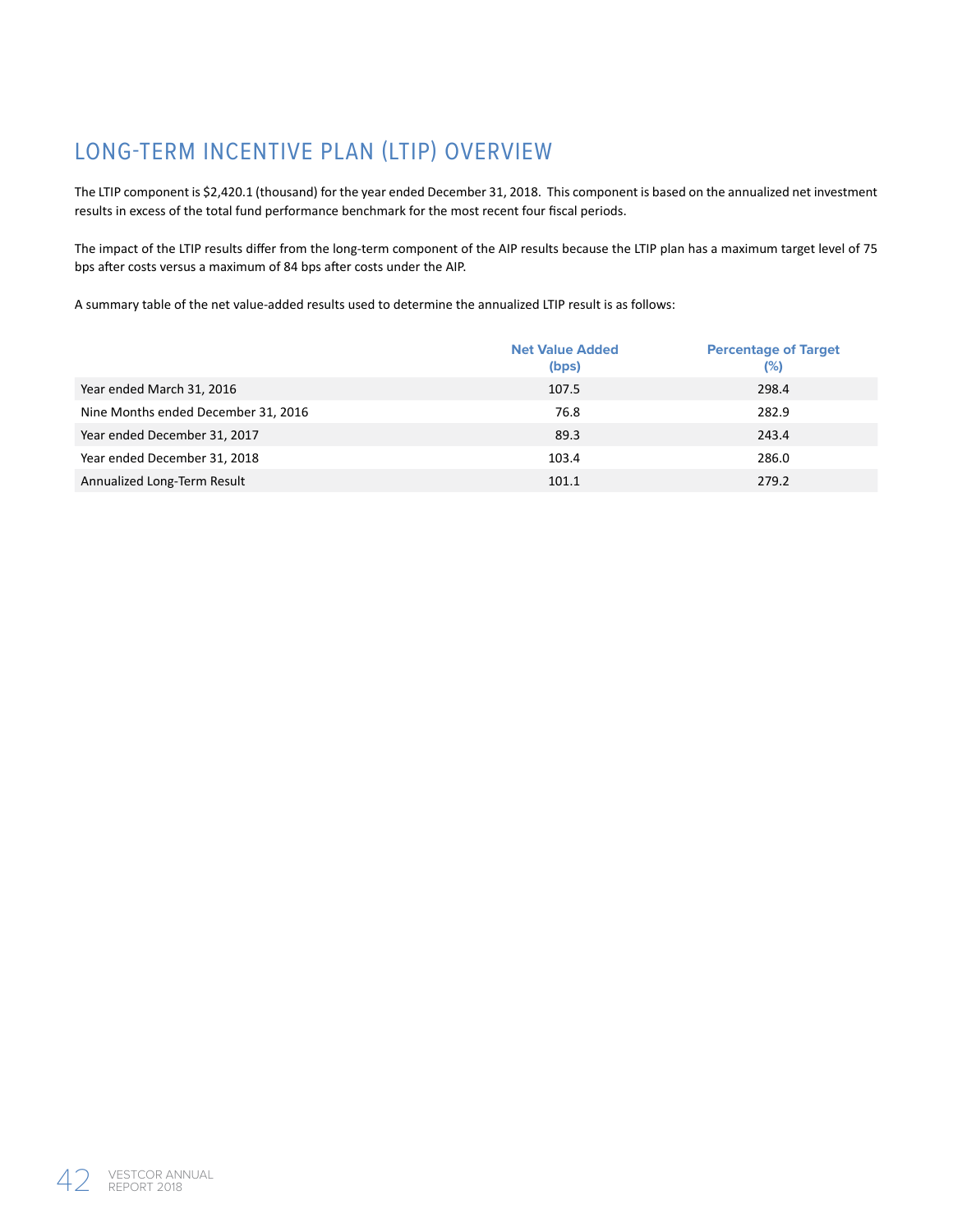### **DIRECTORS' REMUNERATION**

Directors' remuneration is established in Vestcor's By-Laws. Directors are paid an annual retainer and a per diem allowance for meeting attendance and preparation time. Directors who travel to attend meetings receive a per diem for travel time, reimbursement for reasonable accommodation costs and other out-of-pocket expenses.

| <b>Director</b>                                                                                                                             | <b>Annual</b><br><b>Retainer</b><br>\$<br>(dollars) | <b>Board and</b><br><b>Committee Meeting</b><br><b>Per Diems</b><br>\$<br>(dollars) | <b>Total</b><br><b>Remuneration</b><br>\$<br>(dollars) | <b>Travel</b><br><b>Reimbursement</b><br>\$<br>(dollars) |
|---------------------------------------------------------------------------------------------------------------------------------------------|-----------------------------------------------------|-------------------------------------------------------------------------------------|--------------------------------------------------------|----------------------------------------------------------|
| Michael Walton,<br>Chair of Board of Directors                                                                                              | 25,000                                              | 11,000                                                                              | 36,000                                                 | 3,751                                                    |
| <b>Michel Allain</b>                                                                                                                        | 10,000                                              | 5,950                                                                               | 15,950                                                 | 2,018                                                    |
| Wiktor Askanas <sup>1</sup> ,<br>(formerly Vice Chair of Board of<br>Directors and Chair of Human<br>Resources & Compensation<br>Committee) | 9,231                                               | 3,550                                                                               | 12,781                                                 | 120                                                      |
| Donna Bovolaneas,<br>Chair of Audit Committee<br>(formerly Chair of Governance<br>Committee)                                                | 15,000                                              | 12,000                                                                              | 27,000                                                 | 2,573                                                    |
| David Losier,<br>Vice Chair of Board of Directors                                                                                           | 12,981                                              | 8,250                                                                               | 21,231                                                 | 3,730                                                    |
| Tanya Chapman <sup>2</sup>                                                                                                                  | 5,500                                               | 2,450                                                                               | 7,950                                                  | 666                                                      |
| <b>Eleanor Marshall</b>                                                                                                                     | 10,000                                              | 4,550                                                                               | 14,550                                                 | 1,003                                                    |
| Tim Mawhinney                                                                                                                               | 10,000                                              | 5,250                                                                               | 15,250                                                 | 1,290                                                    |
| Daniel Murray                                                                                                                               | 10,000                                              | 4,550                                                                               | 14,550                                                 | 119                                                      |
| Cathy Rignanesi,<br>Chair of Governance Committee<br>(formerly Chair of Audit Committee)                                                    | 15,000                                              | 10,000                                                                              | 25,000                                                 | 2,045                                                    |
| Nancy Whipp,<br>Chair of Human Resources &<br><b>Compensation Committee</b>                                                                 | 12,981                                              | 6,750                                                                               | 19,731                                                 | 2,159                                                    |
|                                                                                                                                             |                                                     |                                                                                     |                                                        |                                                          |

*1 Retired from the Board on August 13, 2018*

*2 Appointed to the Board on June 13, 2018.*

The total cost of the Vestcor Board function, including per diems, director orientation and Board education, for the year ended December 31, 2018 was \$242.0 thousand (December 31, 2017 – \$253.3 thousand) plus travel and accommodation reimbursements of \$19.4 thousand (December 31, 2017 – \$21.1 thousand).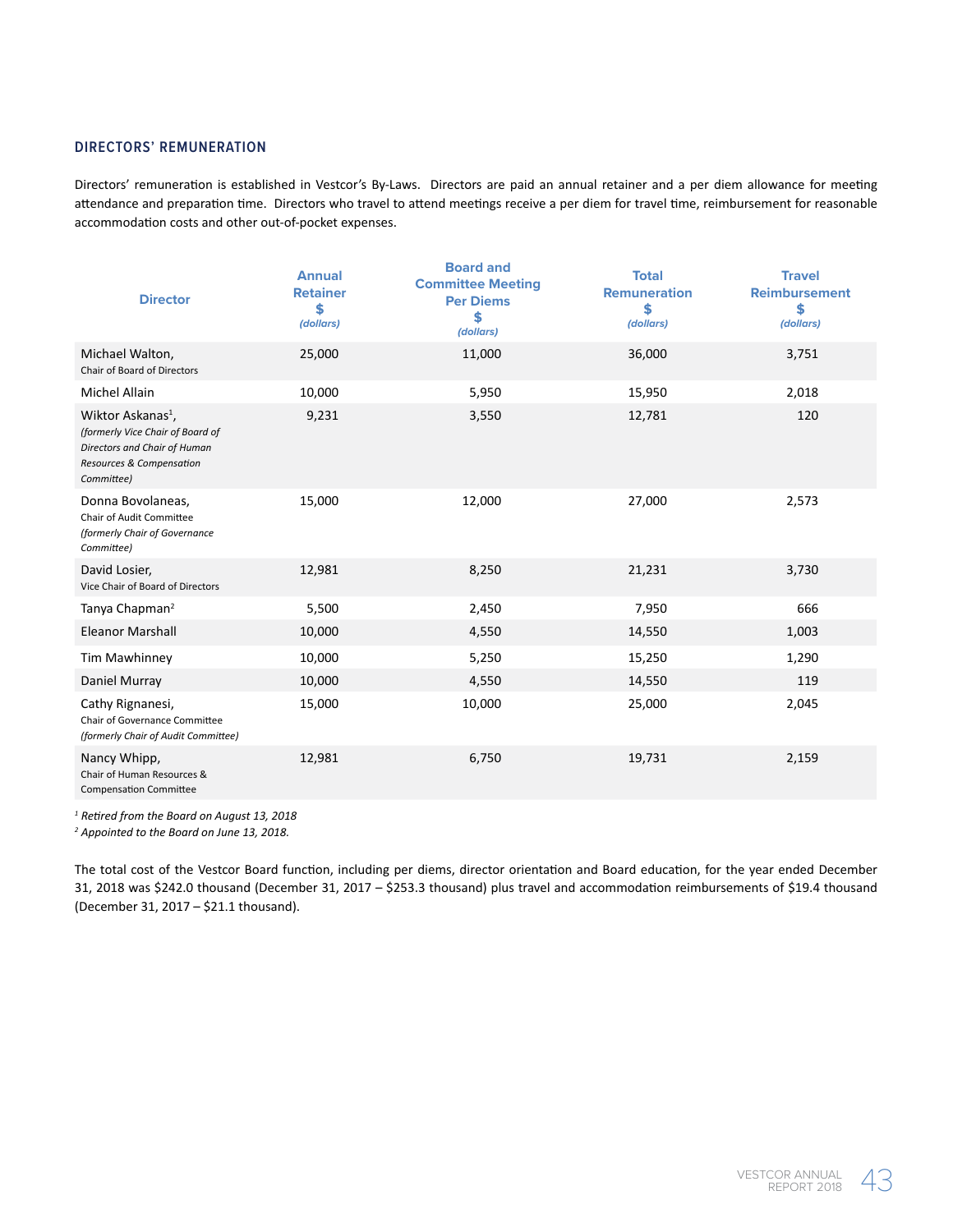### COMPENSATION PROGRAM EXHIBIT A

### **BASE SALARY**

**Eligibility** All Staff

**Objectives** Reward level of responsibility, expertise, competency and relevant experience

### **VARIABLE COMPENSATION PROGRAM**

|                                                 | <b>Annual Incentive</b><br>(targets 15% -55% of base salary)                                                                                            |                                                                                                                                                  | <b>Long-Term Incentive</b><br>(targets 15% - 75% of base salary)                                                                         |
|-------------------------------------------------|---------------------------------------------------------------------------------------------------------------------------------------------------------|--------------------------------------------------------------------------------------------------------------------------------------------------|------------------------------------------------------------------------------------------------------------------------------------------|
|                                                 | <b>Short-term</b>                                                                                                                                       | Long-term                                                                                                                                        | <b>Deferred</b>                                                                                                                          |
| Eligibility                                     | Short-term plan - Investment and research<br>staff, the President and CEO, Chief Financial<br>Officer subject to a minimum of six months<br>employment. | Investment and research staff, President<br>and CEO and the Chief Financial Officer<br>subject to a minimum of six months<br>employment.         | Investment and research staff, President<br>and CEO and the Chief Financial Officer<br>subject to a minimum of four years<br>employment. |
|                                                 | Individual component only - Full-time<br>permanent employees subject to a<br>minimum of six months employment.                                          |                                                                                                                                                  |                                                                                                                                          |
| <b>Objectives</b>                               | Align eligible employee compensation<br>to team and total fund investment<br>performance with an incentive to achieve<br>sustained asset growth.        | Align eligible employee compensation<br>to team and total fund investment<br>performance with an incentive to achieve<br>sustained asset growth. | Align eligible employee compensation to<br>total fund investment performance with<br>an incentive to achieve sustained asset<br>growth.  |
|                                                 | Strengthen team cooperation.<br>Strengthen team cooperation.                                                                                            |                                                                                                                                                  | Strengthen team cooperation.                                                                                                             |
|                                                 | Reward individual performance with<br>respect to achievement of Annual Business<br>Plan objectives.                                                     |                                                                                                                                                  |                                                                                                                                          |
| <b>Time horizon</b>                             | Current year                                                                                                                                            | 4 fiscal periods                                                                                                                                 | 4 fiscal periods                                                                                                                         |
| Type of program                                 | Cash                                                                                                                                                    | Cash                                                                                                                                             | Cash                                                                                                                                     |
| Performance metric(s)                           | Total fund return in excess of benchmark,<br>net of investment management expenses.                                                                     | Total fund return in excess of benchmark,<br>net of investment management expenses.                                                              | Total fund return in excess of benchmark,<br>net of investment management expenses.                                                      |
|                                                 | Investment team(s) active return in excess<br>of benchmark.                                                                                             | Investment team(s) active return in excess<br>of benchmark.                                                                                      |                                                                                                                                          |
|                                                 | Individual performance versus Board<br>approved pre-determined Annual Business<br>Plan Objectives.                                                      |                                                                                                                                                  |                                                                                                                                          |
| Range:<br>Threshold<br><b>Target</b><br>Maximum | Full cost recovery<br>42 bps after costs<br>84 bps after costs                                                                                          | Full cost recovery<br>42 bps after costs<br>84 bps after costs                                                                                   | Full cost recovery<br>42 bps after costs<br>75 bps after costs                                                                           |

### **INDIRECT COMPENSATION**

|                    | <b>Membership in the NBPSPP</b>                                                                                | <b>Employee benefits and</b><br>post-retirement benefits                                                                                                                  | <b>Prerequisites</b>                                                                                                                     |
|--------------------|----------------------------------------------------------------------------------------------------------------|---------------------------------------------------------------------------------------------------------------------------------------------------------------------------|------------------------------------------------------------------------------------------------------------------------------------------|
| <b>Eligibility</b> | Full-time staff and term employees under<br>contract for one year or longer.                                   | Full-time staff and term employees under<br>contract for one year or longer.                                                                                              | Full-time staff and term employees under<br>contract for one year or longer.                                                             |
| <b>Objectives</b>  | Encourage long-term retention by<br>rewarding continued service and<br>contributing to post-retirement income. | Provide staff and their families with<br>assistance and security so that they can<br>focus on their professional responsibilities<br>and achieving the corporate mission. | Offers a limited number of benefits to<br>complement total compensation including<br>parking and a health spending account<br>allowance. |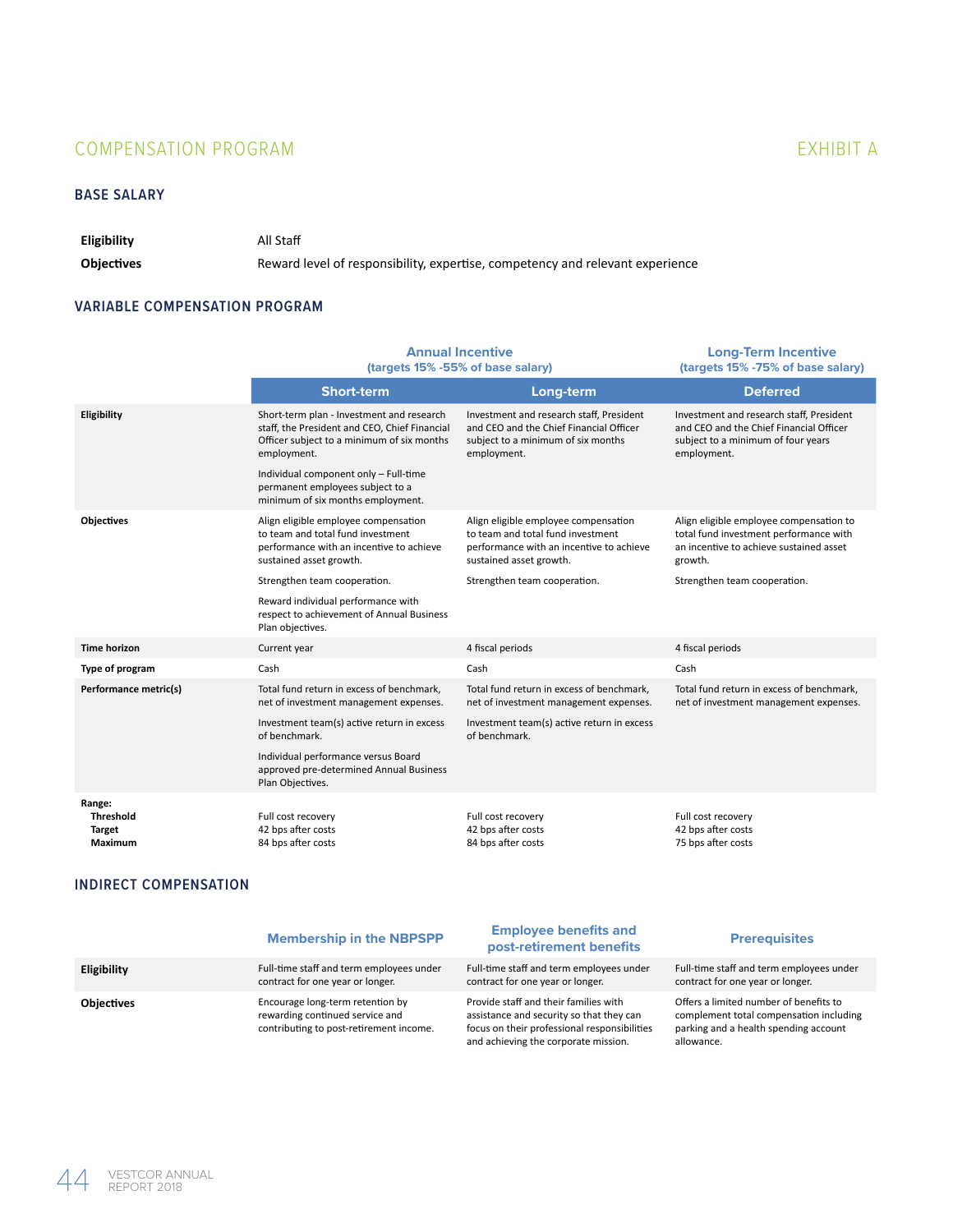# RESPONSIBLE INVESTING **GUIDELINES**

The responsible investment actions of investment managers continue to increasingly be a focus of investors, governments, regulators, and various third-party interest groups. In order to remain current with evolving industry best practices in this area, Vestcor reviewed and updated our set of Responsible Investment Guidelines in 2018.

While our fiduciary responsibilities and relatively limited organizational footprint continue to restrict our ability to provide exclusionary screens or divestment options, we have proactively included responsible investment considerations as part of our active portfolio management process. Vestcor also continues to be a very active long-term member / partner in a number of organizations that support best practice environmental, social, and governance-related investment actions. For example, Vestcor has been an active long serving member in organizations such as the Pension Investment Association of Canada (**www.piacweb.org**) and the Canadian Coalition for Good Governance (**http://www.ccgg.ca**). Each of these organizations continue to have successful active industry engagement programs that are focused on responsible investment related issues.

Our active involvement with these groups helps to develop and promote best practice guidelines in this area which benefits both investors and society in general. Additional detail can be found in our Responsible Investment Guidelines under the Investments tab on our website at **www.vestcor.org**.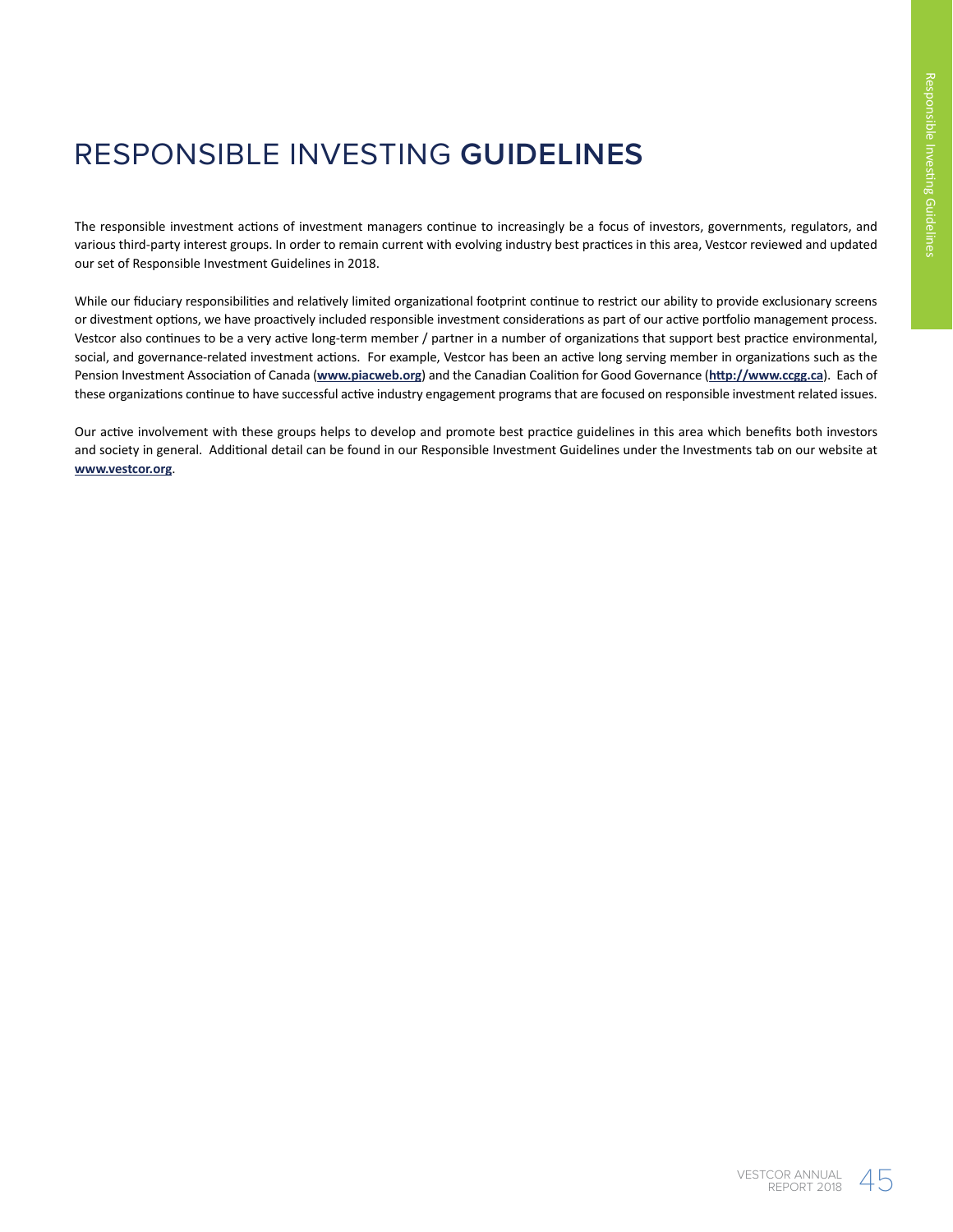# INDUSTRY **RELATIONSHIPS**

Vestcor's professionals are recognized nationally as a constructive resource with respect to investment industry-related Board or Executive Committee participation. The following list outlines a number of relationships in which management has actively participated in this type of capacity during the fiscal year:

- Association of Canadian Pension Management (ACPM)
- Beaverbrook Art Gallery Investment Committee
- Buy-Side Investment Management Association (BIMA)
- Canadian Bond Investors' Association
- Canadian Coalition for Good Governance (CCGG)
- Canadian Pension & Benefits Institute (CPBI)
- CFA Society Atlantic Canada
- Fredericton Community Foundation Investment Committee
- Pension Investment Association of Canada (PIAC)
- S&P/TSX Canada Index Committee
- Université de Moncton Comité de placements
- University of New Brunswick Investment Committee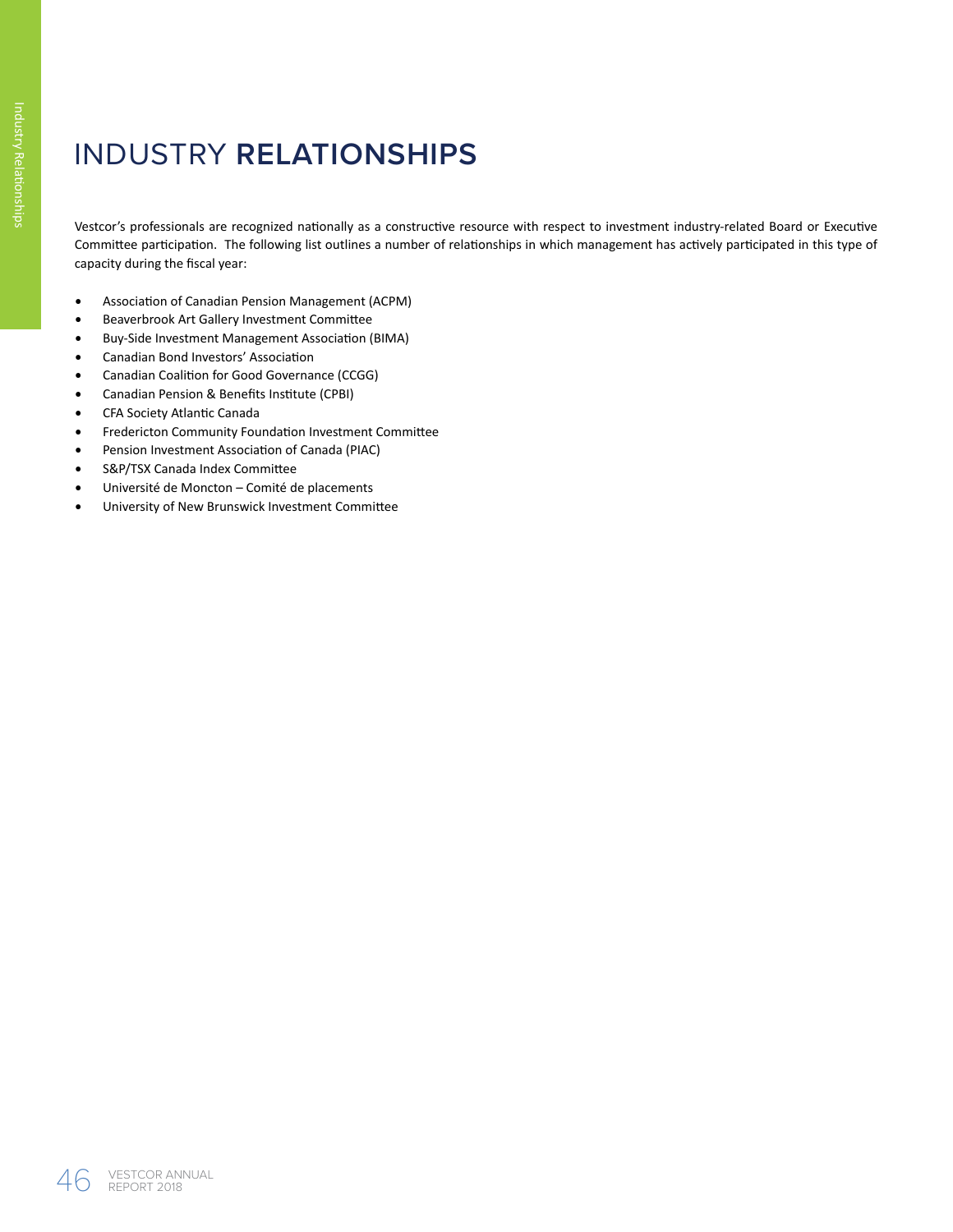# EMPLOYEE ACTIVITY **IN OUR COMMUNITY**

Vestcor management and staff continued to be very active with a number of important causes in both our local and the larger national community. These efforts can vary from volunteering time, sharing professional expertise, or the donation of personal financial resources.

Vestcor staff once again exceeded their target contribution level for the annual corporate United Way campaign. Staff also continued to organize a number of successful fundraising activities for local charities, and Vestcor is proud to continue to recognize these employee volunteer activities.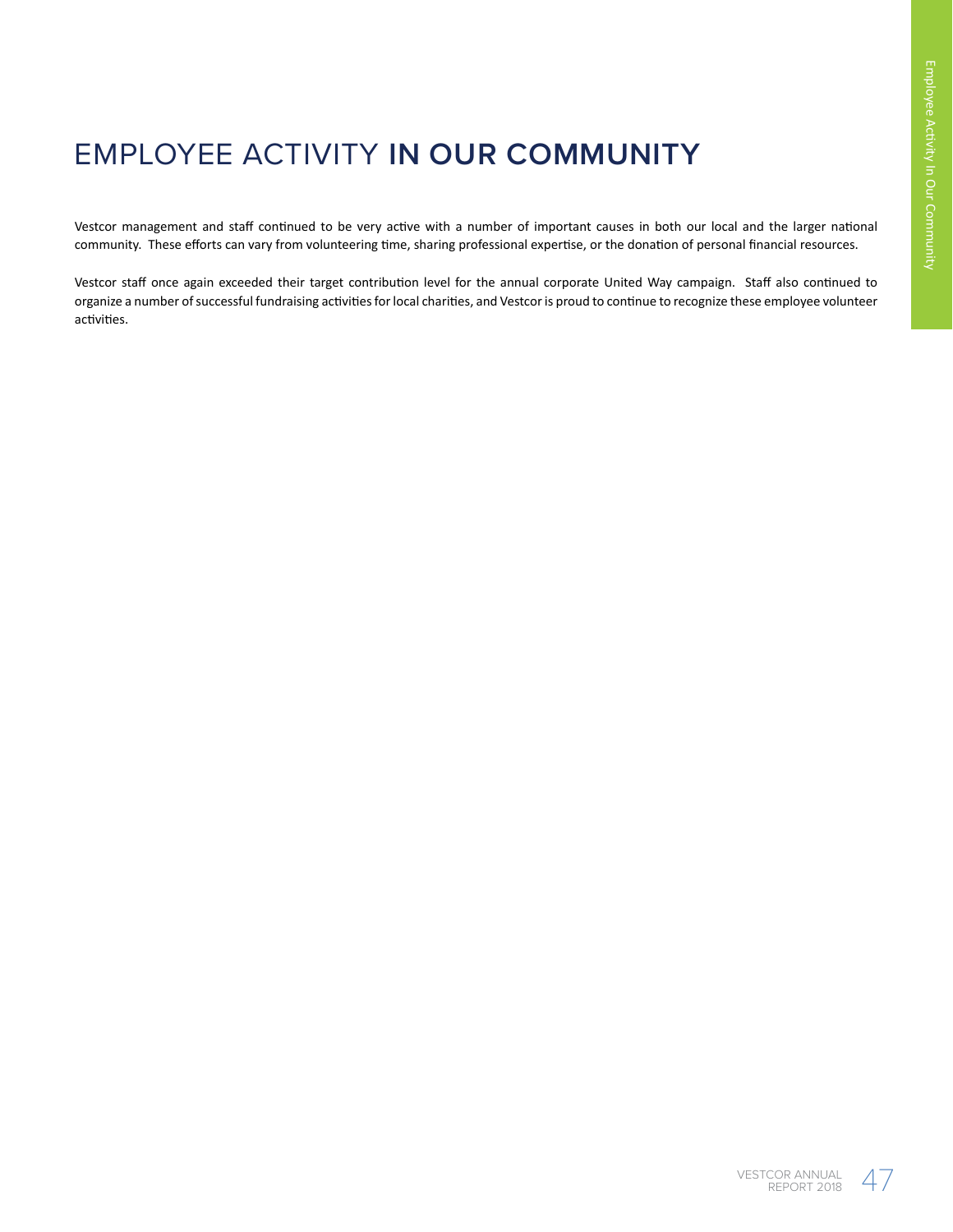# VESTCOR INVESTMENT ENTITIES **PERFORMANCE**

The specific performance of each Vestcor Investment Entity and its respective benchmark return for the period indicated to December 31, 2018 is outlined in the table below.

| <b>Entity</b>                                                        | 1 Yr<br>%        | 2 Yrs<br>%       | 3 Yrs<br>%   | 4 Yrs<br>%   | 5 Yrs<br>%   | 10 Yrs<br>%  | <b>Since</b><br>Inception <sup>1</sup><br>% |
|----------------------------------------------------------------------|------------------|------------------|--------------|--------------|--------------|--------------|---------------------------------------------|
| <b>NBIMC Nominal Bond Fund</b>                                       | 1.75             | 2.17             | 1.93         | 2.37         | 3.79         | 4.11         | 5.23                                        |
| <b>Benchmark</b>                                                     | 1.53             | 1.86             | 1.53         | 2.11         | 3.50         | 3.60         | 5.04                                        |
| <b>NBIMC Corporate Bond Fund</b>                                     | 1.03             | 1.98             | 2.62         | 2.67         | 3.70         |              | 3.73                                        |
| <b>Benchmark</b>                                                     | 1.10             | 2.23             | 2.73         | 2.73         | 3.68         |              | 3.62                                        |
| <b>NBIMC Global Fixed Income Fund</b>                                | 26.37            | 13.89            |              |              |              |              | 10.70                                       |
| <b>Benchmark</b>                                                     | 25.14            | 13.31            |              |              |              |              | 9.89                                        |
| NBP Canadian Long-Term Bond Fund                                     | (0.63)           | 4.46             | 3.86         | 3.71         | 5.30         |              | 5.38                                        |
| <b>Benchmark</b>                                                     | (0.63)           | 4.46             | 3.86         | 3.84         | 5.61         |              | 5.69                                        |
| NBIMC International High Yield Fixed Income Fund<br><b>Benchmark</b> |                  |                  |              |              |              |              | 0.46 <sup>2</sup><br>(0.91)                 |
| NBIMC New Brunswick and Atlantic Canada                              |                  |                  |              |              |              |              |                                             |
| Fixed Income Opportunity Fund                                        | 2.58             | 3.02             | 2.73         | 3.32         | 4.58         | 4.37         | 6.20                                        |
| <b>Benchmark</b>                                                     | 1.53             | 1.86             | 1.53         | 2.11         | 3.50         | 3.60         | 5.04                                        |
| <b>NBIMC Money Market Fund</b>                                       | 1.79             | 1.45             | 1.31         | 1.23         | 1.25         | 1.27         | 2.67                                        |
| <b>Benchmark</b>                                                     | 1.38             | 0.97             | 0.82         | 0.77         | 0.80         | 0.82         | 2.33                                        |
| NBIMC Student Investment Fund                                        | (2.84)           | 1.76             | 4.55         | 2.78         | 4.25         | 5.97         | 6.52                                        |
| <b>Benchmark</b>                                                     | (2.97)           | 1.39             | 4.47         | 2.83         | 4.32         | 5.81         | 6.34                                        |
| <b>NBIMC Canadian Equity Index Fund</b><br><b>Benchmark</b>          | (8.78)           | (0.12)           | 6.71<br>6.37 | 2.80<br>2.49 | 4.62<br>4.06 | 8.19<br>7.92 | 6.15<br>5.75                                |
|                                                                      | (8.89)           | (0.30)           |              |              |              |              |                                             |
| NBIMC Canadian Small Cap Equity Fund<br><b>Benchmark</b>             |                  |                  |              |              |              |              | $(16.83)^2$                                 |
|                                                                      |                  |                  |              |              |              |              | (15.56)                                     |
| NBIMC Low Volatility Canadian Equity Fund<br>Benchmark <sup>3</sup>  | (7.40)           | 0.96<br>0.19     | 5.97<br>5.68 | 3.42<br>3.29 | 6.74<br>5.81 |              | 8.11<br>6.38                                |
|                                                                      | (6.84)           |                  |              |              |              |              |                                             |
| NBIMC External Canadian Equity Fund<br><b>Benchmark</b>              | (8.57)<br>(8.89) | (0.09)<br>(0.30) | 5.59<br>6.37 | 3.07<br>2.49 | 4.62<br>4.06 | 8.87<br>7.92 | 9.30<br>8.31                                |
| NBIMC Canadian Equity Active Long Strategy Fund                      | (9.03)           | (0.31)           | 5.25         | 1.07         | 3.26         | 7.22         | 2.68                                        |
| <b>Benchmark</b>                                                     | (8.89)           | (0.30)           | 6.37         | 2.49         | 4.06         | 7.92         | 3.20                                        |
| NBIMC External International Equity Fund                             | (7.80)           | 5.63             | 2.77         | 7.63         | 7.50         | 8.97         | 5.41                                        |
| <b>Benchmark</b>                                                     | (6.03)           | 4.78             | 2.29         | 6.23         | 5.71         | 7.40         | 4.02                                        |
| NBIMC EAFE Equity Index Fund                                         | (5.79)           | 5.12             | 2.54         | 6.72         |              |              | 6.72                                        |
| <b>Benchmark</b>                                                     | (6.03)           | 4.78             | 2.29         | 6.49         |              |              | 6.49                                        |
| NBIMC EAFE Equity Index Fund - Class N                               | (5.75)           | 5.06             | 2.58         | 6.51         | 5.97         | 7.60         | 4.35                                        |
| <b>Benchmark</b>                                                     | (6.03)           | 4.78             | 2.29         | 6.23         | 5.71         | 7.40         | 4.02                                        |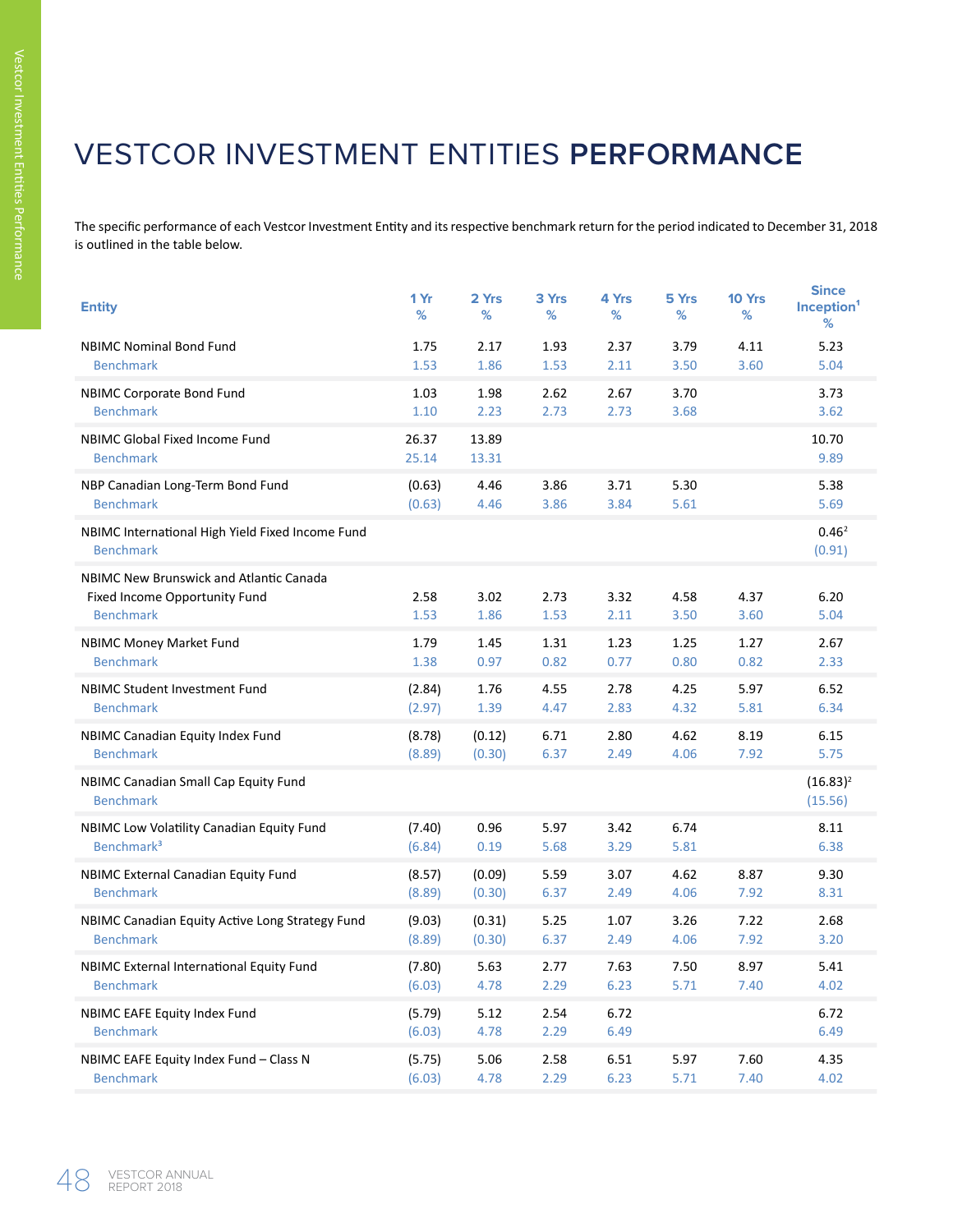| <b>Entity</b>                                                                             | 1 Yr<br>%      | 2 Yrs<br>%    | 3 Yrs<br>%     | 4 Yrs<br>%     | 5 Yrs<br>℅     | 10 Yrs<br>℅    | <b>Since</b><br>Inception <sup>1</sup><br>% |
|-------------------------------------------------------------------------------------------|----------------|---------------|----------------|----------------|----------------|----------------|---------------------------------------------|
| NBIMC Low Volatility International Equity Fund<br>Benchmark <sup>3</sup>                  | 0.46<br>2.80   | 7.15<br>8.08  | 4.03<br>3.46   | 9.57<br>9.42   |                |                | 9.57<br>9.42                                |
| NBIMC Low Volatility International Equity<br>Fund - Class N<br>Benchmark <sup>3</sup>     | 0.38<br>2.80   | 7.12<br>8.08  | 3.96<br>3.46   | 9.47<br>9.42   | 9.73<br>9.06   |                | 12.34<br>12.33                              |
| <b>NBIMC Low Volatility Emerging Markets</b><br>Equity Fund - Class N<br><b>Benchmark</b> | (0.97)<br>2.71 | 8.03<br>10.28 | 6.78<br>6.85   |                |                |                | 3.91<br>4.09                                |
| NBIMC U.S. Equity Index (2017) Fund<br><b>Benchmark</b>                                   | 4.27<br>4.23   |               |                |                |                |                | 4.87<br>4.82                                |
| NBIMC U.S. Equity Index Fund - Class N<br><b>Benchmark</b>                                | 4.28<br>3.62   | 8.89<br>8.35  | 8.80<br>8.44   | 11.75<br>11.44 | 14.06<br>13.85 | 14.35<br>14.25 | 11.26<br>11.24                              |
| NBIMC U.S. Small Cap Equity Fund<br><b>Benchmark</b>                                      |                |               |                |                |                |                | $(5.10)^2$<br>(6.19)                        |
| NBIMC Low Volatility U.S. Equity (2017) Fund<br><b>Benchmark</b>                          | 7.65<br>9.95   |               |                |                |                |                | 4.15<br>6.20                                |
| NBIMC Low Volatility U.S. Equity Fund - Class N<br>Benchmark <sup>3</sup>                 | 7.68<br>9.95   | 7.15<br>10.22 | 7.78<br>8.99   | 12.19<br>12.83 | 15.21<br>15.61 |                | 17.26<br>18.22                              |
| NBIMC Inflation Linked Securities Fund<br><b>Benchmark</b>                                | 0.13<br>(0.05) | 0.53<br>0.34  | 1.32<br>1.17   | 1.75<br>1.57   | 3.92<br>3.80   | 5.23<br>4.95   | 6.70<br>6.52                                |
| NBIMC Canadian Real Estate Fund<br><b>Benchmark</b>                                       | 15.13<br>5.86  | 15.15<br>5.66 | 13.52<br>5.54  | 12.71<br>5.56  | 11.93<br>5.51  | 9.79<br>5.47   | 12.16<br>5.70                               |
| NBIMC Canadian Real Estate Investment Trust Fund<br><b>Benchmark</b>                      | 6.69<br>6.32   | 8.34<br>8.07  | 11.42<br>11.17 | 7.22<br>6.98   | 7.88<br>7.65   |                | 7.74<br>7.52                                |
| NBIMC Non-Canadian Private Real Estate Fund<br><b>Benchmark</b>                           | 13.32<br>5.86  | 17.08<br>5.66 | 10.97<br>5.54  |                |                |                | 7.61<br>5.47                                |
| Vestcor Investments Private Real Estate, L.P.<br><b>Benchmark</b>                         | 2.69<br>5.86   |               |                |                |                |                | 3.46<br>5.67                                |
| Vestcor Investments Private Real Estate 2, L.P.<br><b>Benchmark</b>                       |                |               |                |                |                |                | 6.57 <sup>2</sup><br>2.02                   |
| NBIMC International Real Estate (2017) Fund<br><b>Benchmark</b>                           | 3.82<br>4.60   |               |                |                |                |                | 0.26<br>0.65                                |
| NBIMC International Real Estate Fund - Class N<br><b>Benchmark</b>                        | 3.82<br>3.32   | 2.05<br>1.90  | 3.09<br>3.05   | 7.73<br>7.64   | 13.87<br>13.39 | 13.59<br>13.52 | 9.44<br>9.30                                |
| NBIMC Public Infrastructure (2017) Fund<br><b>Benchmark</b>                               | 0.84<br>5.86   |               |                |                |                |                | (1.20)<br>5.42                              |
| NBIMC Public Infrastructure Fund - Class N<br><b>Benchmark</b>                            | 0.51<br>5.86   | 2.04<br>5.66  | 3.71<br>5.54   |                |                |                | 2.22<br>5.53                                |
| NBIMC Infrastructure Fund<br><b>Benchmark</b>                                             | 10.27<br>5.86  | 12.47<br>5.66 | 11.20<br>5.54  | 10.49<br>5.56  | 9.31<br>5.51   |                | 8.79<br>5.63                                |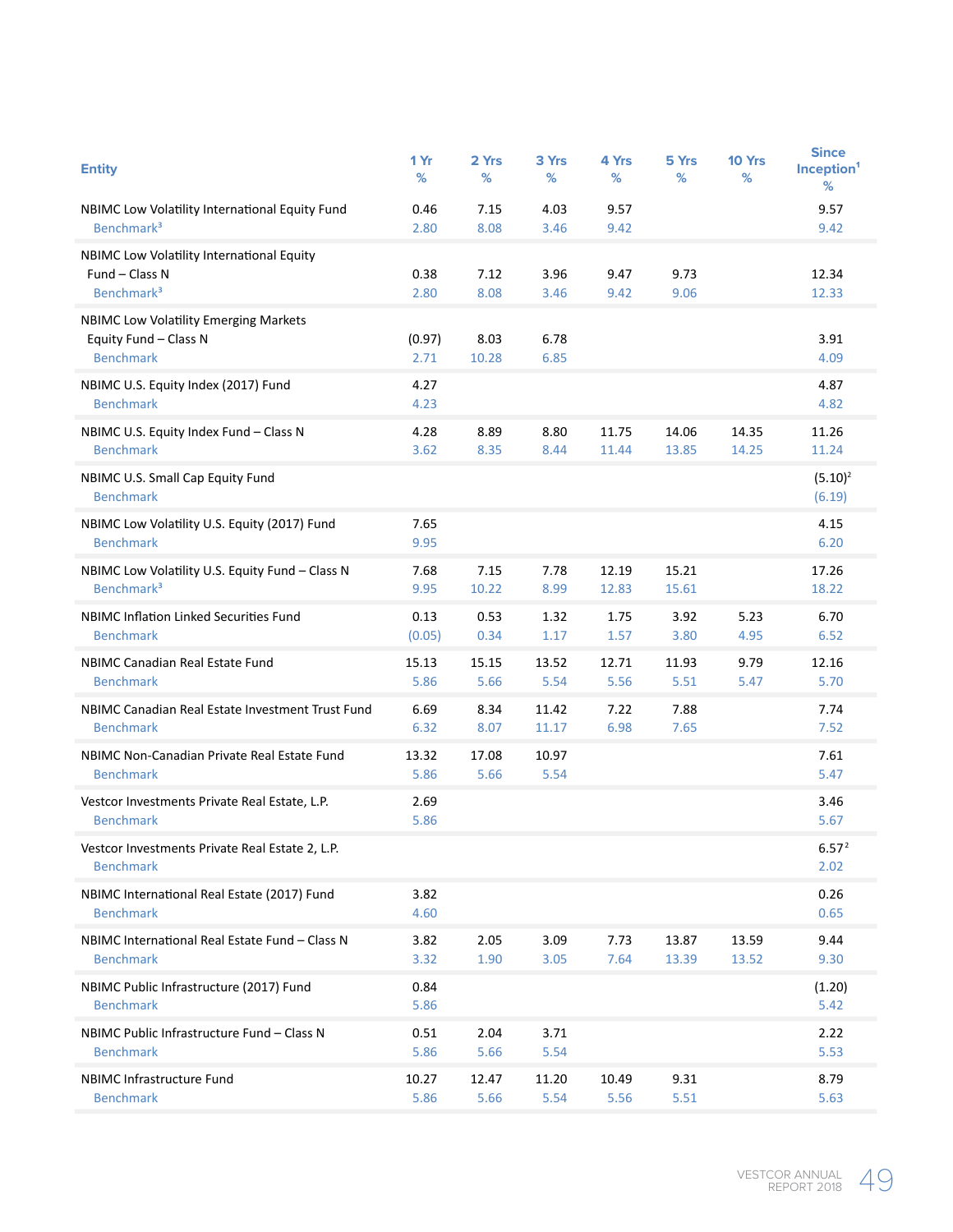| <b>Entity</b>                                                                                 | 1 Yr<br>%       | 2 Yrs<br>%    | 3 Yrs<br>%    | 4 Yrs<br>%    | 5 Yrs<br>%    | 10 Yrs<br>%    | <b>Since</b><br>Inception <sup>1</sup><br>% |
|-----------------------------------------------------------------------------------------------|-----------------|---------------|---------------|---------------|---------------|----------------|---------------------------------------------|
| Vestcor Investments Infrastructure, L. P.<br><b>Benchmark</b>                                 | 19.66<br>5.86   |               |               |               |               |                | 16.37<br>5.43                               |
| NBIMC North American Market Neutral (2017) Fund<br><b>Benchmark</b>                           | 1.45<br>1.38    |               |               |               |               |                | 1.42<br>1.10                                |
| NBIMC North American Market<br>Neutral Fund - Class N<br><b>Benchmark</b>                     | 1.56<br>1.38    | 2.90<br>0.97  | 3.19<br>0.82  | 2.40<br>0.77  | 1.62<br>0.80  | 0.97<br>0.82   | 2.13<br>1.69                                |
| NBIMC Quantitative Strategies (2017) Fund<br><b>Benchmark</b>                                 | 0.81<br>1.38    |               |               |               |               |                | 3.79<br>1.10                                |
| NBIMC Quantitative Strategies Fund - Class N<br><b>Benchmark</b>                              | (0.21)<br>1.38  | 2.93<br>0.97  | 3.76<br>0.82  | 4.04<br>0.77  | 4.76<br>0.80  | 4.22<br>0.82   | 3.95<br>0.95                                |
| NBIMC Quantitative Strategic Beta (2017) Fund<br><b>Benchmark</b>                             | 4.87<br>1.38    |               |               |               |               |                | 5.27<br>1.10                                |
| NBIMC Quantitative Strategic Beta Fund - Class N<br><b>Benchmark</b>                          | 4.92<br>1.38    | 4.86<br>0.97  |               |               |               |                | 5.31<br>0.87                                |
| NBIMC New Brunswick and Atlantic Canada<br><b>Equity Opportunity Fund</b><br><b>Benchmark</b> | 0.22<br>5.86    | 12.90<br>5.66 | 10.55<br>5.54 | 8.87<br>5.56  | 6.49<br>5.51  | 20.70<br>5.58  | 9.97<br>6.86                                |
| <b>NBIMC Private Equity Fund</b><br><b>Benchmark</b>                                          | 27.81<br>(2.57) | 22.97<br>5.70 | 17.20<br>5.11 | 20.19<br>7.91 | 20.13<br>8.60 | 11.71<br>10.07 | 11.85<br>7.04                               |
| Vestcor Investments Private Equity, L. P.<br><b>Benchmark</b>                                 | 14.13<br>(4.22) |               |               |               |               |                | (8.55)<br>(0.77)                            |

*¹ On April 1, 2008, Vestcor implemented Canadian dollar benchmarks for international exposures. Prior to that date, the benchmarks for international exposures were reflected in the local currencies. To ensure comparative information is presented for performance and benchmarks, the Since Inception column above reflects the returns from the later of the first day of trading in the entity or, if an international entity, April 1, 2008.*

*² These entities were implemented during the current fiscal year.*

*³ Effective October 14, 2014 minimum volatility benchmarks replaced the market cap indices for Canadian, U.S., and EAFE Low Volatility public equity funds.*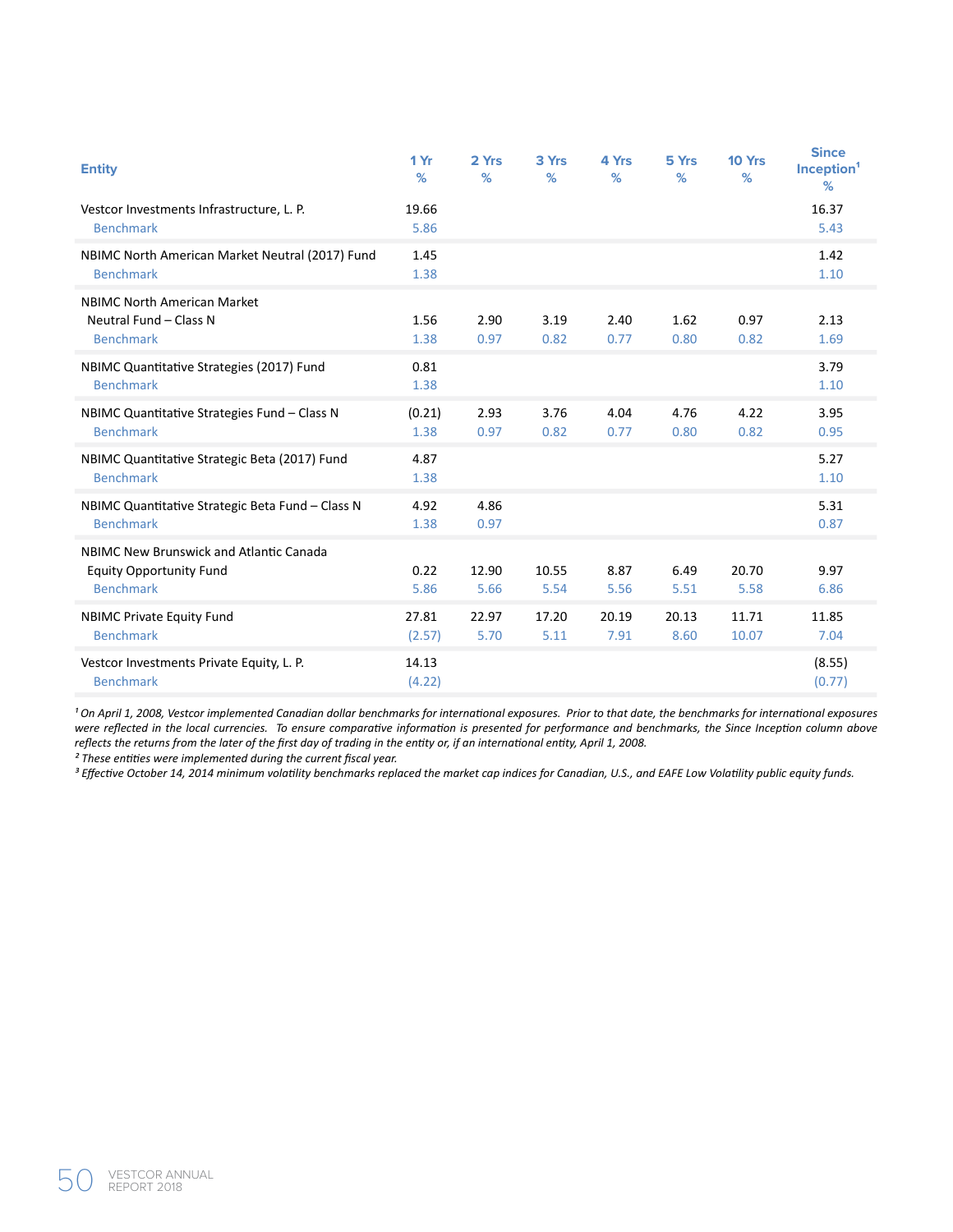# VESTCOR **FINANCIAL STATEMENTS**

### MANAGEMENT'S RESPONSIBILITY FOR FINANCIAL STATEMENTS

The following annual financial statements report the financial position and results of operations of Vestcor Inc. ("Vestcor") for the year ended December 31, 2018. They have been prepared by management and approved by the Board of Directors.

Management prepared Vestcor's financial statements in accordance with CPA Handbook Part III - *Accounting Standards for Not-for-Profit Organizations*. The financial statements are general purpose financial statements and include a Statement of Financial Position, Statement of Operations and Changes in Net Assets and Statement of Cash Flow.

Management is responsible for the integrity and fair presentation of the financial statements, including amounts based on best estimates and judgments. Vestcor maintains systems of internal control and supporting procedures to provide reasonable assurance that accurate financial information is available, that assets are protected and that resources are managed efficiently.

Ultimate responsibility for the financial statements rests with the Board of Directors. The Board is assisted in its responsibilities by the Audit Committee, consisting of six independent Board members. The Audit Committee reviews the financial statements and recommends them for approval by the Board. The Audit Committee also reviews matters related to accounting, auditing, internal control systems, financial risk management and the scope, planning and audit findings of the internal and external auditors.

KPMG LLP, the external auditors of the financial statements, are directly accountable to the Audit Committee. They have conducted an independent examination of the financial statements in accordance with Canadian generally accepted auditing standards, performing such tests and other procedures as they consider necessary to express an opinion to the Board of Directors.

**John A. Sinclair** President and Chief Executive Officer

af Stmess

**Jan Imeson, CPA, CA** Chief Financial Officer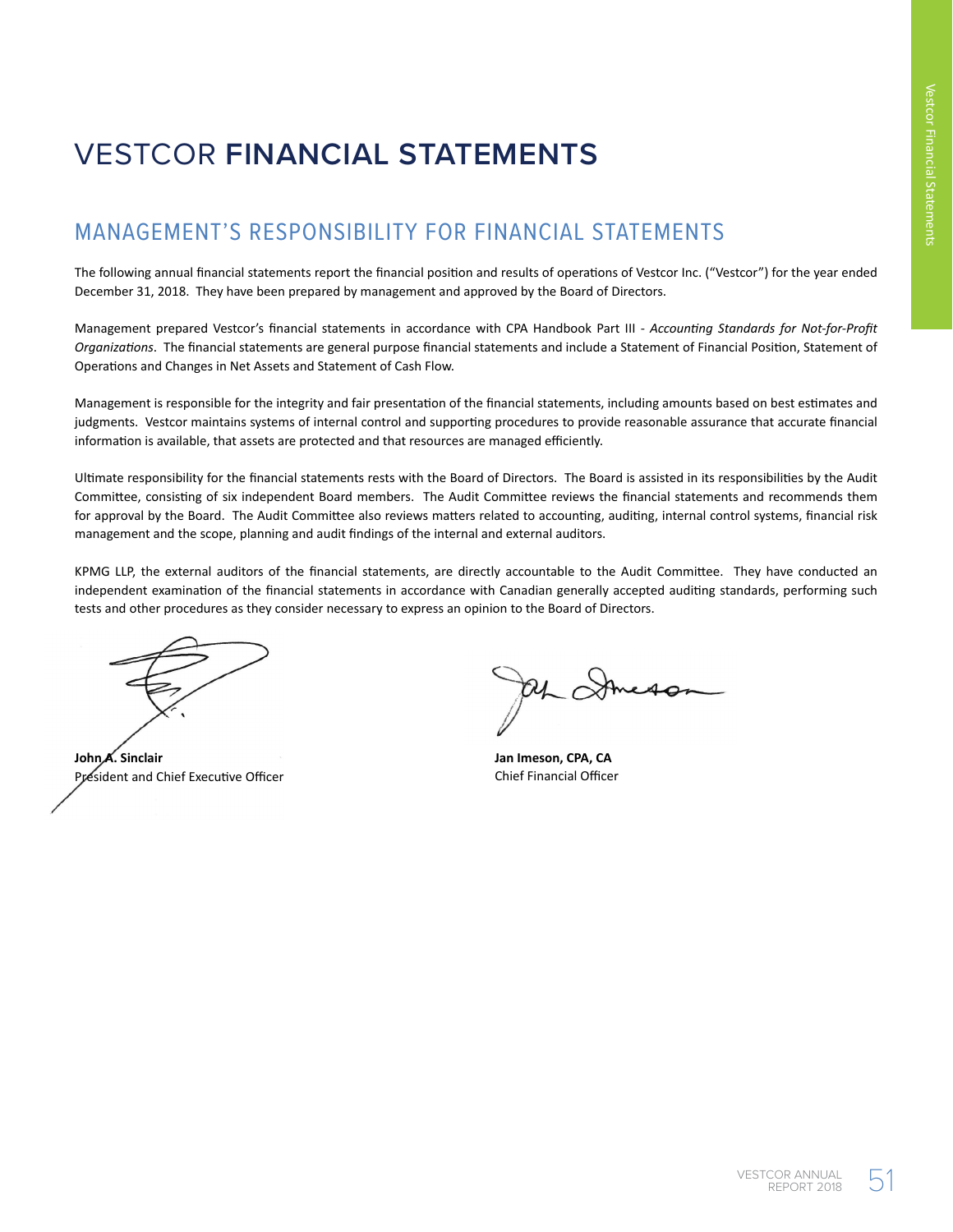

KPMG LLP Frederick Square, TD Tower 700-77 Westmorland Street Fredericton NB E3B 6Z3 Canada Tel (506) 452-8000 Fax (506) 450-0072

### **INDEPENDENT AUDITORS' REPORT**

To the Shareholder of Vestcor Inc.

### *Opinion*

We have audited the financial statements of Vestcor Inc. (the Entity) which comprise:

- the statement of financial position as at end of December 31, 2018
- the statement of operations and changes in net assets for the year then ended
- the statement of cash flow for the year then ended
- and notes to the financial statements, including a summary of significant accounting policies

(Hereinafter referred to as the "financial statements").

In our opinion, the accompanying financial statements present fairly, in all material respects, the financial position of the Entity as at December 31, 2018, and its results of operations and its cash flows for the year then ended in accordance with Canadian accounting standards for not-for-profit organizations.

### *Basis for Opinion*

We conducted our audit in accordance with Canadian generally accepted auditing standards. Our responsibilities under those standards are further described in the "*Auditors' Responsibilities for the Audit of the Financial Statements*" section of our auditors' report.

We are independent of the Entity in accordance with the ethical requirements that are relevant to our audit of the financial statements in Canada and we have fulfilled our other responsibilities in accordance with these requirements.

We believe that the audit evidence we have obtained is sufficient and appropriate to provide a basis for our opinion.

### *Other Information*

Management is responsible for the other information. Other information comprises:

• the information, other than the financial statements and the auditors' report thereon, included in the annual report.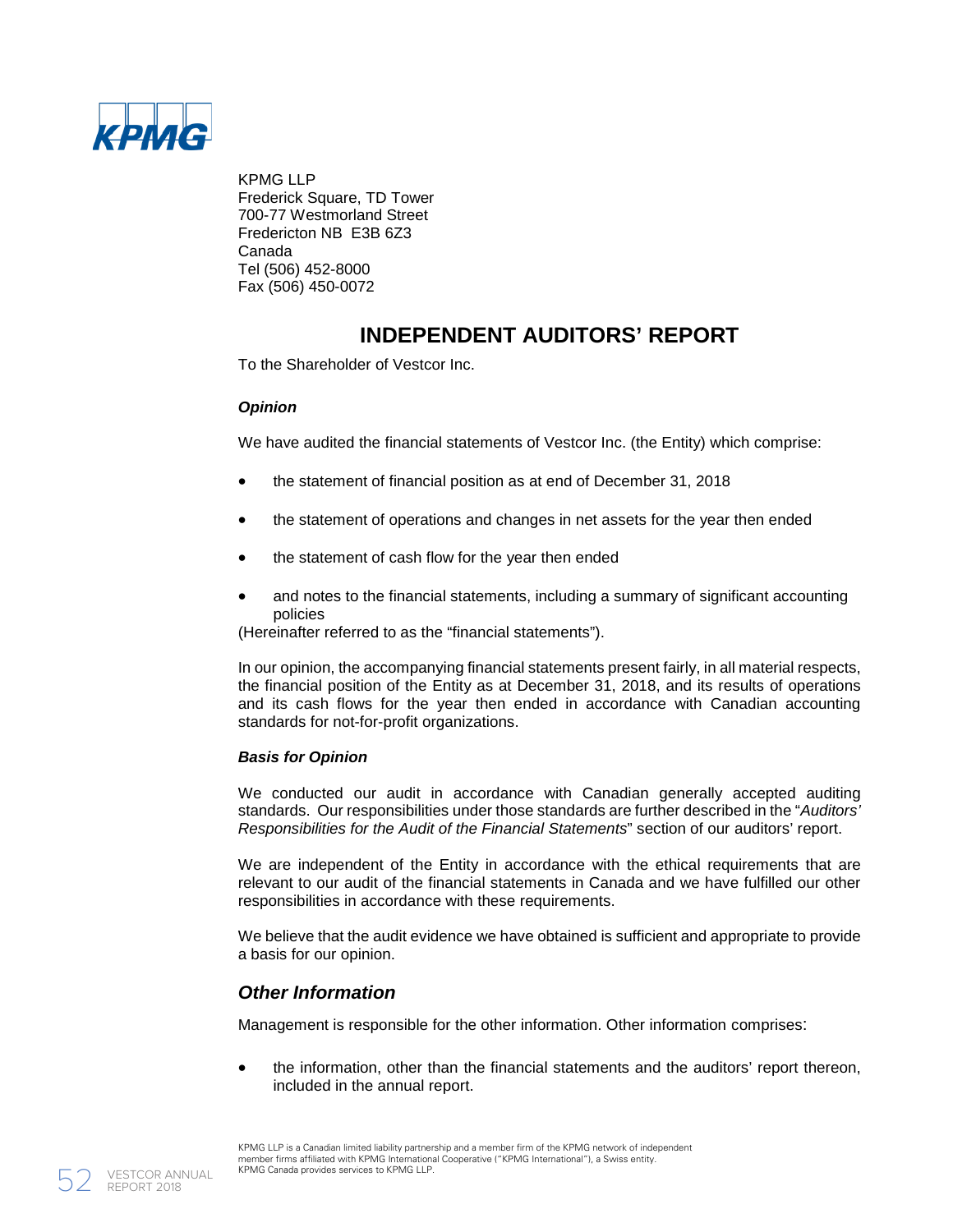

Our opinion on the financial statements does not cover the other information and we do not and will not express any form of assurance conclusion thereon.

In connection with our audit of the financial statements, our responsibility is to read the other information identified above and, in doing so, consider whether the other information is materially inconsistent with the financial statements or our knowledge obtained in the audit and remain alert for indications that the other information appears to be materially misstated.

We obtained the information, other than the financial statements and the auditors' report thereon, included in the annual report as at the date of this auditors' report.

If, based on the work we have performed on this other information, we conclude that there is a material misstatement of this other information, we are required to report that fact in the auditors' report.

We have nothing to report in this regard.

### *Responsibilities of Management and Those Charged with Governance for the Financial Statements*

Management is responsible for the preparation and fair presentation of the financial statements in accordance with Canadian accounting standards for not-for-profit organizations, and for such internal control as management determines is necessary to enable the preparation of financial statements that are free from material misstatement, whether due to fraud or error.

In preparing the financial statements, management is responsible for assessing the Entity's ability to continue as a going concern, disclosing as applicable, matters related to going concern and using the going concern basis of accounting unless management either intends to liquidate the Entity or to cease operations, or has no realistic alternative but to do so.

Those charged with governance are responsible for overseeing the Entity's financial reporting process.

### *Auditors' Responsibilities for the Audit of the Financial Statements*

Our objectives are to obtain reasonable assurance about whether the financial statements as a whole are free from material misstatement, whether due to fraud or error, and to issue an auditors' report that includes our opinion.

Reasonable assurance is a high level of assurance, but is not a guarantee that an audit conducted in accordance with Canadian generally accepted auditing standards will always detect a material misstatement when it exists.

Misstatements can arise from fraud or error and are considered material if, individually or in the aggregate, they could reasonably be expected to influence the economic decisions of users taken on the basis of the financial statements.

As part of an audit in accordance with Canadian generally accepted auditing standards, we exercise professional judgment and maintain professional skepticism throughout the audit.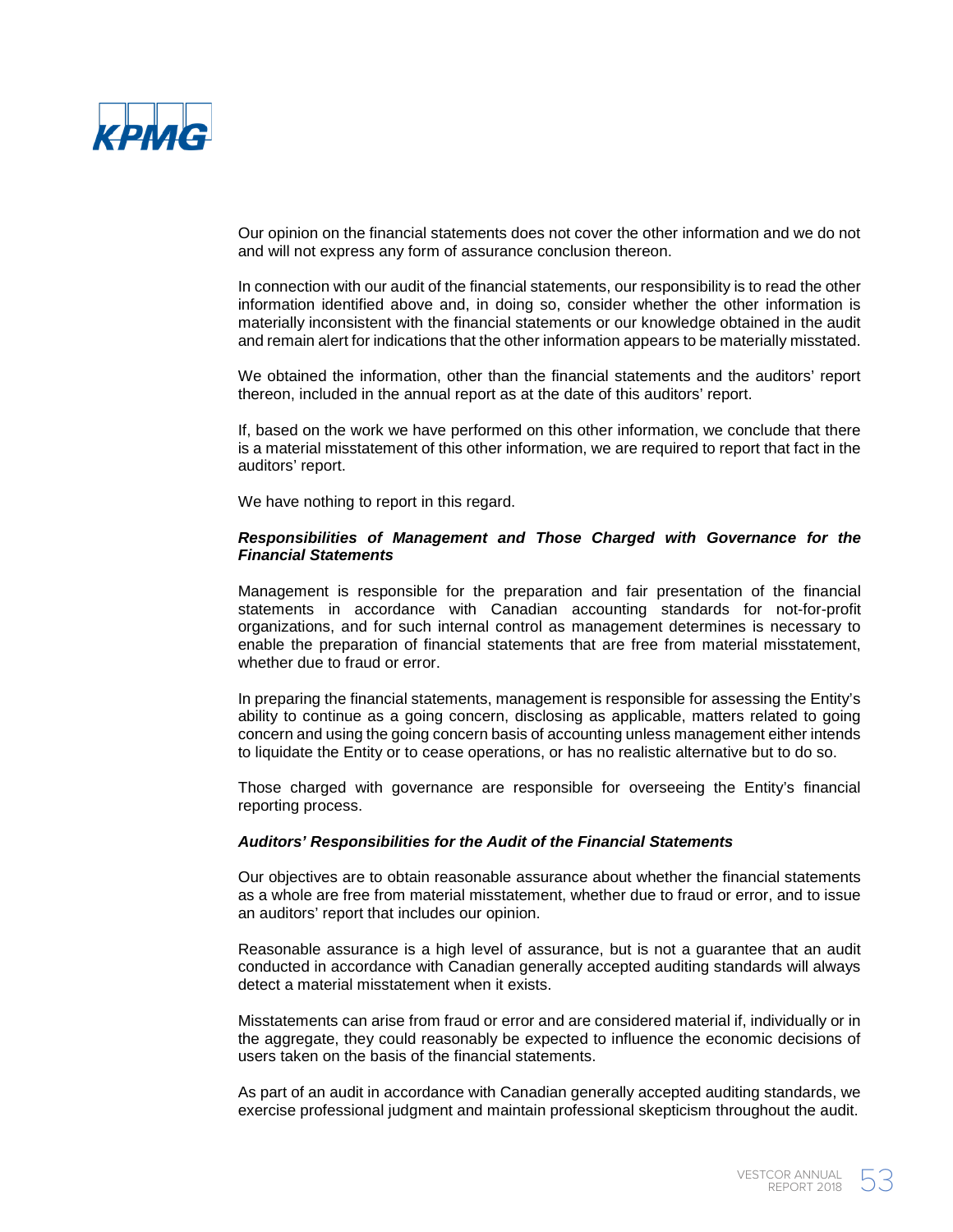

We also:

• Identify and assess the risks of material misstatement of the financial statements, whether due to fraud or error, design and perform audit procedures responsive to those risks, and obtain audit evidence that is sufficient and appropriate to provide a basis for our opinion.

The risk of not detecting a material misstatement resulting from fraud is higher than for one resulting from error, as fraud may involve collusion, forgery, intentional omissions, misrepresentations, or the override of internal control.

- Obtain an understanding of internal control relevant to the audit in order to design audit procedures that are appropriate in the circumstances, but not for the purpose of expressing an opinion on the effectiveness of the Entity's internal control.
- Evaluate the appropriateness of accounting policies used and the reasonableness of accounting estimates and related disclosures made by management.
- Conclude on the appropriateness of management's use of the going concern basis of accounting and, based on the audit evidence obtained, whether a material uncertainty exists related to events or conditions that may cast significant doubt on the Entity's ability to continue as a going concern. If we conclude that a material uncertainty exists, we are required to draw attention in our auditors' report to the related disclosures in the financial statements or, if such disclosures are inadequate, to modify our opinion. Our conclusions are based on the audit evidence obtained up to the date of our auditors' report. However, future events or conditions may cause the Entity to cease to continue as a going concern.
- Evaluate the overall presentation, structure and content of the financial statements, including the disclosures, and whether the financial statements represent the underlying transactions and events in a manner that achieves fair presentation.
- Communicate with those charged with governance regarding, among other matters, the planned scope and timing of the audit and significant audit findings, including any significant deficiencies in internal control that we identify during our audit.

 $k$ PMG  $10$ 

Chartered Professional Accountants Fredericton, Canada April 1, 2019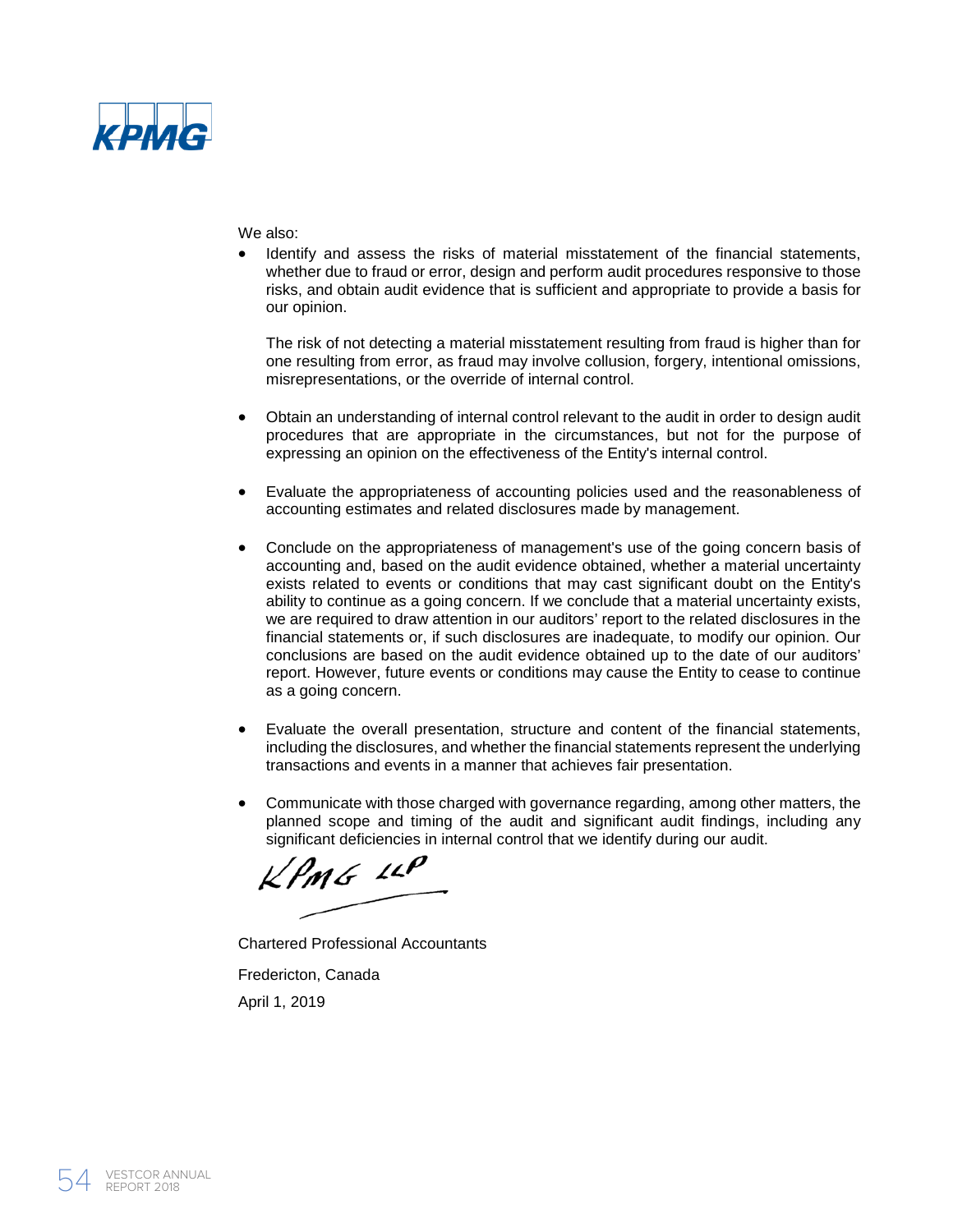|                                                                 | 2018         |               | 2017  |  |
|-----------------------------------------------------------------|--------------|---------------|-------|--|
| <b>ASSETS</b>                                                   |              |               |       |  |
| Current                                                         |              |               |       |  |
| Cash                                                            | \$<br>74     | <sup>\$</sup> | 666   |  |
| Accounts receivable (note 10)                                   | 8.743        |               | 6,660 |  |
| Other receivables                                               | 72           |               | 16    |  |
| Prepaid expenses                                                | 373          |               | 359   |  |
| Total current assets                                            | 9,262        |               | 7,701 |  |
| Long-term accounts recoverable for supplemental pension         | 331          |               | 349   |  |
| Capital assets (note 3)                                         | 529          |               | 663   |  |
| Intangible assets (note 4)                                      | 2,015        |               |       |  |
|                                                                 | \$<br>12,137 | \$            | 8,713 |  |
| <b>LIABILITIES AND NET ASSETS</b>                               |              |               |       |  |
| Current                                                         |              |               |       |  |
| Accounts payable and accrued liabilities (note 5)               | \$<br>9,234  | <sup>\$</sup> | 7,673 |  |
| Current portion of supplemental pension (note 6)                | 26           |               | 26    |  |
| Total current liabilities                                       | 9,260        |               | 7,699 |  |
| Supplemental pension (note 6)                                   | 331          |               | 349   |  |
| Deferred contributions related to capital and intangible assets |              |               |       |  |
| (note 7)                                                        | 2,544        |               | 663   |  |
| Total liabilities                                               | 12,135       |               | 8,711 |  |
| Unrestricted net assets                                         | 2            |               | 2     |  |
|                                                                 | \$<br>12,137 | S             | 8,713 |  |

*See accompanying notes to financial statements*  Contractual obligations and contingencies *(note 9)* 

Approved on behalf of the Board:

Michael W. Walton Donna Bovolaneas

m Bowlanes

Chairman of the Board Chair of the Audit Committee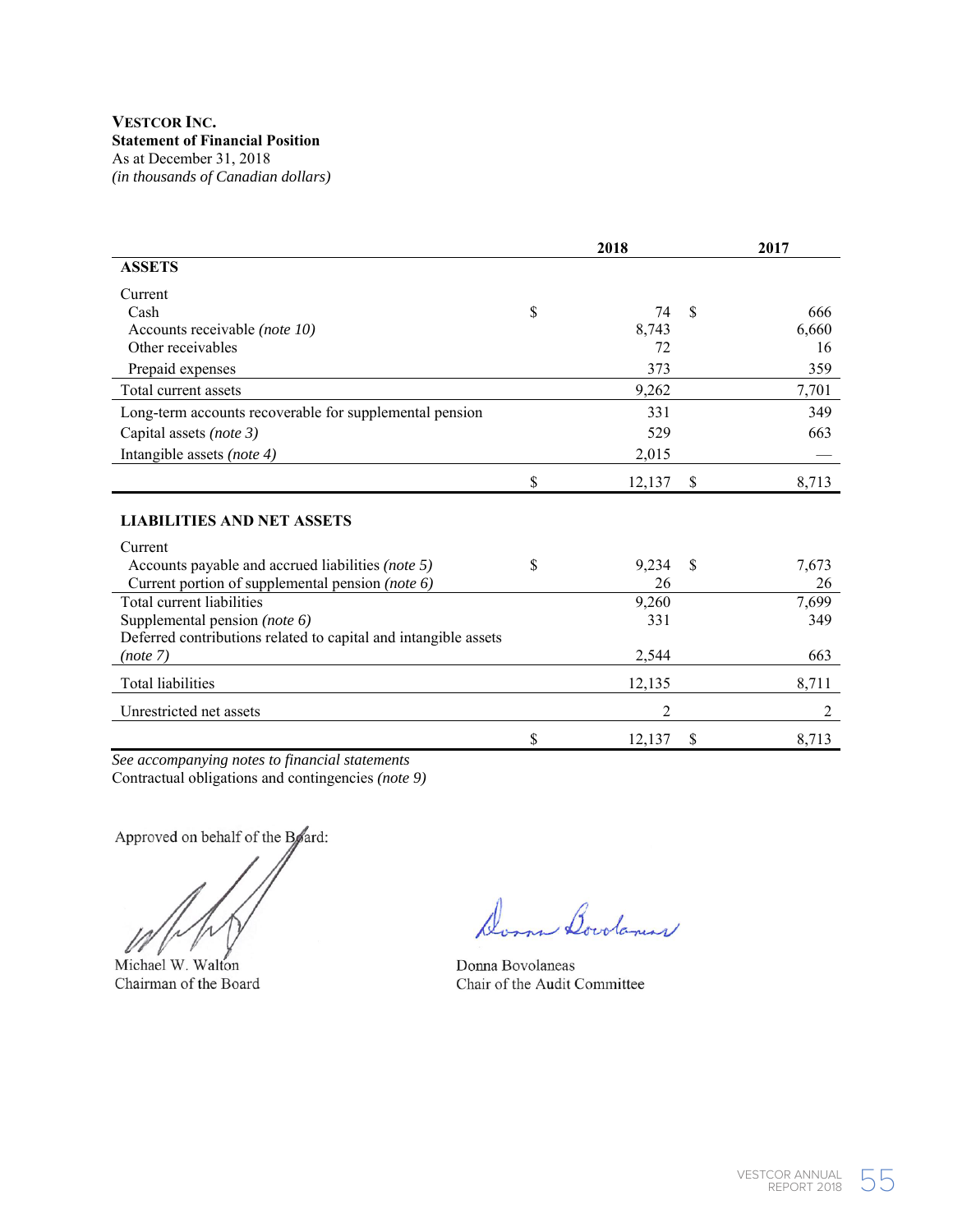### **VESTCOR INC.**

### **Statement of Operations and Change in Net Assets**

For the year ended December 31, 2018

*(in thousands of Canadian dollars)* 

|                                                                                                    | 2018           | 2017                    |
|----------------------------------------------------------------------------------------------------|----------------|-------------------------|
| <b>REVENUE</b>                                                                                     |                |                         |
| Investment management fees (note 10)                                                               | \$<br>19,776   | <sup>\$</sup><br>18,306 |
| Pension administration fees (note 10)                                                              | 7,453          | 7,481                   |
| Benefits administration fees                                                                       | 1,402          | 1,307                   |
| Amortization of deferred contributions related to capital assets                                   | 277            | 242                     |
| Other                                                                                              | 14             | 11                      |
| <b>Total revenue</b>                                                                               | 28,922         | 27,347                  |
| <b>EXPENSES</b>                                                                                    |                |                         |
| Salaries and benefits                                                                              | 17,589         | 16,321                  |
| Information systems                                                                                | 4,040          | 4,291                   |
| External investment management                                                                     | 3,043          | 2,770                   |
| Securities custody                                                                                 | 1,490          | 1,331                   |
| Office and business                                                                                | 1,218          | 1,151                   |
| Professional services                                                                              | 591            | 568                     |
| Office rent                                                                                        | 674            | 673                     |
| Amortization of capital assets                                                                     | 277            | 242                     |
| <b>Total expenses</b>                                                                              | 28,922         | 27,347                  |
| <b>Excess of revenue over expenses</b>                                                             |                |                         |
| Unrestricted net assets, beginning of year                                                         | $\mathfrak{D}$ | 2                       |
| <b>UNRESTRICTED NET ASSETS, end of year</b><br>Can googay guude a notes to finger sigl staten ento | \$<br>2        | S<br>2                  |

*See accompanying notes to financial statements*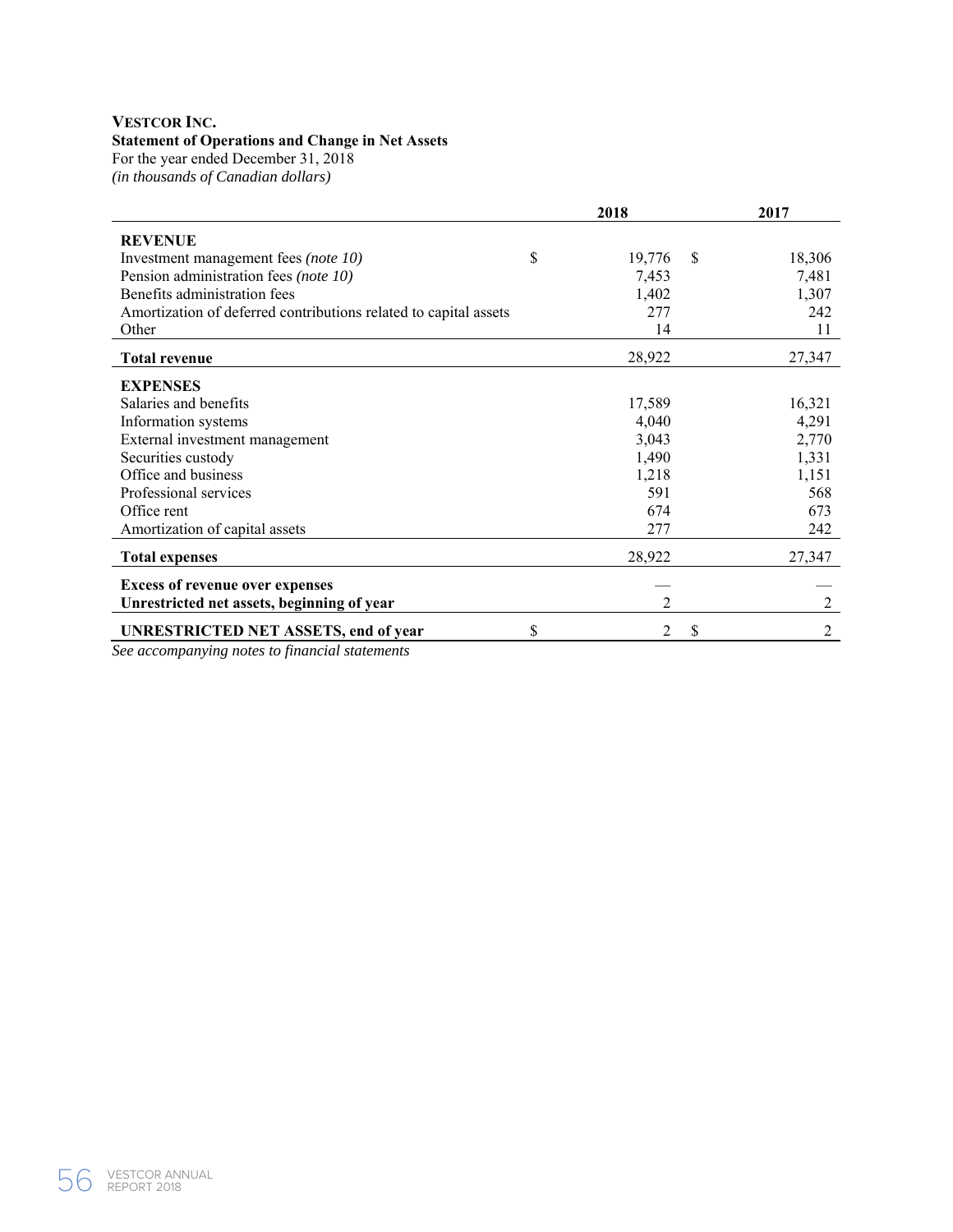### **VESTCOR INC. Statement of Cash Flow**  For the year ended December 31, 2018 *(in thousands of Canadian dollars)*

|                                                                 | 2018     | 2017      |
|-----------------------------------------------------------------|----------|-----------|
| <b>OPERATING ACTIVITIES</b>                                     |          |           |
| <b>Excess of revenue over expenses</b>                          | \$       | \$        |
| Non-cash items:                                                 |          |           |
| Amortization of capital assets                                  | 277      | 242       |
| Amortization of deferred contributions related to capital       |          |           |
| assets                                                          | (277)    | (242)     |
| Supplemental pension                                            | 8        | 17        |
| Changes in non-cash operating working capital:                  |          |           |
| Increase in accounts receivable                                 | (2,065)  | (18)      |
| (Increase) decrease in other receivables                        | (56)     | 146       |
| (Increase) decrease in prepaid expenses                         | (14)     | 379       |
| Increase (decrease) in accounts payable and accrued             |          |           |
| liabilities                                                     | 1,561    | (519)     |
| Net cash provided by operating activities                       | (566)    | 5         |
| <b>INVESTING ACTIVITIES</b>                                     |          |           |
| Purchases of capital and intangible assets                      | (2,158)  | (525)     |
| Deferred contributions related to capital and intangible assets | 2,158    | 525       |
| Net cash provided by investing activities                       |          |           |
| <b>FINANCING ACTIVITY</b>                                       |          |           |
| Payment of supplemental pension                                 | (26)     | (26)      |
| Net cash used in financing activity                             | (26)     | (26)      |
| DECREASE IN CASH DURING YEAR                                    | (592)    | (21)      |
| Cash, beginning of year                                         | 666      | 687       |
| CASH, end of year                                               | \$<br>74 | \$<br>666 |

*See accompanying notes to financial statements*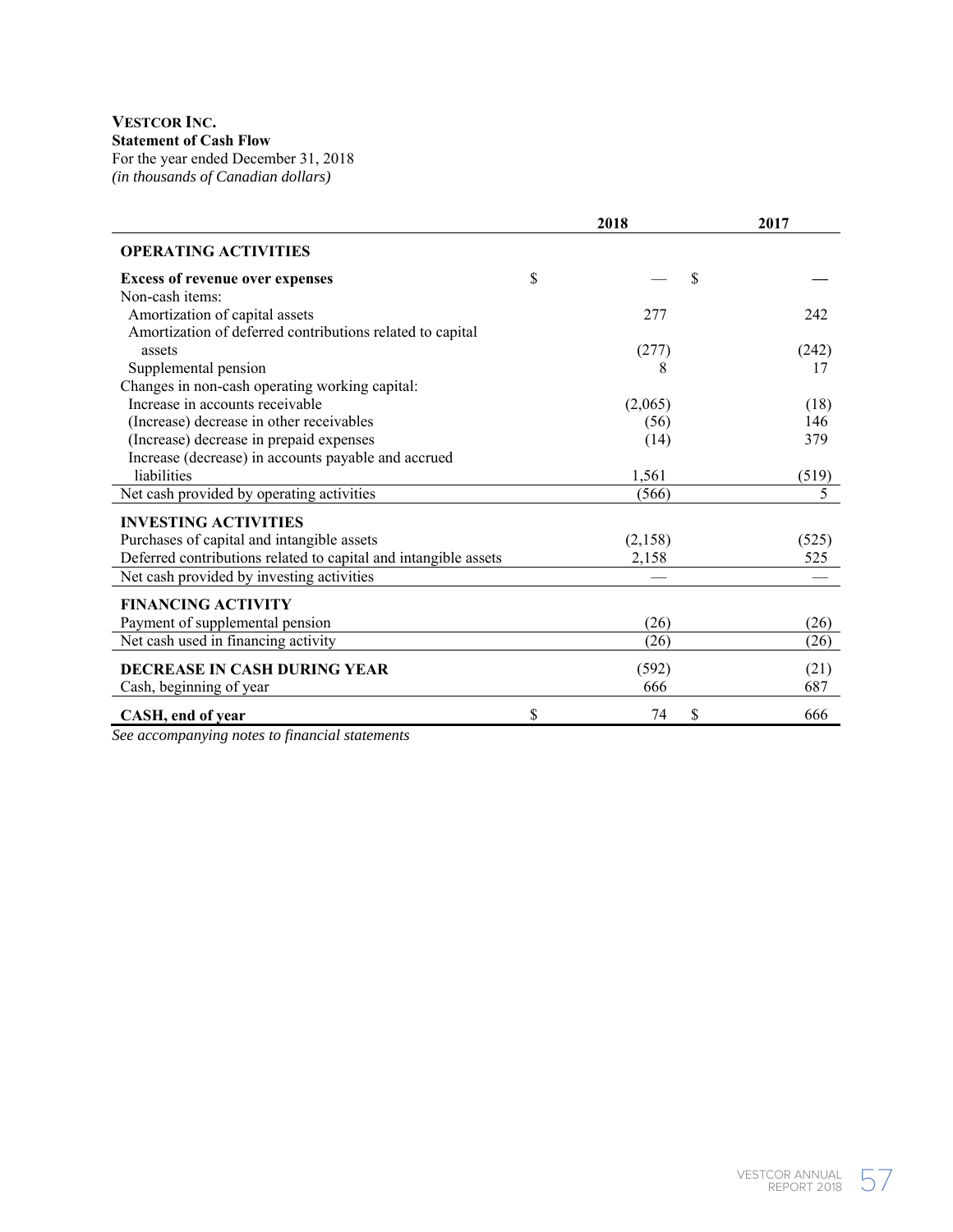### **1. Nature of Operations**

Vestcor Inc. ("Vestcor") was created on January 1, 2018 upon the amalgamation of Vestcor Investment Management Corporation ("VIMC") and Vestcor Pension Services Corporation ("VPSC"), both wholly-owned entities of Vestcor Corp. Vestcor Corp. is a not-for-profit organization without share capital whose Members consist of the New Brunswick Public Service Pension Plan ("NBPSPP") and New Brunswick Teachers' Pension Plan ("NBTPP"). The Vestcor operating entities were transferred to Vestcor Corp. from the Province of New Brunswick on October 1, 2016.

Vestcor's mandate is to provide pension and benefits administration, and investment management and advisory services to pension, trust, endowment or similar funds within the public sector.

Vestcor recovers all operating expenses and capital expenditures on a cost recovery basis. Vestcor is exempt from income taxes under Subsection 149(1)(l) of the *Income Tax Act* (Canada).

### **2. Significant Accounting Policies**

*(a) Basis of presentation*

These financial statements present the operations of Vestcor for the year ended December 31, 2018 with audited comparative figures for the combined financial statements of VIMC and VPSC. They have been prepared in accordance with CPA Handbook Part III – *Accounting Standards for Not-for-Profit Organizations*. The significant accounting policies used in the preparation of these financial statements are as follows:

### *(b) Principles of combination*

The comparative combined financial statements include the accounts of VIMC and VPSC for the year ended December 31, 2017. All intercompany transactions have been eliminated on combination.

*(c) Revenue recognition*

Fees for services are recognized in revenue as services are performed and collection is probable. Vestcor follows the deferral method of accounting for contributions. Contributions restricted for the purchase of capital assets are deferred and amortized into revenue on a straight-line basis at rates corresponding with amortization rates for the related capital assets.

*(d) Capital assets*

Capital assets are recorded at acquisition cost less accumulated amortization. When a capital asset no longer contributes to the corporation's ability to provide services, it's carrying amount is written down to its residual value. Capital assets are amortized over their estimated useful lives, calculated on a straight-line basis, using the following rates:

| Computer equipment      | - 3 years                       |
|-------------------------|---------------------------------|
| Furniture and equipment | $-12.5$ years                   |
| Leasehold improvements  | - over the remaining lease term |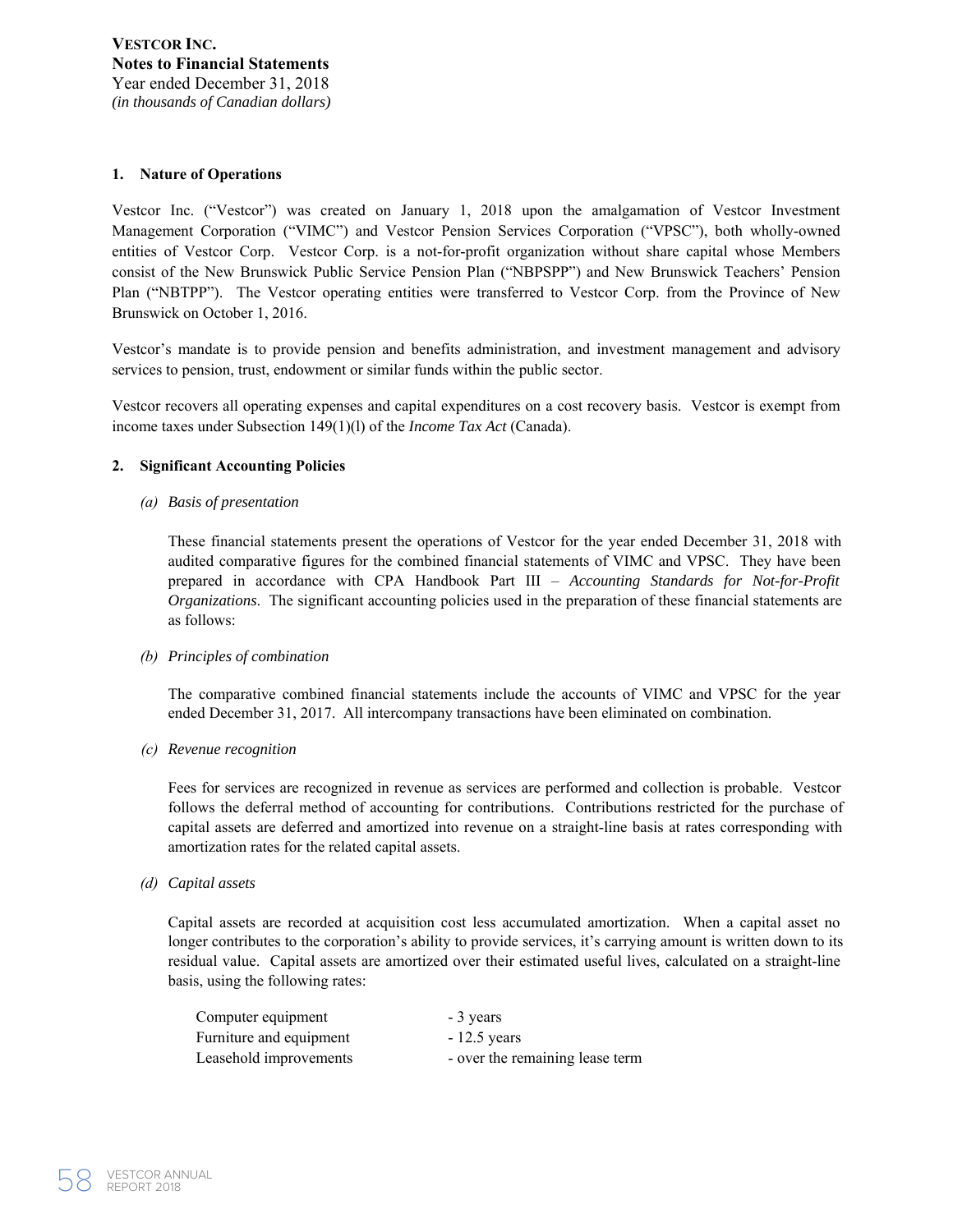### **2. Significant Accounting Policies** *(continued)*

### *(e) Intangible assets*

Intangible assets are related to consulting costs incurred for implementation of a third-party pension and benefits administration system. System development costs are recognized as an intangible asset when the capitalization criteria have been met. This includes: the ability to demonstrate technical feasibility; the company's intention to complete the implementation; the availability of adequate technical and financial resources to complete the development; the use of the system once implemented; and the ability to demonstrate that the asset will generate future economic benefits. Development costs that do not meet the capitalization criteria are expensed as incurred. Intangible assets are amortized on a straight-line basis over their estimated useful life of 10 years. Amortization of intangible assets commences upon implementation of the system.

### *(f) Employee future benefits*

Full-time employees are members of the NBPSPP, a contributory target benefit plan. Prior to January 1, 2014, full-time employees were members of the *Public Service Superannuation Act*, a contributory defined benefit multiemployer plan. In addition, certain employees are also members of a retirement compensation arrangement sponsored by the Province of New Brunswick. These plans' assets and liabilities are not segregated. Since it is not practicable to obtain all of the information required for a materially precise attribution of Vestcor's portion of the obligations, Vestcor uses defined contribution accounting to account for its portion of these plans. Accordingly, employer contributions are expensed as incurred.

### *g Financial instruments*

Financial instruments are recorded at fair value on initial recognition. All financial instruments are subsequently recorded at cost or amortized cost, unless management has elected to carry any such financial instruments at fair value. Vestcor has not elected to carry any such financial instruments at fair value.

Financial assets are assessed for impairment on an annual basis at the end of the fiscal year if there are indicators of impairment. If there is an indicator of impairment, Vestcor determines if there is a significant adverse change in the expected amount or timing of future cash flows from the financial asset. If there is a significant adverse change in the expected cash flows, the carrying value of the financial asset is reduced to the highest of the present value of the expected cash flows, the amount that could be realized from selling the financial asset or the amount Vestcor expects to realize by exercising its right to any collateral. If events and circumstances reverse in a future period, an impairment loss will be reversed to the extent of the improvement, not exceeding the initial carrying value.

### *h Use of estimates*

The preparation of the financial statements requires management to make estimates and assumptions that affect the reported amounts of assets and liabilities and disclosure of contingent assets and liabilities at the date of the financial statements and the reported amounts of revenue and expenses during the year. Key items subject to such estimates and assumptions include the net recoverable amount of accounts receivable, determination of the estimated useful life and selection of rates of amortization of capital assets *(note 3)* and deferred contributions *(note 6)* and the estimated actuarial liability for supplemental pension *(note 6).*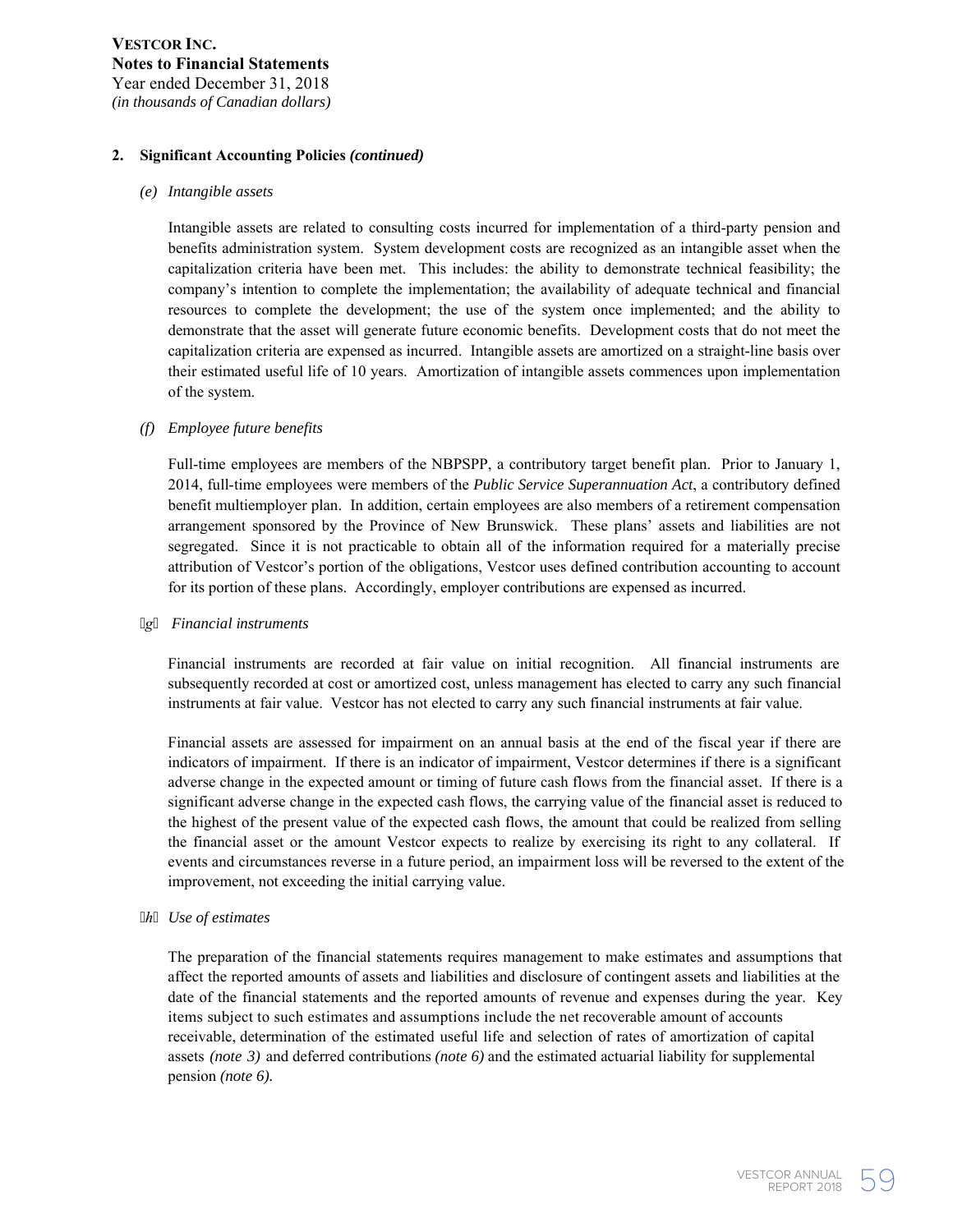*(in thousands of Canadian dollars)*

### **3. Capital Assets**

|                                 | Computer<br>equipment |    | <b>Furniture</b><br>and<br>equipment |               | Leasehold<br>improvements |               | 2018<br><b>Total</b> |
|---------------------------------|-----------------------|----|--------------------------------------|---------------|---------------------------|---------------|----------------------|
| Cost                            |                       |    |                                      |               |                           |               |                      |
| Opening balance                 | \$<br>1,912           | -S | 521                                  | <sup>\$</sup> | 490                       | <sup>\$</sup> | 2,923                |
| Purchases                       | 123                   |    | 9                                    |               | 11                        |               | 143                  |
| Closing balance                 | 2,035                 |    | 530                                  |               | 501                       |               | 3,066                |
| <b>Accumulated amortization</b> |                       |    |                                      |               |                           |               |                      |
| Opening balance                 | 1,478                 |    | 388                                  |               | 394                       |               | 2,260                |
| Amortization expense            | 233                   |    | 15                                   |               | 29                        |               | 277                  |
| Closing balance                 | 1,711                 |    | 403                                  |               | 423                       |               | 2,537                |
| Net book value                  | \$<br>324             | \$ | 127                                  | \$            | 78                        | \$            | 529                  |

|                                 | <b>Furniture</b><br>Leasehold<br>Computer<br>and<br>equipment<br>equipment |       | improvements | 2017<br><b>Total</b> |               |     |               |       |
|---------------------------------|----------------------------------------------------------------------------|-------|--------------|----------------------|---------------|-----|---------------|-------|
| Cost                            |                                                                            |       |              |                      |               |     |               |       |
| Opening balance                 | \$                                                                         | 1,479 | \$           | 472                  | <sup>\$</sup> | 447 | <sup>\$</sup> | 2,398 |
| Purchases                       |                                                                            | 433   |              | 49                   |               | 43  |               | 525   |
| Closing balance                 |                                                                            | 1,912 |              | 521                  |               | 490 |               | 2,923 |
| <b>Accumulated amortization</b> |                                                                            |       |              |                      |               |     |               |       |
| Opening balance                 |                                                                            | 1,269 |              | 374                  |               | 375 |               | 2,018 |
| Amortization expense            |                                                                            | 209   |              | 14                   |               | 19  |               | 242   |
| Closing balance                 |                                                                            | 1,478 |              | 388                  |               | 394 |               | 2,260 |
| Net book value                  | Φ                                                                          | 434   | S            | 133                  | S             | 96  | S             | 663   |

### **4. Intangible assets**

Development costs incurred during the year in connection with the implementation of a new pension and benefits administration system were \$2,015. Amortization will commence once implementation is complete.

### **5. Government Remittances**

Included in accounts payable and accrued liabilities in the Statement of Financial Position are government remittances at December 31, 2018 of \$113 (2017 – \$269) which include amounts payable for GST/HST.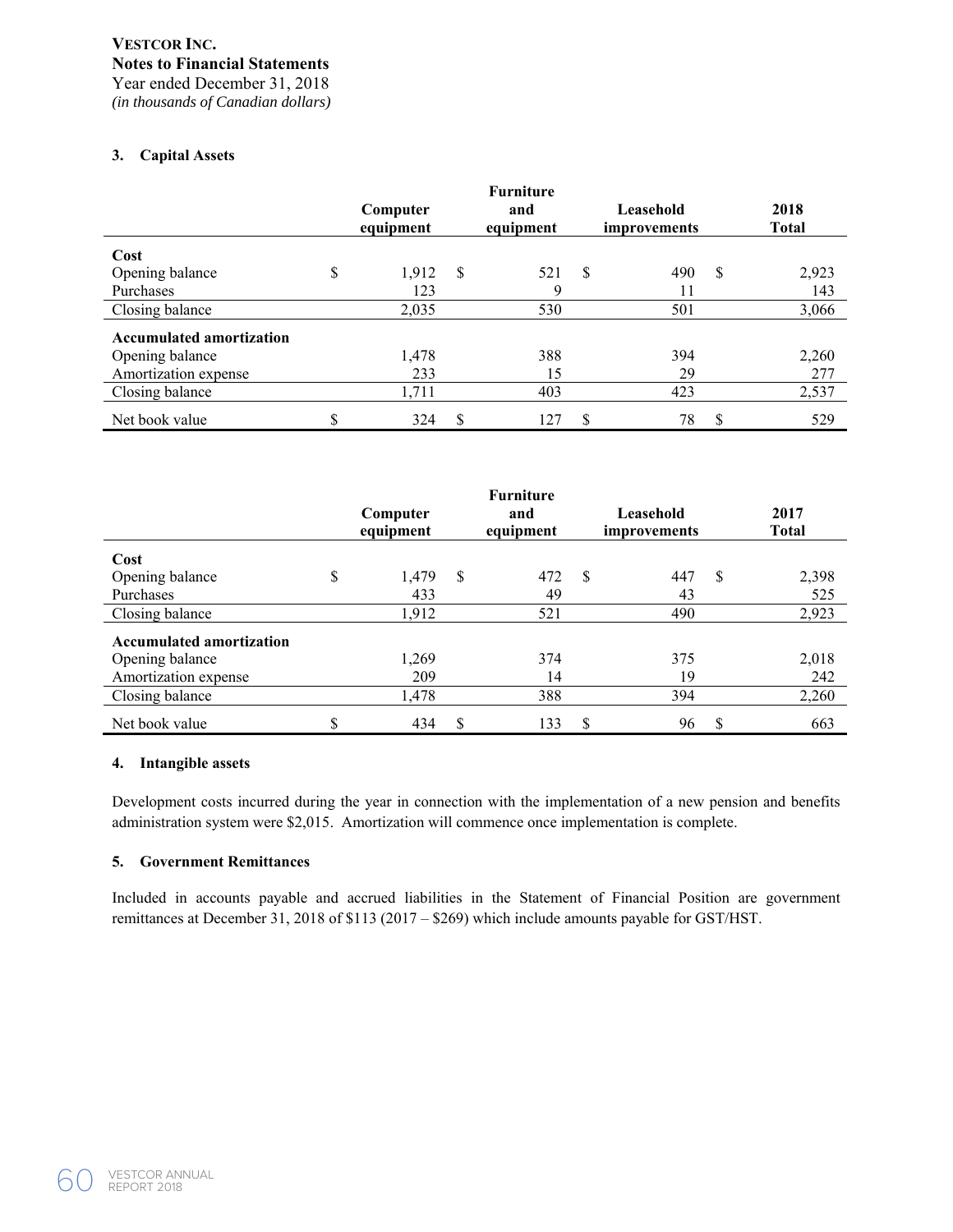### **6. Supplemental Pension**

Vestcor has an estimated liability of \$357 (2017 - \$375) for special supplemental pension relating to past service awarded during 2003-2004. The accrued liability was determined by an actuarial valuation carried out as of December 31, 2018. The accrued liability is equivalent to the present value of the expected future payments. The ultimate cost to Vestcor will vary based on the rise in the consumer price index and demographic factors. Changes in the expected liability are recorded in the period the change occurs. Payments are recovered in fees charged to clients.

### **7. Deferred Contributions Related to Capital and Intangible Assets**

The balance of unamortized deferred contributions consists of the following:

|                                        | 2018  | 2017  |
|----------------------------------------|-------|-------|
| Balance, beginning of period           | 663   | 380   |
| Additional contributions received, net | 2.158 | 525   |
| Less amounts amortized to revenue      | 1277  | (242) |
| Balance, end of period                 | 2.544 | 663   |

### **8. Employee Future Benefits**

Vestcor is a participating employer in the NBPSPP. For the year ended December 31, 2018, Vestcor expensed contributions of  $$1,158$  (2017 –  $$1,104$ ) under the terms of the NBPSPP pension plan. Vestcor is also a participating employer in a retirement compensation arrangement ("RCA"). For the year ended December 31, 2018, Vestcor expensed contributions of \$143 (2017 – \$120) under the terms of the RCA.

### **9. Contractual Obligations and Contingencies**

Vestcor leases certain of its premises under an operating lease which expires on January 31, 2022. The future minimum lease payments for the lease are \$256 per annum. Upon signing this lease, Vestcor received a lease inducement in the amount of \$25 which is being amortized to office rent expense in the Statement of Operations on a straight-line basis over the term of the lease. A first charge on certain of Vestcor's leasehold improvements, furniture and equipment has been pledged to the landlord as collateral for the lease inducement.

The lease contains two possible early termination clauses which would result in a retroactive increase to the minimum lease payments made to reflect the shorter lease term. Early termination would also trigger repayment of the unamortized balance of the lease inducement.

Vestcor also occupies certain office space leased by the Province of New Brunswick under a ten year operating lease which expires on October 31, 2020. Vestcor continues to pay a rental charge in the amount of \$30 per month to the Province of New Brunswick.